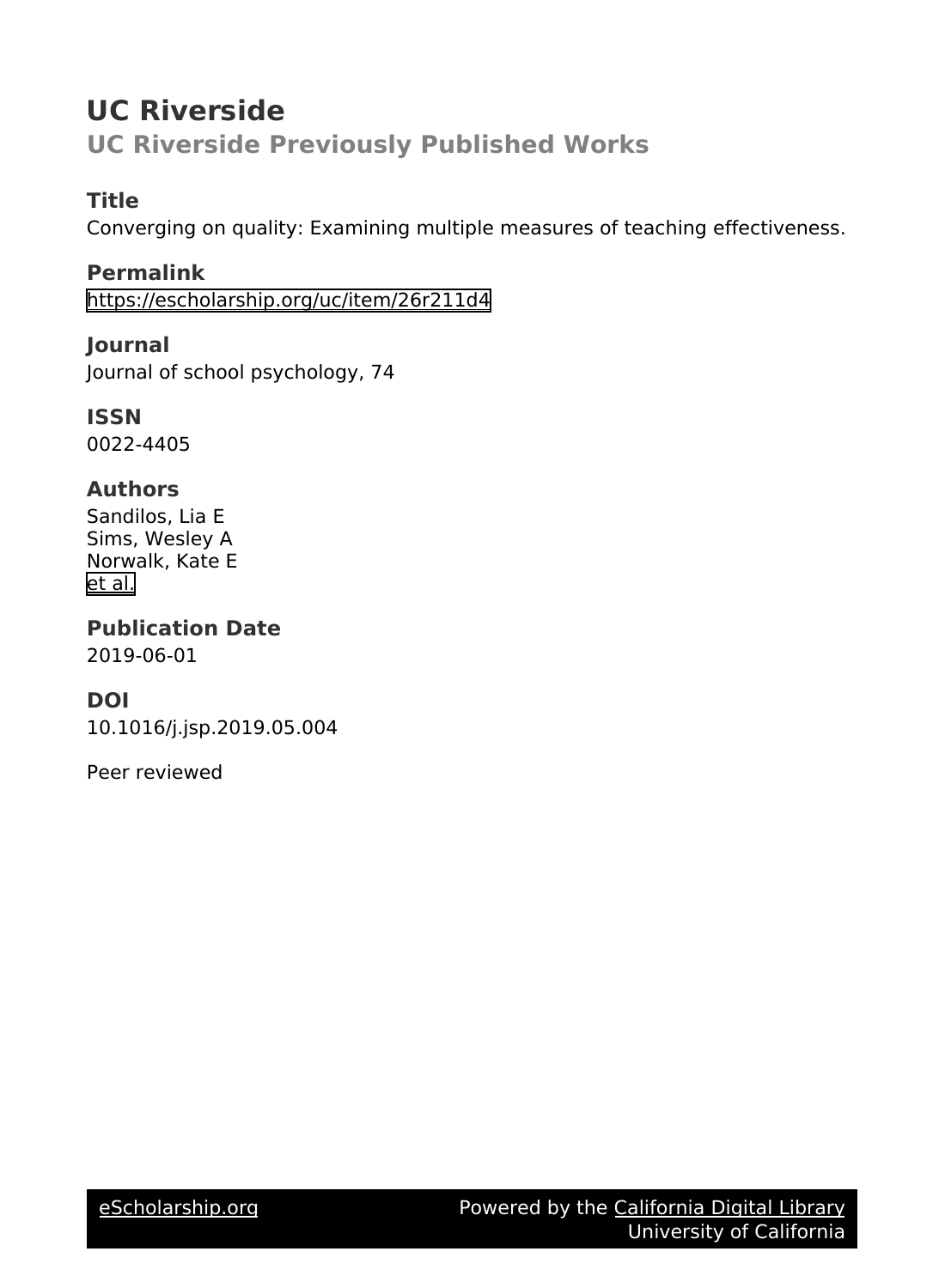Contents lists available at [ScienceDirect](http://www.sciencedirect.com/science/journal/00224405)





## Journal of School Psychology

journal homepage: [www.elsevier.com/locate/jschpsyc](https://www.elsevier.com/locate/jschpsyc)

## Converging on quality: Examining multiple measures of teaching effectiveness



Lia E. San[d](#page-1-4)ilos $^{a,*}$ , Wesley A. Sims $^{\rm b}$  $^{\rm b}$  $^{\rm b}$ , Kate E. Norwalk $^{\rm c}$  $^{\rm c}$  $^{\rm c}$ , Linda A. Reddy $^{\rm d}$ 

<span id="page-1-0"></span><sup>a</sup> *Temple University, United States of America*

<span id="page-1-2"></span><sup>b</sup> *University of California Riverside, United States of America*

<span id="page-1-3"></span><sup>c</sup> *North Carolina State University, United States of America*

<span id="page-1-4"></span><sup>d</sup> *Rutgers University, United States of America*

### ARTICLE INFO

Action Editor: Lisa Sanetti

*Keywords:* Teacher evaluation Classroom assessment Student achievement

## ABSTRACT

The present study explores the convergent and predictive validity for several widely used measures of teaching quality from the Measures of Effective Teaching Project (Bill and Melinda Gates Foundation, 2009-2011). Specifically, the Classroom Assessment Scoring System (CLASS; Pianta, Hamre, & Mintz, 2012), the Framework for Teaching (FFT; Danielson Group, 2013), and the Tripod Student Perceptions Scale (Tripod; Ferguson, 2008) were examined. Correlations among measures were assessed by developmental level and content area (elementary mathematics  $N = 70$ ; elementary English language arts  $N = 101$ ; middle school mathematics  $N = 291$ , middle school English language arts  $N = 280$ ). Both average scores and score variability (i.e., coefficient of variation) for the CLASS, FFT, and Tripod were used to predict value-added models (VAM), a high-stakes measure of students' academic growth. For elementary mathematics and ELA, findings indicated the CLASS and FFT exhibited moderate convergent validity while divergent validity was found between the Tripod and the CLASS and FFT. Across content areas in middle school grades, the CLASS, FFT, and Tripod exhibited moderate to high-moderate convergent validity. Average student and observer scores were positively related to VAM scores, whereas variability in scores demonstrated negative relations to VAM scores. Implications of findings for teacher evaluation and professional development are discussed.

For decades, practitioners, researchers, and policy makers have endeavored to generate measures that capture "effective teaching" [\(Stronge, Ward, & Grant, 2011](#page-18-0)). Teachers have the potential to play a pivotal role in the academic and social-emotional development of their students ([Pianta, 1999\)](#page-18-1), yet education research indicates there is considerable variation in the quality of instruction students receive within and across classrooms ([Chetty, Friedman, & Rockoff, 2011;](#page-17-0) [Cohen & Goldhaber, 2016](#page-17-1); [Cohen,](#page-17-2) [Ruzek, & Sandilos, 2018\)](#page-17-2). In the United States, evaluation of effective teaching has propelled forward with the adoption of federal policies that provide incentives based on teacher qualifications and student achievement, such as the Teacher Incentive Fund [\(Heyburn, Lewis, & Ritter, 2010](#page-17-3)) and Race to the Top ([U.S. Department of Education, 2009\)](#page-18-2). More recently, the Every Student Succeeds Act ([ESSA, 2015\)](#page-17-4) stipulated that teacher evaluation systems should include multiple measures of teacher effectiveness that inform instructional planning and professional growth opportunities, underscoring the value of accumulating convergent and predictive psychometric evidence for various measures of instructional quality.

Despite increased national attention, consensus about how to best measure teacher effectiveness has yet to be established

<https://doi.org/10.1016/j.jsp.2019.05.004>

Received 23 July 2018; Received in revised form 1 April 2019; Accepted 3 May 2019 Available online 20 May 2019 0022-4405/ © 2019 Society for the Study of School Psychology. Published by Elsevier Ltd. All rights reserved.

<span id="page-1-1"></span><sup>⁎</sup> Corresponding author at: Temple University, 268 Ritter Annex, 1301 Cecil B. Moore Avenue, Philadelphia, PA 19122, United States of America. *E-mail address:* [lia.sandilos@temple.edu](mailto:lia.sandilos@temple.edu) (L.E. Sandilos).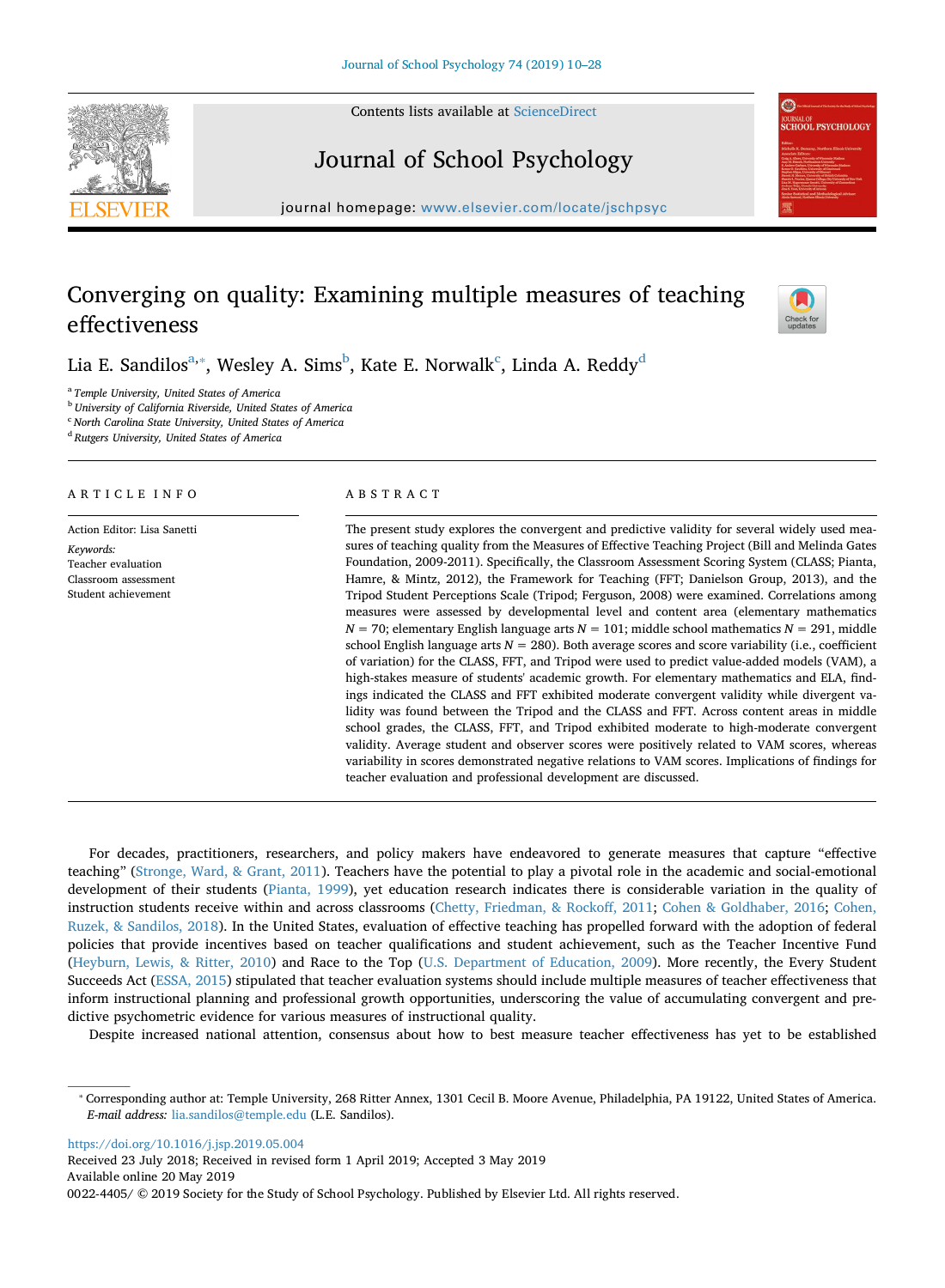[\(Newton, Darling-Hammond, Haertel, & Thomas, 2010](#page-18-3)). Although some agreement is noted in *which* practices are likely to be effective ([Stronge et al., 2011](#page-18-0)), there is limited understanding of the specific tools and metrics that accurately and fairly capture these practices [\(Blazar, 2015\)](#page-17-5) as well as how practices might differentially influence academic outcomes depending on the context or consistency of use of those practices. Moreover, school districts use a range of measures to assess effective teaching, and there is inconsistency in the ability of these measures to relate to important student educational outcomes (e.g., [Hill, Kapitula, & Umland,](#page-17-6) [2011;](#page-17-6) [Kane, McCaffrey, Miller, & Staiger, 2013\)](#page-18-4). Thus, the purpose of the present study was to examine the convergent and predictive validity of several widely used measures of effective teaching practice across elementary and middle school grades and content areas (mathematics & English language arts [ELA]). In addition, we explored the influence of different metrics on student learning gains. Specifically, we examined the influence of both central tendency in scores (i.e., average score a teacher receives on a particular construct measured on multiple occasions) and variability in scores (i.e., spread of, or deviation in, scores a teacher receives on a construct across multiple occasions; [Bedeian & Mossholder, 2000](#page-17-7)). These associations were examined using data from the landmark Measures of Effective Teaching (MET) Project [\(Bill & Melinda Gates Foundation, 2009-2011\)](#page-17-8), the largest study of effective teaching conducted to date.

#### **1. Elements of effective teaching practice**

Existing research suggests that effective teaching can be described, in part, through multidimensional assessments of teachers' warmth, rigor, classroom management, and provision of instructional supports (e.g., [Danielson Group, 2013](#page-17-9); [Hamre et al., 2013](#page-17-10); [Hattie, 2009;](#page-17-11) [Marzano, 1998](#page-18-5)). These characteristics and practices are associated with positive academic and social-emotional student outcomes and are hypothesized to be effective across developmental levels and content areas ([Hamre et al., 2013;](#page-17-10) [Ruzek et al., 2016](#page-18-6)). Warmth reflects teachers' facilitation of a classroom environment in which positive and respectful interactions occur regularly ([Reyes,](#page-18-7) [Brackett, Rivers, White, & Salovey, 2012\)](#page-18-7). Within a warm classroom environment, students feel more comfortable expressing themselves and taking academic risks ([Ferguson, 2010](#page-17-12); [Rimm-Kaufman & Chiu, 2007\)](#page-18-8). Teachers' skill at fostering warm and emotionally supportive classrooms is critical to high-quality instruction [\(National Research Council, 2004](#page-18-9); [Pianta & Hamre, 2009](#page-18-10)) and has been found to predict increased student motivation and academic engagement ([Reyes et al., 2012;](#page-18-7) [Ruzek et al., 2016](#page-18-6)).

In addition to warmth, a well-managed and academically rigorous classroom also supports student learning. Effective classroom management results in a productive environment in which learning time is maximized and behavioral expectations are clear [\(Woolfolk Hoy & Weinstein, 2011\)](#page-19-0). Proactive behavior management strategies enhance students' self-regulation skills and support their academic achievement (e.g., [Dudek, Reddy, & Lekwa, 2018](#page-17-13); [Ponitz, Rimm-Kaufman, Grimm, & Curby, 2009](#page-18-11)). Rigor involves setting high expectations for student effort as well as cultivating an environment in which learning is valued [\(Goddard, Sweetland, &](#page-17-14) [Hoy, 2000;](#page-17-14) [Lee, 2012](#page-18-12); [Lee & Smith, 1999](#page-18-13)). Prior research indicates that teachers' level of academic rigor and expression of high expectations directly influences students' achievement ([Goddard et al., 2000](#page-17-14); [Rubie-Davies, 2007](#page-18-14)), particularly for students from historically marginalized groups [\(McKown & Weinstein, 2003;](#page-18-15) [Sandilos, Rimm-Kaufman, & Cohen, 2017\)](#page-18-16).

There are also a multitude of specific instructional strategies that promote learning across contexts, such as supporting learning through questioning techniques, providing specific academic and behavioral feedback (praise, correction), providing varying modalities for learning and different assessments of knowledge, and relating content to prior learning and real-world experience [\(Allington, 2002;](#page-16-0) [Kamil et al., 2008;](#page-17-15) [Kazemi & Stipek, 2009;](#page-18-17) [Pianta & Hamre, 2009](#page-18-10); [Stronge et al., 2011](#page-18-0)). A key aspect of "effectiveness" has long been regarded as a teacher's ability to seamlessly and consistently implement instruction and positive management practices across lessons and adapt practices based on student needs and instructional context [\(Reddy, Glover, Kurz, & Elliott, 2019](#page-18-18); [Stronge, 2008](#page-18-19)). Presently, there are several published measures that strive to capture various aspects of the aforementioned elements of teaching effectiveness (warmth, rigor, classroom management, and instructional strategies) through classroom observations or student ratings ([Ferguson & Danielson, 2013](#page-17-16); [Pianta & Hamre, 2009\)](#page-18-10).

#### *1.1. Methods of measurement*

Teacher effectiveness is often evaluated using teacher inputs such as qualifications or aspects of instructional delivery (e.g., assessment of instructional practices), and outputs such as student achievement, or some composite of these elements [\(Stronge et al.,](#page-18-0) [2011;](#page-18-0) [Tyler, 2011\)](#page-18-20). With regard to the use of inputs (e.g., qualifications, instructional practices) and outputs (e.g., gains in student learning), the most prominent evaluations of teacher effectiveness occur via classroom observation measures and value-added models (VAM). A VAM estimate is interpreted as a teacher's ability to facilitate student academic growth while accounting for a variety of student background variables and prior achievement. As of late, assessment efforts have also expanded to include student perspective ratings of teacher performance in classrooms ([Downer, Stuhlman, Schweig, Martínez, & Ruzek, 2014;](#page-17-17) [Polikoff, 2014\)](#page-18-21).

#### *1.1.1. Classroom observations*

Classroom observation is the most common measurement approach to assessing instructional qualities and informing professional development plans. Observation tools assess content-neutral practices (i.e., universal core practices that cut across content areas) or discipline-specific practices (e.g., assessment of quality practices specific to a content area, such as mathematics). Two of the most widely used content-neutral instruments are the Classroom Assessment Scoring System (CLASS; [Pianta, Hamre, & Mintz, 2012\)](#page-18-22) and The Framework for Teaching (FFT; [Danielson, 2007](#page-17-18); [Danielson Group, 2013](#page-17-9)). These measures are multi-dimensional and are used in preschool through 12th grade classrooms worldwide.

The CLASS is grounded in an ecological perspective emphasizing the influence of interactions in the classroom on students'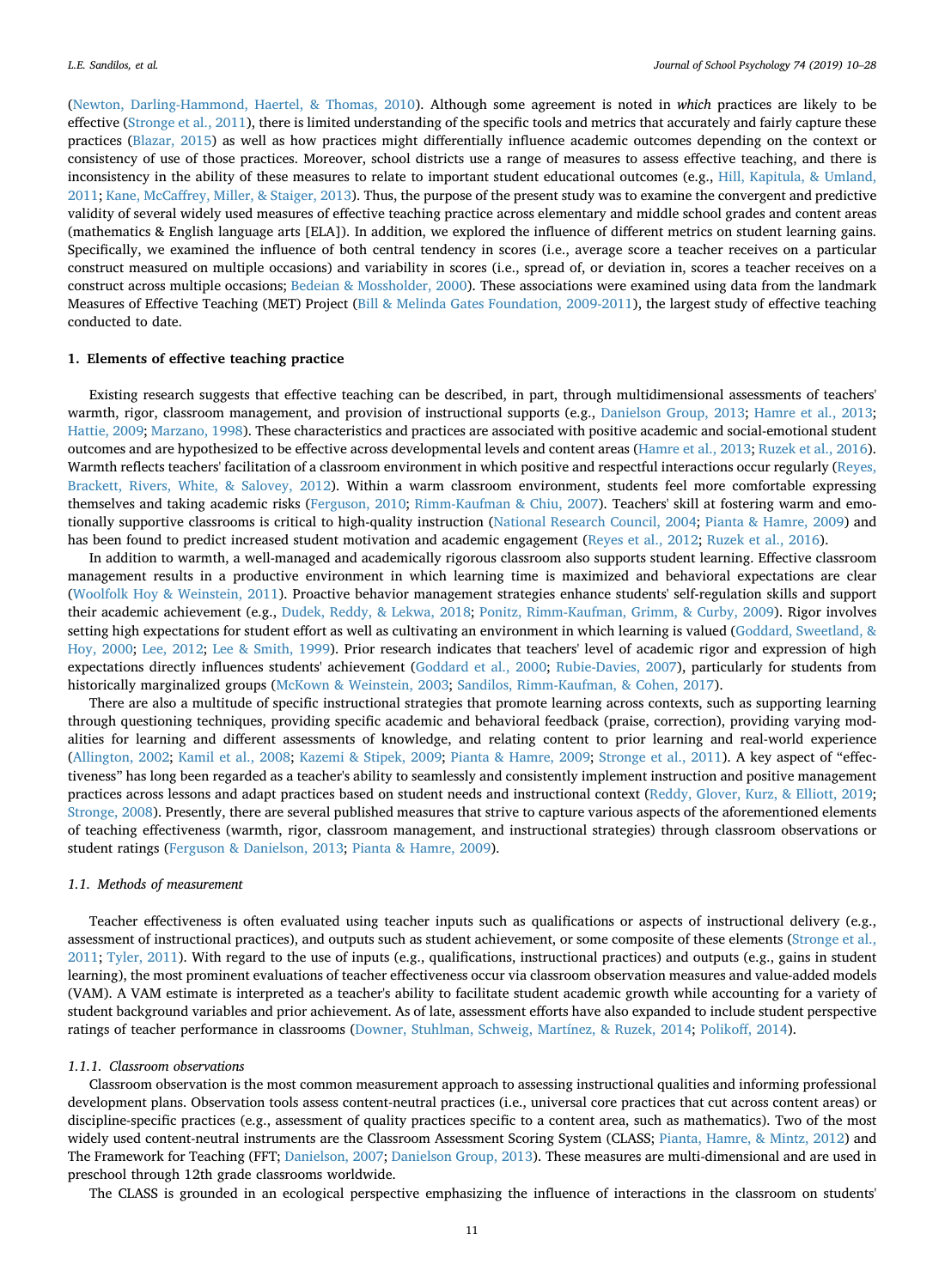educational experiences and performance [\(Pianta & Hamre, 2009](#page-18-10)). The CLASS was initially developed for use in pre-kindergarten classrooms [\(Hamre, Pianta, Mashburn, & Downer, 2007\)](#page-17-19) and has since been adapted for later grades. The CLASS captures the nature of teacher-child interactions by assessing teachers' efforts to foster a warm and positive classroom climate and use effective classroom management strategies such as proactively addressing behaviors and establishing productive routines. Additionally, the provision of specific instructional supports is assessed through teachers' use of constructive feedback and scaffolding, varied modalities for learning, modeling of novel vocabulary, and fostering of analytical thinking skills (Pianta et al., 2012). The CLASS has undergone rigorous empirical evaluation and is most frequently used in early childhood and elementary settings (e.g., [Downer, Sabol, & Hamre,](#page-17-20) [2010;](#page-17-20) [Hafen et al., 2015;](#page-17-21) [Sandilos, Wollersheim Shervey, DiPerna, Lei, & Cheng, 2017](#page-18-23)), with a smaller body of research conducted at the secondary level [\(Allen, Pianta, Gregory, Mikami, & Lun, 2011\)](#page-16-1). Direct relations between CLASS and student outcomes are generally moderate [\(Zaslow et al., 2016](#page-19-1)), spurring continued exploration of the ways in which the measurement of high-quality teacher-child interactions may relate to student achievement.

The FFT ([Danielson Group, 2013\)](#page-17-9) was designed to guide work around measuring and promoting teaching practices associated with desirable student outcomes. The FFT assesses aspects of the general classroom environment such as teachers' efforts to create a safe, respectful, and warm classroom climate and their skill at responding to student behavior in a manner that supports learning. With regard to specific instructional practices, the FFT examines an array of strategies including teachers' ability to communicate with students and their use of questions, discussion, and assessment. Like CLASS, emerging evidence supports modest relations between FFT scores and student outcomes ([Kane, Taylor, Tyler, & Wooten, 2011;](#page-18-24) [Sartain, Stoelinga, & Brown, 2011](#page-18-25)).

Though varied in the exact terminology used, the theoretical or conceptual overlap between the CLASS and FFT is particularly evident in their emphasis on evidence-based instructional strategies, use of effective classroom management practices, and the cultivation of a warm and emotionally supportive classroom climate.

#### *1.1.2. Student ratings*

Student perception of the instructional environment has the potential to yield valuable information about teachers' pedagogical practices and to facilitate understanding of the diversity of views students have about their classroom experience ([Brock, Nishida,](#page-17-22) [Chiong, Grimm, & Rimm-Kaufman, 2008](#page-17-22); [Kane & Staiger, 2012](#page-18-26)). Although student surveys are more common in secondary and higher education, the use of student rating scales in upper elementary grades is gaining popularity as a useful method for understanding teacher quality (e.g., [Downer et al., 2014](#page-17-17); [Polikoff, 2014](#page-18-21)).

The Tripod rating scale [\(Ferguson, 2008\)](#page-17-23), originally developed as part of a larger study aimed at harnessing student feedback to cultivate school improvement, is one example of a student perspective measure that is used in both upper elementary and secondary grades. The Tripod assesses seven categories that capture students' beliefs about the degree to which their teacher cares for them, the level of rigor in the classroom, and their teachers' control over behavioral issues. The scale also inquires about specific aspects of instruction, such as the teachers' ability to help students understand challenging content and connect new information to prior learning [\(Ferguson, 2010\)](#page-17-12). Notably, the authors of the Tripod and FFT published a conceptual crosswalk demonstrating that the two measures theoretically capture similar constructs, which tap into warmth, classroom management, rigor, and instructional strategies [\(Ferguson & Danielson, 2013\)](#page-17-16). The alignment between the Tripod and FFT ratings has the potential to offer a richer appraisal of teacher effectiveness using different sources of data (i.e., observer & student) and may generate meaningful information for teacher professional improvement.

#### *1.1.3. Value-added models (VAMs)*

In the last decade, estimating teacher and school effectiveness based on student standardized test gains has become common practice in research and school-based evaluation ([Chetty et al., 2011](#page-17-0); [Hill et al., 2011\)](#page-17-6). VAMs are algorithm-based measures of teachers' ability to facilitate student growth on standardized assessments, taking into account a large set of student covariates (e.g., gender, socio-economic status, prior achievement, disability status). VAMs are controversial because they depart from traditional use of teacher qualifications (e.g., years of experience, professional certification, degree attainment) to determine effectiveness, and because administrators and policy makers have used VAM scores to make high-stakes decisions (e.g., promotion, compensation, and dismissal of teachers; [Hill, 2009;](#page-17-24) [Paige, 2012\)](#page-18-27). Some evidence links VAM scores to long-term student outcomes (e.g., graduation rates, college attendance, job salary; [Chetty et al., 2011;](#page-17-0) [Jackson, 2018\)](#page-17-25). Yet, significant measurement flaws in VAM scores exist, such as the potential instability of scores from year to year ([Braun, 2005](#page-17-26)). Despite the lack of empirical clarity on the use of VAM scores, they have strong practical relevance given that they are widely used as a part of a comprehensive teacher evaluation approach in more than half of the large districts in the U.S. and the use of these models continues to grow in prevalence [\(Steinberg & Donaldson,](#page-18-28) [2016\)](#page-18-28). Thus, continued empirical research that examines how the measurement of unique and complementary constructs representing effective teaching contribute to higher VAM scores across grade levels and content areas is needed ([Kane et al., 2013\)](#page-18-4).

### *1.2. Considering developmental level and content area*

As students progress through school, so too do the demands placed on them and on the adults charged with their education [\(Cleary & Chen, 2009;](#page-17-27) [Midgley & Edelin, 1998\)](#page-18-29). In the U.S., this development is frequently marked by three school transition points: the transition to kindergarten, to middle or junior high school, and to high school ([Eccles, Lord, Roeser, Barber, et al., 1997;](#page-17-28) [Rimm-](#page-18-30)[Kaufman & Pianta, 2000](#page-18-30)). The transition from elementary to middle school is noted as a particularly impactful change in the students' learning experiences [\(Eccles et al., 1997](#page-17-28)). Academically, this transition is characterized by a shift from a supportive, mastery-based orientation typical of elementary schools to a performance-based orientation emphasizing academic productivity expectations, more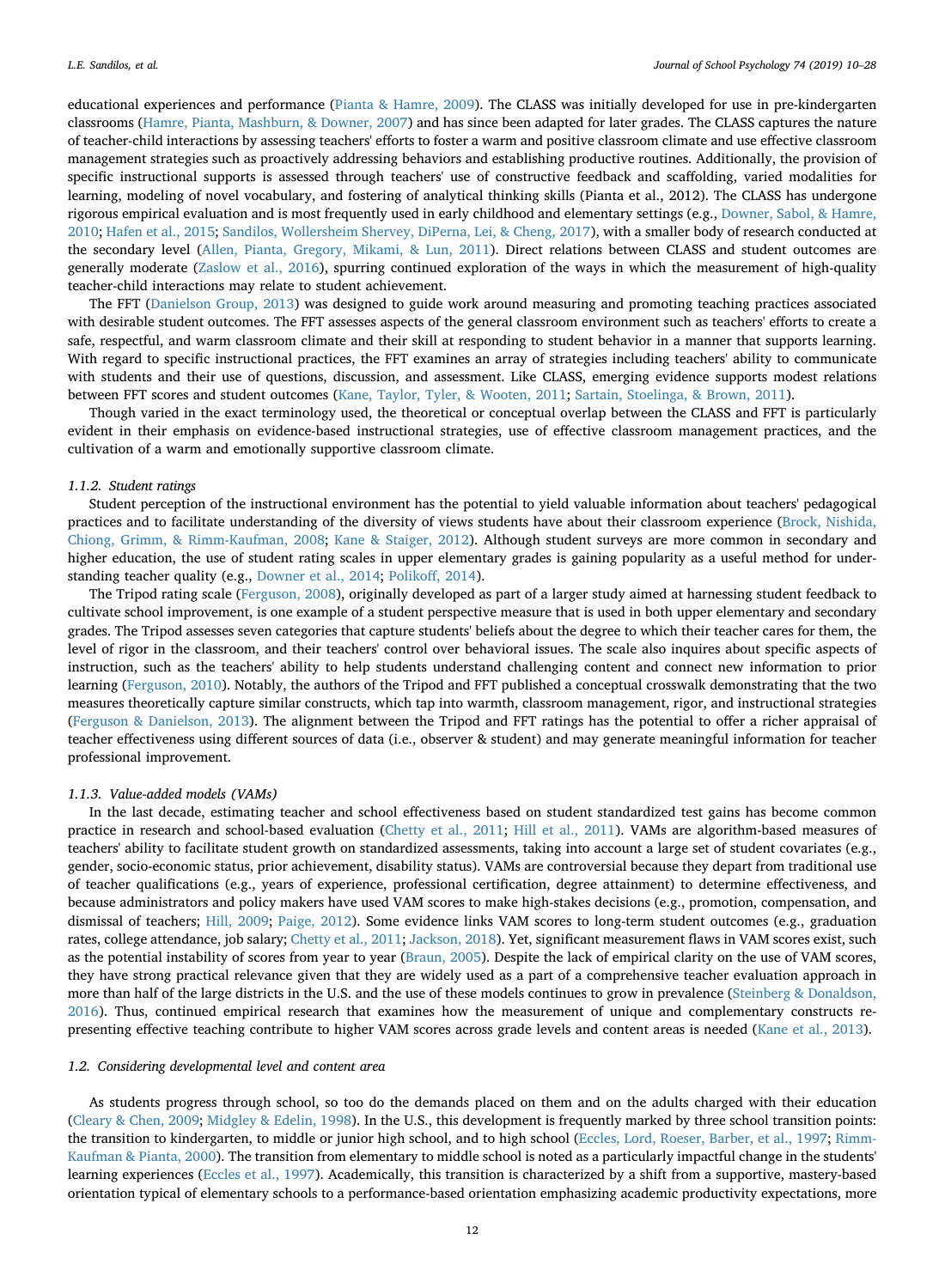intensive teacher-directed instruction, normative comparison, and high-stakes outcomes [\(Cleary & Chen, 2009](#page-17-27); [Midgley & Edelin,](#page-18-29) [1998;](#page-18-29) [Schunk & Miller, 2002;](#page-18-31) [Zimmerman, 2002](#page-19-2)). These changes in the instructional environment can also alter students' perspectives of school [\(Gentry & Springer, 2002](#page-17-29)). As such, another critical component of quality instruction is the continued exploration of teaching practices that enhance the learning experience and outcomes of students at various developmental levels.

Similarly, the instructional content area also influences the assessment of effective teaching. Content-neutral measures, such as those examined in the present study, capture effective practice across academic subjects and are intended to offer school districts a fair and balanced assessment for all teachers ([Hill & Grossman, 2013](#page-17-30)). Yet, certain disciplines may afford greater opportunities for some content-neutral practices to be observed or rated. For example, there may be more opportunities for on-going dialogue during an ELA lesson as compared to a mathematics lesson. Moreover, as [Cohen and Goldhaber \(2016\)](#page-17-1) note, it is possible that certain seemingly content-neutral practices will actually serve as "essential components" of teaching in particular content domains and, in turn, result in larger academic gains in certain subjects than others. The MET Project provides a rich landscape for this nuanced examination of various content-neutral measures of effective teaching across developmental levels and content areas.

#### *1.3. Building on the MET findings*

Prior to the MET project, no evaluation of teaching quality had ever included such as vast number of teachers and instructional quality measures. As a particularly distinctive contribution of this study, MET researchers also attempted to reduce sorting bias (Blazer, 2015) by randomly assigning class rosters to teachers in the second year of the study. In a large report of MET findings produced by Kane and colleagues, the authors describe the individual and collective impact of teaching effectiveness measures on student learning gains. Results from the larger study indicated that there was a generally moderate positive relation between quality teaching indicators and VAM scores across grade levels. MET researchers concluded that multiple measures provide a more robust estimate of teaching quality compared to a singular assessment, supporting the value of understanding convergence across measures of effectiveness [\(Kane et al., 2013\)](#page-18-4). The current study uses this seminal data set and builds on the initial descriptive MET findings in two unique ways: exploring variability in scores and examining theoretical groupings of constructs.

#### *1.3.1. Variability in scores*

First, within existing MET research, observations and student ratings were studied largely in terms of mean scores averaged across multiple data collection points to represent teaching effectiveness ([Kane et al., 2013](#page-18-4)). Emerging research suggests that teachers tend to show variability in their practices across multiple observations ([Cohen et al., 2018](#page-17-2); [Praetorius, Pauli, Reusser, Rakoczy, & Klieme,](#page-18-32) [2014\)](#page-18-32). However, to date, we know far less about how this variability relates to student outcomes across contexts ([Patrick &](#page-18-33) [Mantzicopoulos, 2016](#page-18-33)), or whether variability in scores across measures is potentially an indicator of lower-quality instruction. One possibility is that variability in scores may be due to external factors such as changes in student learning needs, varied lesson formats, or rater differences (e.g., [Cohen, Raudenbush, & Ball, 2003](#page-17-31); [Mantzicopoulos, French, Patrick, Watson, & Ahn, 2018](#page-18-34); [Praetorius et al.,](#page-18-32) [2014\)](#page-18-32). Yet another possibility is that variability in scores may reflect teachers' differential treatment of students ([McKown &](#page-18-15) [Weinstein, 2003](#page-18-15)) or inconsistent use of quality practices, negatively influencing the overall learning environment for students ([Curby,](#page-17-32) [Grimm, & Pianta, 2010\)](#page-17-32). With regard to assessing student ratings, some initial evidence indicates that high variability in student ratings within a single classroom negatively relates to student achievement gains, and thus, may be indicative of less optimal instructional practice [\(Sandilos, Rimm-Kaufman, et al., 2017](#page-18-16)).

Although many educational researchers have argued that a single observation or rating scale is insufficient to understand the quality of teachers' instruction, the use of a singular measure to evaluate teaching effectiveness remains common place in routine educational practice and research [\(Brophy, 2006;](#page-17-33) [Hill, Charalambous, & Kraft, 2012\)](#page-17-34). Evidence that variability in teachers' quality scores over time influences student outcomes would provide additional support for the value of examining data from multiple time points and sources. As such, exploring the relation between variability in ratings and observations of teaching quality and student learning gains may offer beneficial information for improving the process of teacher evaluation.

#### *1.3.2. Theoretical groupings*

Second, much of the initial work on MET has focused on examining measures in isolation or using one large composite of effectiveness (e.g., combining FFT and CLASS scores into one observation total score metric; [Kane et al., 2013\)](#page-18-4). The present investigation extends these analyses and findings by incorporating subscales and dimensions across effectiveness measures to create theoretically grounded groupings based on the larger teacher effectiveness literature (i.e., *warmth*, *classroom management*, *rigor*, and *instructional strategies*). Given the growing emphasis on the use of multiple measures of effectiveness in teacher evaluation ([ESSA,](#page-17-4) [2015;](#page-17-4) [Kane et al., 2013;](#page-18-4) [Reddy, Kettler, & Kurz, 2015](#page-18-35)), examination of these theoretical groupings provides information about the ways in which conceptually similar constructs across assessments might differentially relate to student learning gains.

To this end, the present investigation examined the convergent and predictive validity of three widely used measures (CLASS, FFT, and Tripod) of teacher effectiveness to extend existing MET findings and establish a more nuanced understanding of the interrelatedness of these measures. Specifically, this study contributes to existing literature by examining instructional quality scores, theoretically grouped, by developmental level (elementary vs. secondary grades) and content area (mathematics vs. ELA), and across score type (mean score vs. variability in scores). Research questions addressed were: (1) What is the convergent validity of three measures of teaching effectiveness (CLASS, FFT, and Tripod) in elementary (grades 4–5) and secondary classrooms (grades 6–8) and across two different content areas (mathematics vs. ELA)? (2) Across elementary and secondary grades, do average scores versus variability in scores on these theoretically grouped measures of teaching effectiveness predict teachers' VAM scores, a high-stakes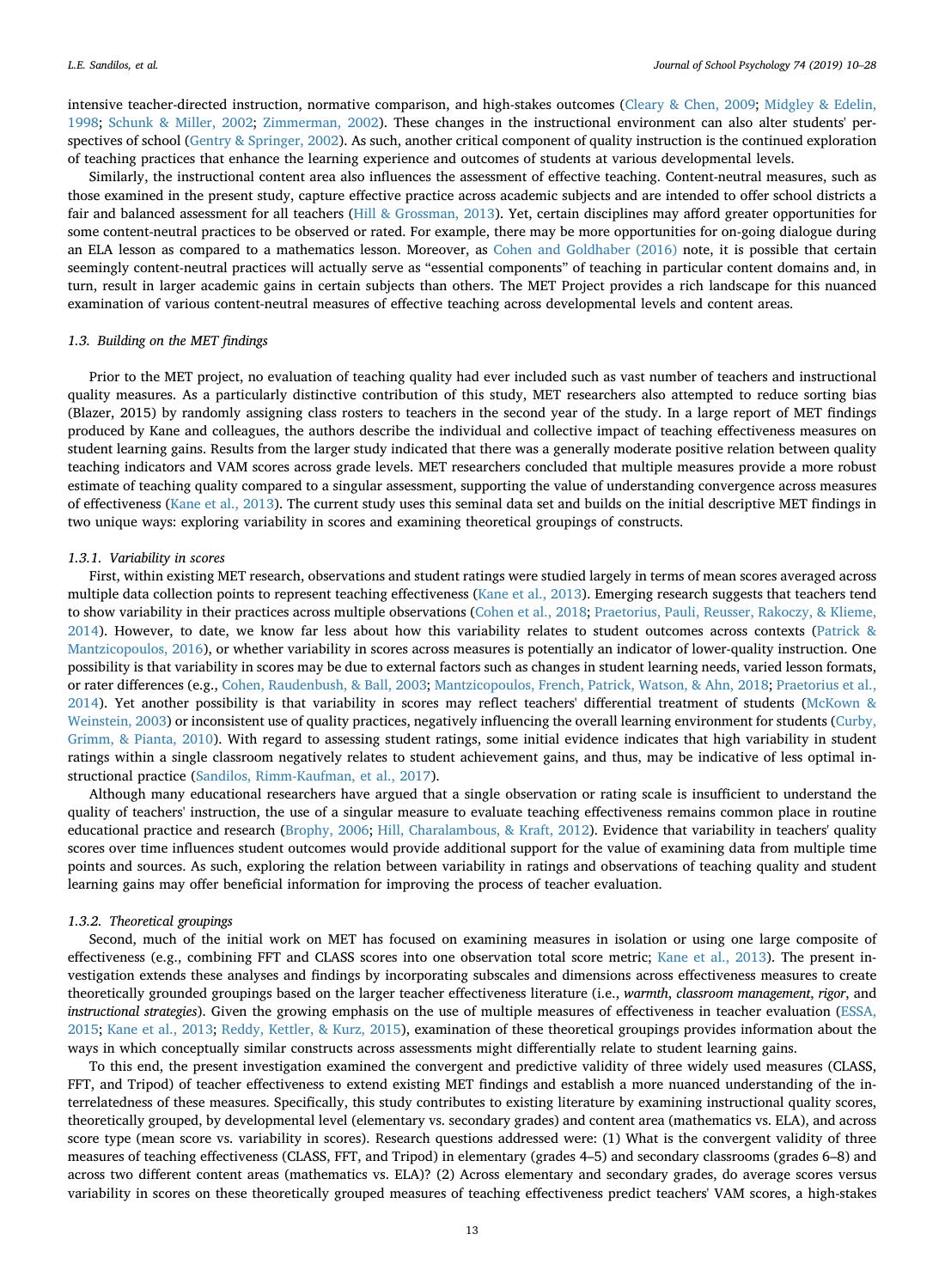measure of teaching effectiveness in mathematics and ELA?

Although this study was largely exploratory in nature, several overarching hypotheses were generated by drawing from prior research. Based on inherent differences in assessment design (i.e., method, metrics and purpose), greater convergence was expected between CLASS and FFT across developmental levels and content areas, as compared to the Tripod. With regard to predicting VAM scores, it was hypothesized that score variability would demonstrate a negative relation to achievement in comparison to mean scores across contexts ([Sandilos, Rimm-Kaufman, et al., 2017](#page-18-16)).

### **2. Method**

#### *2.1. Participants*

The current study used data from the second year (2010−2011) of the MET project, a large-scale observational study of classroom instruction funded by the Bill and Melinda Gates Foundation. Participants in this study included fourth- through eighth-grade teachers from five large districts across the United States. Secondary teachers were almost exclusively content-area specialists (i.e., teacher who only taught mathematics or ELA, but not both). The elementary sample included a mix of teachers who taught in departmentalized instructional settings (i.e., teachers assigned to instruct in specific content areas) and teachers who taught multiple content areas (referred to as "specialists" and "generalists" in the MET Project, respectively; [White & Rowan, 2013\)](#page-18-36). To maintain consistency and independence across samples, this study analyzed data from specialist teachers across elementary and secondary grades. Additionally, the samples are also limited to elementary and secondary teachers who have video observation data because only a subset of teachers participating in the MET Project consented to have their video data analyzed ([White & Rowan, 2013\)](#page-18-36).

The 171 fourth- and fifth-grade specialist elementary teachers with either mathematics  $(n = 70)$  or ELA  $(n = 101)$  data came from 34 schools across the five districts and were largely female (86%). Their racial/ethnic makeup was White (70%), African American (20%), Hispanic (7%), and other races (3%), and approximately one-quarter (26%) had a master's degree or higher. Teachers had an average of 8 years of experience teaching in their district ( $<$  1–35 years, SD = 6.57). Regarding classroom composition, on average, approximately 50% of students in classrooms were female, 12% were English language learners, and 12% received special education services. Average racial/ethnic demographics in classrooms were as follows: White (40%), African American (27%), Latino (24%), Asian (4%), and other races (5%). No statistically significant differences in teacher or classroom characteristics were found between the sample of ELA elementary teachers and the sample of mathematics elementary teachers, with the exception of gender such that more male teachers instructed in mathematics as compared to ELA ( $\chi^2$  = 6.50, *p* = .01).

The 571 secondary teachers in sixth through eighth grade with either mathematics  $(n = 291)$  or ELA  $(n = 280)$  data came from 86 schools in six districts and were majority female (78%). Their racial/ethnic composition was White (55%), African American (37%), Latino (6%), and other races (3%). Across the sample, approximately 30% of teachers had a master's degree or higher and had an average of 8 years of experience teaching in their district (< 1–41 years, *SD* = 7.43). On average, approximately 50% of students in classrooms were female, 14% were English language learners, and 7% received special education services. Average racial/ethnic demographics in classrooms were as follows: White (24%), African American (29%), Latino (37%), Asian (7%), and other races (3%). No statistically significant differences in teacher or classroom characteristics were found between the sample of ELA secondary teachers and the sample of mathematics secondary teachers, with the exception of gender, with more male teachers instructing in mathematics as compared to ELA ( $\chi^2$  = 7.34, *p* = .01).

#### *2.2. Measures*

#### *2.2.1. Classroom assessment scoring system (CLASS – upper elementary & secondary)*

The CLASS observation system [\(Pianta, Hamre, & Mintz, 2012](#page-18-22)) is designed to assess teacher-child interactions in the classroom environment. Trained observers rate teachers on 11 dimensions which are averaged to form three primary domains: Emotional Support, Classroom Organization, and Instructional Support (see [Pianta, Hamre, & Mintz, 2012\)](#page-18-22). The Emotional Support domain consists of Positive Climate, Teacher Sensitivity, and Regard for Student Perspectives dimensions. The Classroom Organization domain consists of Behavior Management, Productivity, and Negative Climate dimensions. The Instructional Support domain consists of Instructional Learning Formats, Content Understanding, Analysis and Problem Solving, Quality of Feedback, and Instructional Dialogue dimensions.

In the MET Project, teachers submitted four videotaped classroom lessons in either mathematics or ELA that were then coded by trained raters using the CLASS. The CLASS dimensions were scored in 15-min observation cycles using a 7-point scale ranging from *Low* (1–2)*, Middle* (3–5), to *High* (6–7). In a given observation cycle, a teacher received one score on each dimension. Four 30-min classroom lessons, with two 15-min observation cycles per lesson, were scored in a given content area, resulting in a total of eight CLASS observation cycles coded for a teacher in either ELA or mathematics. Dimension scores within observation cycles were aggregated to form teachers' eight domain scores for that content area, which were then used to compute an overall average score or a coefficient of variation for each domain.

Inter-rater agreement within 1 point (i.e., adjacent agreement) was identified as an acceptable indicator of reliability for all the CLASS dimensions for the MET Project. Inter-observer adjacent agreement for the MET Project ranged from 68 to 86% ([Pianta,](#page-18-22) [Hamre, & Mintz, 2012](#page-18-22)). Prior factor analyses using MET data confirmed the three-factor structure of CLASS in elementary and secondary grades ([Pianta, Hamre, & Mintz, 2012](#page-18-22)).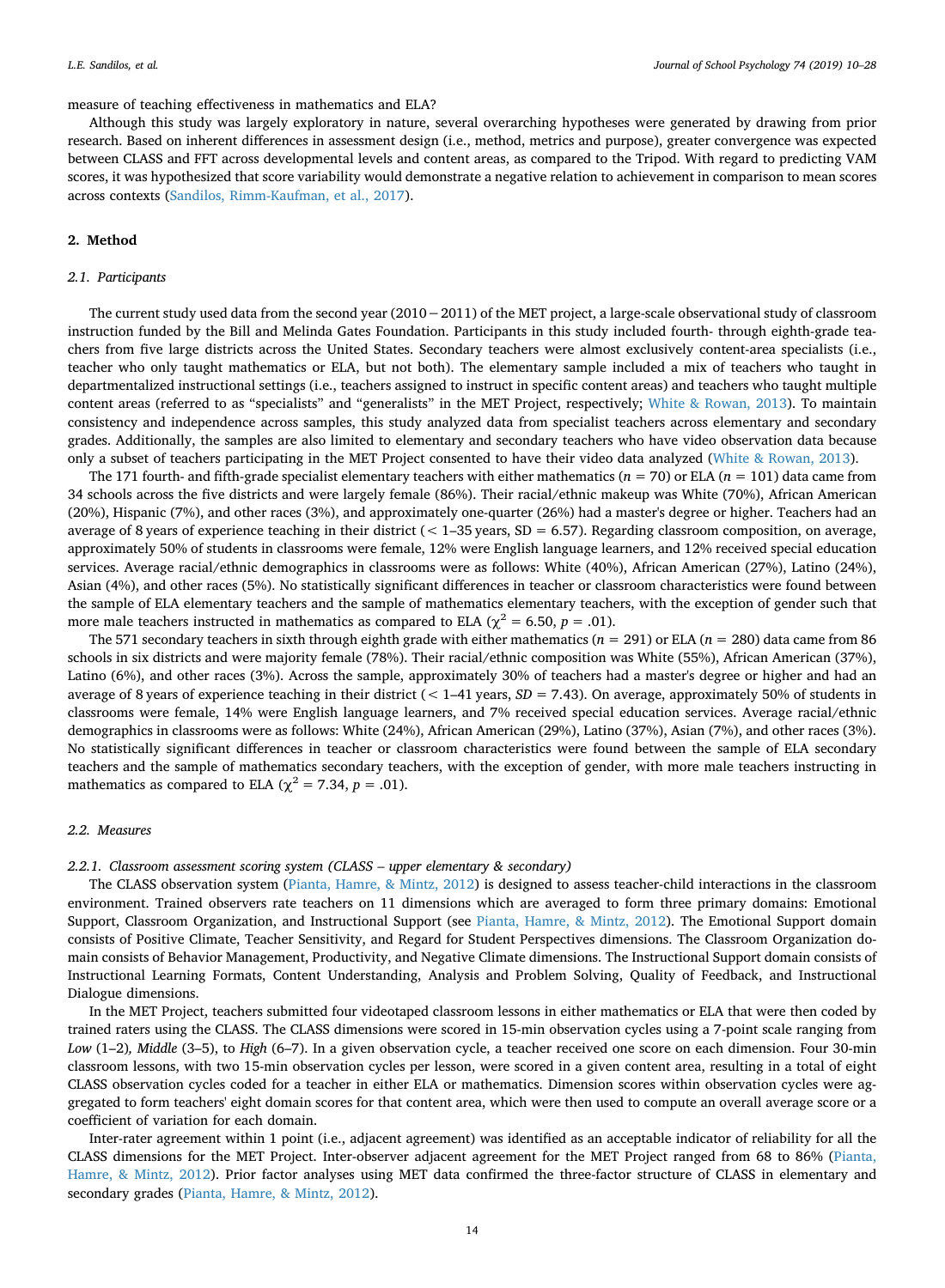#### *2.2.2. Framework for Teaching (FFT)*

The FFT [\(Danielson Group, 2013](#page-17-9)) emphasizes the intellectual engagement of students through instructional practices espoused by a Constructivist Theory of learning. FFT ratings yield four major domain scores: Planning and Preparation, Classroom Environment, Instruction, and Professional Responsibilities. Only dimensions within the Classroom Environment and Instruction domains were used in the MET Project because they could be coded via videotaped observations. The Classroom Environment domain consists of four dimensions: Creating an Environment of Respect and Rapport, Establishing a Culture for Learning, Managing Classroom Procedures, and Managing Student Behavior. The four dimensions of Instruction consisted of Communicating with Students, Using Questioning and Discussion Techniques, Engaging Students in Learning, and Using Assessment in Instruction ([Danielson Group,](#page-17-9) [2013\)](#page-17-9).

The same four videotaped lessons that were rated using the CLASS were also rated using the FFT. For each lesson, 25-min observations were conducted; raters observed the first 15 min of the tape and then 10 additional min at the 25 to 35 min mark. Each of the eight dimensions received one score per lesson using a range of *Unsatisfactory* (1)*, Basic* (2), *Proficient* (3), and *Distinguished* (4). The four scores for each dimension in a given content area were then used to create an overall average score or a coefficient of variation.

Inter-observer reliability of MET FFT observations was above 0.60 [\(Polikoff & Porter, 2014\)](#page-18-37). Prior examination of the two domains used in the MET Project, Classroom Environment and Instruction, indicated that more than half (67%) of the variance in scores was attributable to teachers ([Kane & Staiger, 2012\)](#page-18-26).

#### *2.2.3. Tripod 7Cs Student Perceptions Survey*

The Tripod 7Cs survey [\(Ferguson, 2008](#page-17-23)) assesses students' perspectives of instructional quality and classroom processes using seven scales. All items are scored from 1 (*Totally Untrue*) to 5 (*Totally True*), and each scale is calculated by taking the mean of the item-level scores. The scales measured students' perceptions of their teacher during either ELA or mathematics instruction. Tripod surveys were administered to students in participating teachers' classrooms once per year. Across both elementary (E) and secondary (S) measures, a total of 36 items on seven scales were surveyed: Care (E = 7 items, S = 3 items) inquires about the degree to which students feel their teacher acts in a supportive and caring manner toward them; Control ( $E = 4$  items,  $S = 7$  items) measures a teacher's management of classroom behavior; Clarify ( $E = 8$  items,  $S = 5$  items) measures the teacher's skill at helping students gain a better understanding of difficult content; Challenge (E = 4 items, S = 8 items) measures the teacher's expectations for hard work and persistence; Captivate ( $E = 4$  items,  $S = 4$  items) measures the teacher's ability to maintain student engagement and interest in lessons; Confer ( $E = 7$  items,  $S = 5$  items) assesses a teacher's skill at eliciting students' perspectives during lessons; Consolidate  $(E = 2$  items,  $S = 4$  items) measures a teacher's skill at connecting learning topics coherently and checking for understanding [\(White](#page-18-36) [& Rowan, 2013](#page-18-36)). On average, 19 students in a classroom completed Tripod surveys in elementary classrooms and 20 students completed Tripod surveys in secondary classrooms.

All internal consistency reliabilities of the seven subscales across elementary and secondary surveys were above 0.60. With regard to psychometric properties, [Ferguson \(2012\)](#page-17-35) notes that the Tripod was developed through consultation with educators and item analyses were conducted on subscales. Although the Tripod is theoretically established and hypothesized to have two overarching constructs, *academic press* (i.e., rigor) and *support* [\(Ferguson, 2010](#page-17-12)), several studies of MET data have yielded differing factor structures in the secondary grades (e.g., Kuhfled, 2017; [Wallace, Kelcey, & Ruzek, 2016](#page-18-38)). The present study examined the seven scales individually using either the overall mean score for each scale averaged across all student respondents or the coefficient of variation calculated across all student responses.

#### *2.2.4. VAM scores*

A VAM score is an estimate of teacher effectiveness frequently used as a high-stakes interpretation of a teacher's ability to facilitate growth in an academic content area, while accounting for the composition of students in a classroom. In the MET Project, an average VAM score in mathematics or ELA was computed for each teacher using the state standardized test as the measure of achievement. To create VAM scores in each content area, MET researchers used an algorithm that included student assessment data and background information. The VAM estimate was composed of (a) students' state test scores from the current year, (b) their state test scores from the year prior, (c) the average score on the state test in the students' classroom the year prior, (d) student demographic variables (i.e., ethnicity, ELL status, age, gender, special education status, gifted status, and receipt of free or reduced lunch) at the individual level and the classroom average [\(White & Rowan, 2013\)](#page-18-36). For elementary VAMs, an average of 18 students in a classroom was included in math models and 20 students were included in ELA models. For secondary VAMs, an average of 22 students in a classroom was included in either mathematics or ELA models.

Standardized tests in mathematics and ELA varied based on the state in which each district was located. Across states, the standardized tests were typically constructed in multiple-choice formats. Within the MET data set, rank-based z-scores for the state standardized test measures are provided. The interpretation of state test scores converted into VAMs is as follows: (a) a standardized score of zero indicates that students in the teacher's class are performing as expected on the state test given prior achievement and background data, (b) a negative score indicates that students are performing lower than expected on the state test, and (c) a positive score indicates that students are performing higher than expected.

#### *2.3. Procedure*

To recruit districts, an opportunity-sampling procedure was employed in which MET researchers sought out large, urban districts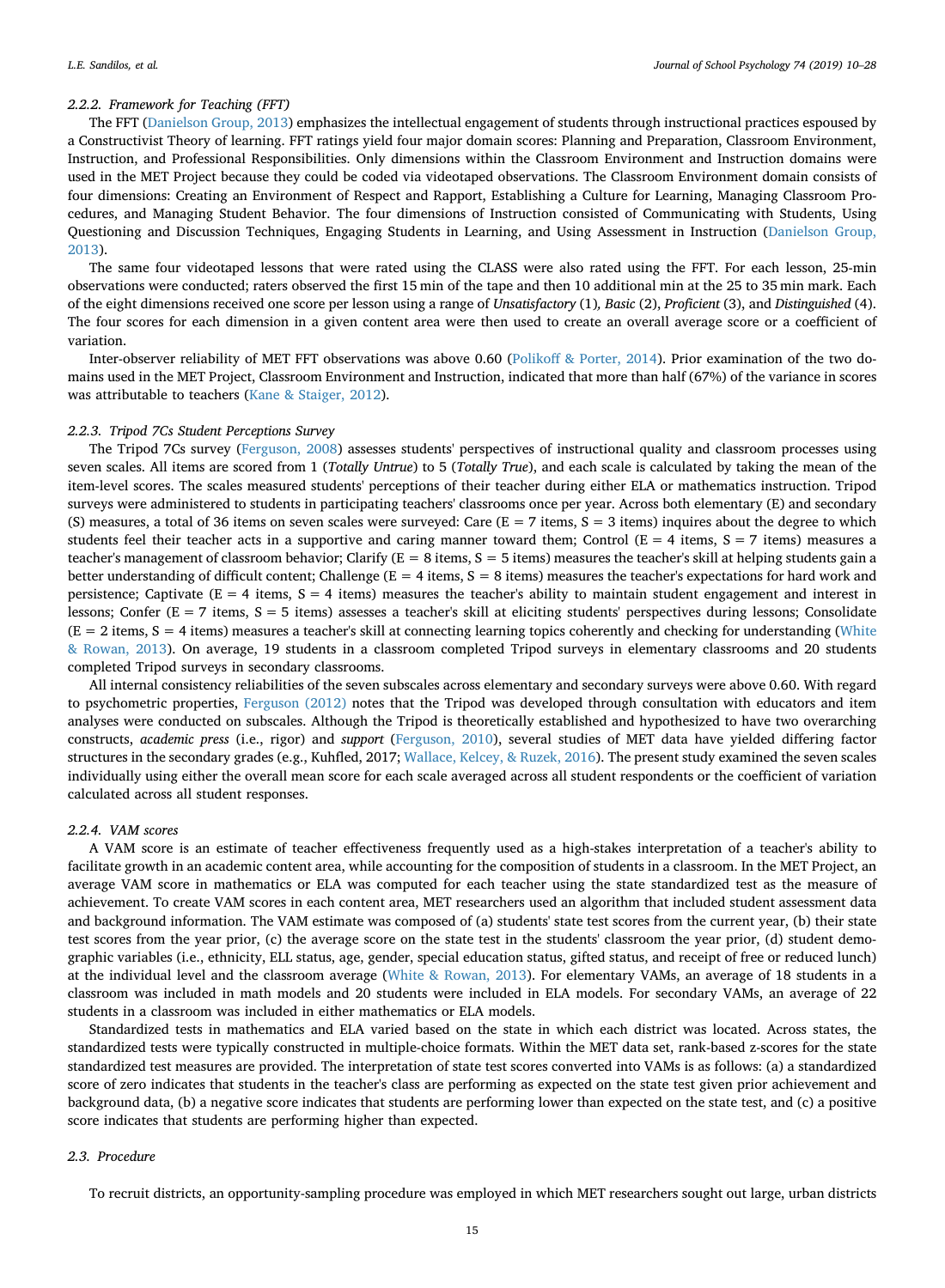that had previously worked with the Gates Foundation in some capacity. This resulted in six large districts across the country agreeing to participate in the MET Project; however, the sample is not considered to be nationally representative. One district was not included in the elementary sample because it did not have participating fourth and fifth grade classrooms. Exclusions to the study included alternative schools (special needs, vocational schools, etc.), and teachers who engaged in team- or co-teaching situations in which it would be difficult to link students to one teacher.

Once districts were recruited, school principals were asked to identify eligible teachers. With each participating school, eligible teachers had to be part of a grade level or content area specialty that had at least two other teachers to form an "exchange group" in which students could be randomly assigned to one of three teachers in that grade level in the second year of the study. The withingrade randomization was conducted to reduce selection bias associated with the systematic sorting of students into certain classrooms, which in turn, influences measures of teaching effectiveness. The use of this randomization procedure, although not perfect, was a unique strength of the data collection in the second year of the MET Project ([White & Rowan, 2013\)](#page-18-36).

With regard to data collection timeline, the state standardized testing occurred between March and June 2011. Classroom observations and student surveys were conducted between February and June 2011. The FFT and CLASS observation rubrics were used to score the same set of four submitted videos (approximately one video per month) for each teacher. Although the Tripod represents an assessment of instructional quality from the perspective of multiple students, CLASS and FFT scores come from multiple lessons collected over the four months. Raters, who were randomly assigned to videos, went through a full training and certification in each measure. They completed a daily calibration on each assessment to offset rater drift, then watched videos and coded immediately after watching [\(White & Rowan, 2013](#page-18-36)).

To participate in the study, teachers agreed to a multitude of data collection tasks over two years including videotaped observations, several lengthy surveys, a content-area assessment, and a willingness to participate in within-grade level randomization in the second year. Given the demands on data collection, each teacher was offered \$1500 as incentive for participation. However, teachers did not receive all \$1500 at one time. Instead, they received \$1000 at the beginning of the study and \$500 at the end of the study. Each school also received \$1500 over the course of the study, along with an additional \$500 per year to pay for an in-house project coordinator.

MET data are restricted because the study files contain sensitive and potentially identifying information about school districts. The findings presented in this paper follow the secure data reporting policies outlined by MET ([Bill & Melinda Gates Foundation,](#page-17-8) [2009-2011](#page-17-8)) and the Inter-University Consortium for Political and Social Research.

#### *2.4. Data analysis*

This study included specialist teachers in grades 4–8 who participated in year 2 of the MET project. The full sample of specialist teachers consisted of 234 elementary teachers and 832 secondary teachers. However, a portion of teachers in the elementary and secondary samples were excluded from the present study because they did not provide consent for their video observation data to be analyzed by researchers [\(White & Rowan, 2013](#page-18-36)). Differences between teachers included in the final samples (Elementary = 171, Secondary = 571) and teachers who were removed due to a lack of video consent were examined using *t*-tests and chi-square difference tests. No significant differences between these groups of teachers were found for any demographic variables (i.e., years of experience, master's degree, gender, and race/ethnicity).

To explore convergence across measures, Pearson correlations were conducted in SPSS version 25 to determine the relations among the CLASS, FFT, and Tripod. Correlations, conducted by developmental level (elementary and secondary grades) and by content area (mathematics or ELA), yielded four separate correlation matrices. Within the larger MET Project, grades 4 through 5 were coded as "elementary" and grades 6 through 8 were coded as "middle school" to reflect the general structure of grade levels in the United States ([White & Rowan, 2013](#page-18-36)). For each measure of effectiveness, scores were coded as reflecting either mathematics or ELA instruction.

To examine how average scores versus variability in scores on CLASS, FFT, and Tripod relate to teachers' VAM scores, multiple regression analyses were conducted in M*plus* version 8. All regression models were estimated using clustered standard errors to account for the nesting of teachers within schools (i.e., Type = Complex). Full information maximum likelihood (FIML) was used to account for missing data. In addition to examining central tendency (i.e., mean scores), regression analyses also explored variability in teachers' effectiveness scores. Specifically, a coefficient of variation was computed, which is a statistical technique used to measure variation in an observed variable through the ratio of the standard deviation to the mean [\(Bedeian & Mossholder, 2000](#page-17-7)). This metric was chosen in order to compare score variation across measures. Regression models using mean scores and coefficient of variation scores were conducted to explore relations of CLASS, FFT, and Tripod to VAMs in ELA and mathematics.

A priori power analyses using G\*Power 3.1 ([Faul, Erdfelder, Buchner, & Lang, 2009](#page-17-36)) indicated that samples of teachers across elementary (Math  $n = 70$ , ELA  $n = 101$ ) and middle school grades (Math  $n = 291$ , ELA  $n = 280$ ) were sufficiently large to detect a medium effect  $(f^2 = 0.15 - 0.26)$  with at least 80% power. Similar effect sizes have been identified in prior research, including other MET studies, examining gains in state test scores based on indicators of teaching quality after controlling for student characteristics and prior achievement (e.g., [Allen et al., 2013;](#page-16-2) [Darling-Hammond, 2000;](#page-17-37) [Kane et al., 2013\)](#page-18-4).

The regression models were estimated by grouping conceptually similar scales/dimensions/domains across measures. The grouping of variables occurred in several stages. First, the authors consulted a chapter by [Ferguson and Danielson \(2013\)](#page-17-16), which grouped the Tripod and FFT subscales based on similarities across constructs. Next, because CLASS also was included in these analyses, the authors, who were trained on the CLASS and FFT, mapped the CLASS domains onto Ferguson and Danielson's existing conceptual crosswalk (see [Table 1\)](#page-8-0). To do so, a consensus-building task [\(Hennessy et al., 2016](#page-17-38)) was used whereby the current authors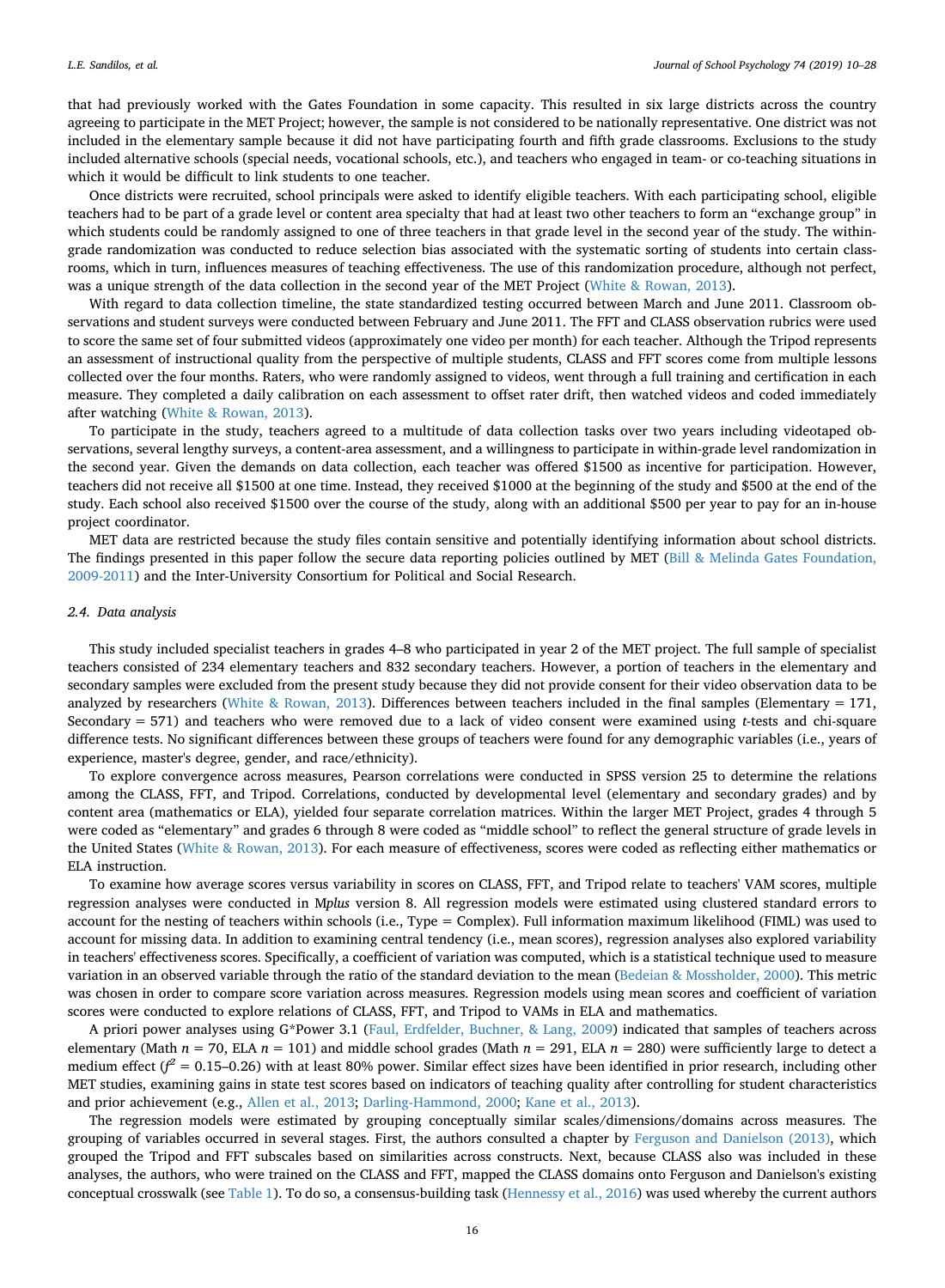#### <span id="page-8-0"></span>**Table 1**

Theoretical grouping among CLASS, FFT and Tripod.

| Constructs                      | <b>CLASS</b>                                                                                                                                                     | FFT                                                                                                                                                       | Tripod                                                                        |
|---------------------------------|------------------------------------------------------------------------------------------------------------------------------------------------------------------|-----------------------------------------------------------------------------------------------------------------------------------------------------------|-------------------------------------------------------------------------------|
| Warmth                          | • Emotional Support (Positive Climate, Regard for Student Perspectives,<br>Teacher Sensitivity)                                                                  | • Creating an Environment of<br>Respect and Rapport                                                                                                       | $\bullet$ Care                                                                |
| Classroom management            | • Classroom Organization (Behavior Management, Productivity,<br>Negative Climate)                                                                                | • Managing Classroom Procedures<br>• Managing Student Behavior                                                                                            | $\bullet$ Control                                                             |
| Rigor                           | (no close alignment)                                                                                                                                             | • Establishing a Culture for<br>Learning                                                                                                                  | • Challenge                                                                   |
| <b>Instructional Strategies</b> | • Instructional Support (Instructional Learning Formats, Content<br>Understanding, Analysis and Problem Solving, Quality of Feedback,<br>Instructional Dialogue) | • Using Questioning and Discussion<br>Techniques<br>• Using Assessment in Instruction<br>• Engaging Students in Learning<br>• Communicating with Students | $\bullet$ Confer<br>• Captivate<br>$\bullet$ Clarify<br>$\bullet$ Consolidate |

*Note.* This table is based on conceptual similarities proposed by [Ferguson and Danielson \(2013\)](#page-17-16) with the addition of CLASS domains incorporated by the authors of the present study through a structured Q-Sort task.

discussed the individual scales/dimensions and the overlapping content across measures. Four key components of effective teaching emerged from the related constructs across measures: *warmth*, *classroom management*, *rigor*, and *instructional strategies*. The authors produced definitions for these four theoretical components using the larger effective teaching literature (e.g., [Danielson Group, 2013](#page-17-9); [Dudek et al., 2018](#page-17-13); [Hamre et al., 2013;](#page-17-10) [Hattie, 2009;](#page-17-11) [Marzano, 1998](#page-18-5); [National Research Council, 2004](#page-18-9); [Pianta & Hamre, 2009](#page-18-10); [Ruzek](#page-18-6) [et al., 2016\)](#page-18-6). Finally, to confirm the theoretical groupings, the authors engaged in a structured Q-sort activity ([Rimm-Kaufman,](#page-18-39) [Storm, Sawyer, Pianta, & LaParo, 2006](#page-18-39)) in which each author individually sorted the three CLASS domains, eight FFT dimensions, and seven Tripod subscales into one of the four overarching components of effective teaching based on the specific definitions of subscales provided in published versions of the measures ([Ferguson, 2008;](#page-17-23) The [Danielson Group, 2013;](#page-17-9) [Pianta, Hamre, & Mintz,](#page-18-22) [2012\)](#page-18-22). The results of the Q-sort activity resulted in 100% agreement among the co-authors and also reflected the conceptual crosswalk proposed by the authors of the Tripod and FFT (i.e., [Ferguson & Danielson, 2013](#page-17-16)).

For regression analyses, measure scales/dimensions/domains were grouped based on the agreed-upon theoretical groupings to determine if certain subcomponents of a group had more predictive power than others and explore trends across the groups. Each of the theoretical groupings of rating subscales and observation dimensions/domains (i.e., *warmth*, *classroom management*, *rigor*, and *instructional strategies*) was entered into a separate regression analysis to predict VAMs.

## **3. Results**

Means, ranges, and standard deviations for the CLASS, FFT, and Tripod measures are reported by developmental level and content area in [Table 2](#page-8-1).

#### <span id="page-8-1"></span>**Table 2**

Descriptive Statistics for CLASS, FFT, and Tripod Constructs in Mathematics and ELA across Elementary and Middle School Grades.

|              |                             | Elementary Math |               | <b>Elementary ELA</b> |               | Middle school Math |               | Middle school ELA |               |
|--------------|-----------------------------|-----------------|---------------|-----------------------|---------------|--------------------|---------------|-------------------|---------------|
|              |                             | Mean (SD)       | Range         | Mean (SD)             | Range         | Mean (SD)          | Range         | Mean (SD)         | Range         |
| <b>CLASS</b> | <b>Emotional support</b>    | 4.55(0.35)      | $3.63 - 5.75$ | 4.79 (0.37)           | 3.94-5.59     | 4.11(0.52)         | 2.46-5.22     | 4.23(0.51)        | 2.56-5.41     |
|              | Classroom Organization      | 5.49(0.31)      | 4.46-6.00     | 5.56(0.30)            | $4.46 - 6.13$ | 5.06(0.51)         | 3.06-6.04     | 5.09(0.52)        | $2.60 - 6.10$ |
|              | Instructional support       | 3.74(0.40)      | 2.94-4.72     | 3.86(0.43)            | 2.78-4.72     | 3.14(0.54)         | 1.83-4.69     | 3.15(0.57)        | 1.63-5.25     |
| <b>FFT</b>   | Respect & rapport           | 2.83(0.30)      | 1.75-3.40     | 2.94(0.22)            | $2.25 - 3.50$ | 2.53(0.42)         | $1.17 - 3.50$ | 2.62(0.42)        | 1.13-3.50     |
|              | Communicate with students   | 2.71(0.32)      | $2.13 - 3.25$ | 2.86(0.31)            | $2.00 - 3.75$ | 2.49(0.36)         | 1.33-3.50     | 2.57(0.36)        | 1.63-3.75     |
|              | Culture for learning        | 2.63(0.31)      | $2.00 - 3.38$ | 2.78(0.28)            | $2.00 - 3.25$ | 2.39(0.39)         | 1.00-3.75     | 2.42(0.41)        | 1.13-3.50     |
|              | Engage students in learning | 2.53(0.31)      | $2.00 - 3.13$ | 2.72 (0.32)           | 1.75-3.50     | 2.31(0.39)         | $1.00 - 3.25$ | 2.40(0.40)        | 1.25-3.50     |
|              | Classroom procedures        | 2.81(0.33)      | $2.00 - 3.50$ | 2.89(0.25)            | $2.00 - 3.50$ | 2.57(0.41)         | $1.00 - 3.50$ | 2.62(0.40)        | 1.38-3.50     |
|              | Student behavior            | 2.92(0.30)      | 1.75-3.50     | 2.96(0.23)            | $2.00 - 3.25$ | 2.65(0.41)         | 1.00-3.50     | 2.71 (0.39)       | 1.25-3.50     |
|              | Assessments in instruction  | 2.43(0.31)      | 1.75-3.00     | 2.50(0.33)            | 1.75-3.25     | 2.24(0.39)         | $1.20 - 3.25$ | 2.19(0.39)        | 1.25-3.50     |
|              | Questioning & discussion    | 2.28(0.31)      | 1.50-3.00     | 2.46(0.30)            | 1.75-3.25     | 2.10(0.39)         | $1.20 - 3.25$ | 2.14(0.41)        | $1.00 - 3.25$ |
| Tripod       | Care                        | 4.13(0.35)      | 2.54-4.64     | 4.17(0.36)            | 2.49-4.80     | 3.42(0.58)         | 1.70-4.66     | 3.54(0.57)        | 1.81-4.93     |
|              | Control                     | 3.61(0.34)      | 2.70-4.37     | 3.64(0.35)            | $2.41 - 4.56$ | 3.36(0.57)         | 1.91-4.70     | 3.40(0.55)        | 1.99-4.78     |
|              | Clarify                     | 4.22(0.27)      | 2.80-4.70     | 4.19(0.24)            | 3.06-4.79     | 3.78(0.45)         | $2.22 - 4.97$ | 3.85(0.44)        | $2.31 - 5.00$ |
|              | Challenge                   | 4.14(0.30)      | 3.08-4.58     | 4.25(0.26)            | 3.69-4.80     | 4.13(0.34)         | 3.05-4.97     | 4.12(0.36)        | 2.79-4.97     |
|              | Captivate                   | 3.59(0.36)      | 2.52-4.56     | 3.60(0.37)            | 2.69-4.72     | 3.54(0.60)         | 1.80-4.98     | 3.65(0.57)        | 1.74-4.94     |
|              | Confer                      | 4.23(0.26)      | 2.92-4.81     | 4.19(0.27)            | 3.06-4.89     | 3.44(0.43)         | 2.19-4.57     | 3.59(0.46)        | 2.04-5.00     |
|              | Consolidate                 | 3.82(0.40)      | 2.29-4.65     | 3.88(0.38)            | 2.58-4.82     | 5.02(0.57)         | $3.12 - 6.14$ | 5.14 (0.59)       | 3.14-6.67     |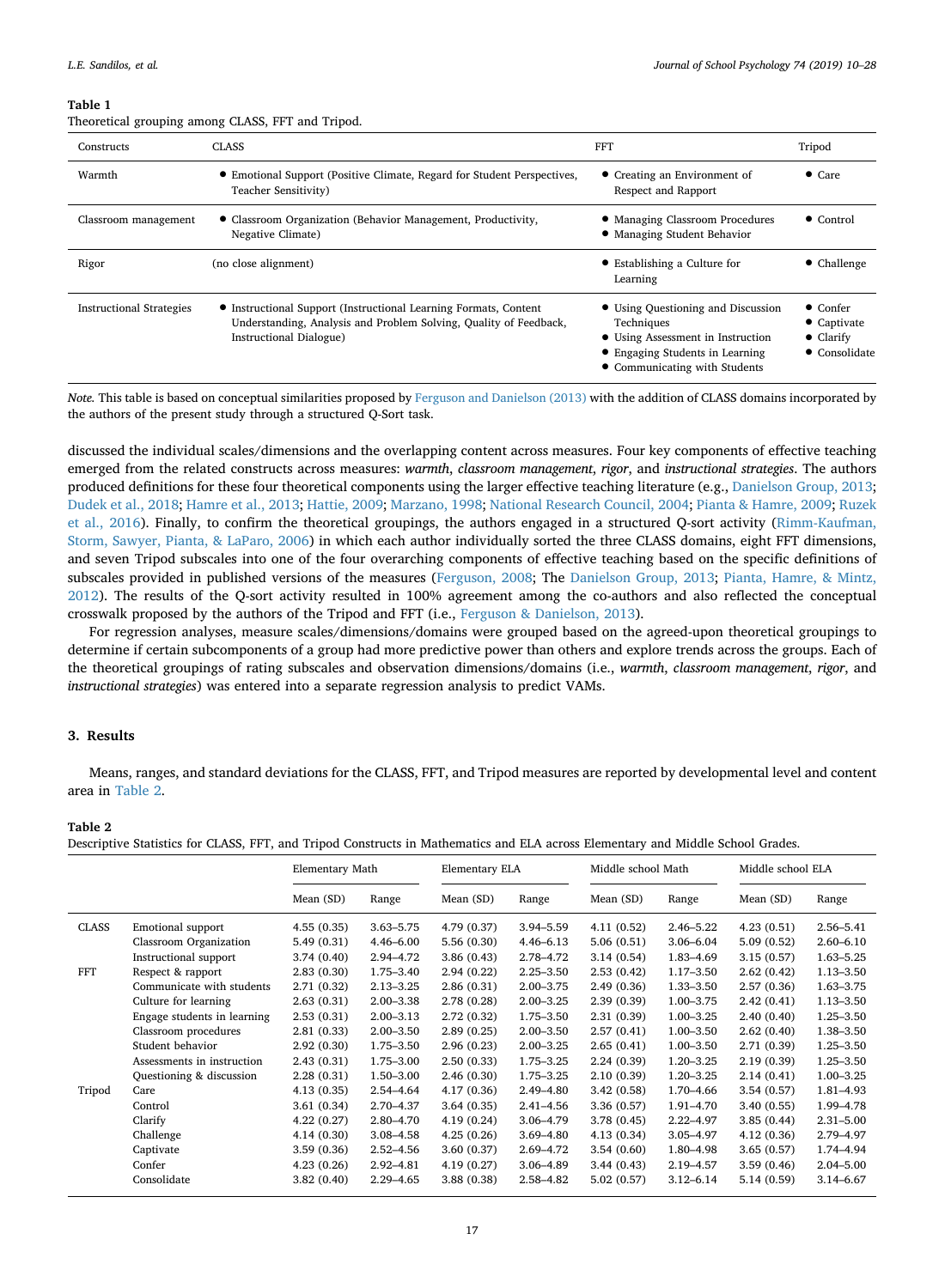<span id="page-9-3"></span><span id="page-9-2"></span><span id="page-9-1"></span><span id="page-9-0"></span>

| Table 3 | Correlations among CLASS, FFT, and Tripod in Mathematics in elementary grades (4-5, $n = 70$ ). |           |         |                    |                                                |                                                          |                                                                                                                       |                                                |                                                  |                                                                                        |                                                 |                                                                                                                                                                                                                                                                                                                                                  |               |                                                                                                                                                                                                                                                                                                                                                  |                     |                  |    |               |
|---------|-------------------------------------------------------------------------------------------------|-----------|---------|--------------------|------------------------------------------------|----------------------------------------------------------|-----------------------------------------------------------------------------------------------------------------------|------------------------------------------------|--------------------------------------------------|----------------------------------------------------------------------------------------|-------------------------------------------------|--------------------------------------------------------------------------------------------------------------------------------------------------------------------------------------------------------------------------------------------------------------------------------------------------------------------------------------------------|---------------|--------------------------------------------------------------------------------------------------------------------------------------------------------------------------------------------------------------------------------------------------------------------------------------------------------------------------------------------------|---------------------|------------------|----|---------------|
|         |                                                                                                 | $\sim$    |         | 4                  | S                                              | م                                                        | $\overline{ }$                                                                                                        | $^{\circ}$                                     | Ō                                                | $\overline{a}$                                                                         | ロ                                               | $\overline{12}$                                                                                                                                                                                                                                                                                                                                  | $\frac{3}{2}$ | $\overline{1}$                                                                                                                                                                                                                                                                                                                                   | 15                  | $\frac{6}{1}$    | 17 | $\frac{8}{2}$ |
| CLASS   | 1. Emotional Support                                                                            | $0.59***$ | 0.79    |                    |                                                |                                                          |                                                                                                                       | 0.27                                           |                                                  |                                                                                        | 0.31                                            |                                                                                                                                                                                                                                                                                                                                                  |               |                                                                                                                                                                                                                                                                                                                                                  |                     |                  |    |               |
|         | 2. Classroom Organization                                                                       |           | $53***$ | $0.57$ =<br>0.57 = |                                                |                                                          |                                                                                                                       |                                                |                                                  |                                                                                        |                                                 |                                                                                                                                                                                                                                                                                                                                                  |               |                                                                                                                                                                                                                                                                                                                                                  |                     |                  |    |               |
|         | 3. Instructional support                                                                        |           |         |                    | $0.42$<br>$0.39$<br>$0.31$<br>$0.57$<br>$0.57$ | $0.54$ =<br>$0.54$ =<br>$0.30$ =<br>$0.65$ =<br>$0.65$ = | $0.41$ = $0.45$ = $0.37$ = $0.58$ = $0.056$ = $0.069$ = $0.069$ = $0.069$ = $0.069$ = $0.069$ = $0.069$ = $0.069$ $-$ | $0.51$<br>$0.62$<br>$0.54$<br>$0.50$<br>$0.52$ | a<br>5000 400 400<br>5000 5000 5000<br>5000 5000 | $0.32^{**}$<br>$0.31^{**}$<br>$0.31^{**}$<br>$0.56^{**}$<br>$0.51^{**}$<br>$0.51^{**}$ | $32.22$<br>0.22<br>0.48<br>0.63<br>0.64<br>0.64 | $\begin{array}{r} 0.02 \\ -0.17 \\ -0.05 \\ -0.09 \\ -0.09 \\ -0.01 \\ -0.03 \\ -0.05 \\ -0.17 \\ -0.12 \\ -0.12 \\ -0.12 \\ -0.12 \\ -0.12 \\ -0.12 \\ -0.12 \\ -0.13 \\ -0.14 \\ -0.14 \\ -0.15 \\ -0.15 \\ -0.17 \\ -0.17 \\ -0.19 \\ -0.19 \\ -0.19 \\ -0.19 \\ -0.19 \\ -0.19 \\ -0.19 \\ -0.19 \\ -0.19 \\ -0.19 \\ -0.19 \\ -0.19 \\ -0.$ |               | $\begin{array}{r} 0.05 \\ -0.15 \\ -0.08 \\ -0.04 \\ -0.04 \\ -0.08 \\ -0.08 \\ -0.08 \\ -0.04 \\ -0.08 \\ -0.13 \\ -0.11 \\ -0.11 \\ -0.11 \\ -0.11 \\ -0.11 \\ -0.11 \\ -0.11 \\ -0.11 \\ -0.11 \\ -0.11 \\ -0.11 \\ -0.11 \\ -0.11 \\ -0.11 \\ -0.11 \\ -0.11 \\ -0.11 \\ -0.11 \\ -0.11 \\ -0.11 \\ -0.11 \\ -0.11 \\ -0.11 \\ -0.11 \\ -0.$ |                     |                  |    |               |
| E       | 4. Respect and rapport                                                                          |           |         |                    |                                                |                                                          |                                                                                                                       |                                                |                                                  |                                                                                        |                                                 |                                                                                                                                                                                                                                                                                                                                                  |               |                                                                                                                                                                                                                                                                                                                                                  |                     |                  |    |               |
|         | 5. Communicate with students                                                                    |           |         |                    |                                                |                                                          |                                                                                                                       |                                                |                                                  |                                                                                        |                                                 |                                                                                                                                                                                                                                                                                                                                                  |               |                                                                                                                                                                                                                                                                                                                                                  |                     |                  |    |               |
|         | 6. Culture for learning                                                                         |           |         |                    |                                                |                                                          |                                                                                                                       |                                                |                                                  |                                                                                        |                                                 |                                                                                                                                                                                                                                                                                                                                                  |               |                                                                                                                                                                                                                                                                                                                                                  |                     |                  |    |               |
|         | 7. Engage students in learning                                                                  |           |         |                    |                                                |                                                          |                                                                                                                       |                                                |                                                  |                                                                                        |                                                 |                                                                                                                                                                                                                                                                                                                                                  |               |                                                                                                                                                                                                                                                                                                                                                  |                     |                  |    |               |
|         | 8. Classroom procedures                                                                         |           |         |                    |                                                |                                                          |                                                                                                                       |                                                |                                                  |                                                                                        |                                                 |                                                                                                                                                                                                                                                                                                                                                  |               |                                                                                                                                                                                                                                                                                                                                                  |                     |                  |    |               |
|         | 9. Student behavior                                                                             |           |         |                    |                                                |                                                          |                                                                                                                       |                                                |                                                  |                                                                                        |                                                 |                                                                                                                                                                                                                                                                                                                                                  |               |                                                                                                                                                                                                                                                                                                                                                  |                     |                  |    |               |
|         | 10. Assessments in instruction                                                                  |           |         |                    |                                                |                                                          |                                                                                                                       |                                                |                                                  |                                                                                        |                                                 |                                                                                                                                                                                                                                                                                                                                                  |               |                                                                                                                                                                                                                                                                                                                                                  |                     |                  |    |               |
|         | 11. Questioning & Discussion                                                                    |           |         |                    |                                                |                                                          |                                                                                                                       |                                                |                                                  |                                                                                        |                                                 | 0.05                                                                                                                                                                                                                                                                                                                                             | $-0.07$       | 0.03                                                                                                                                                                                                                                                                                                                                             |                     |                  |    |               |
| Tripod  | 12. Care                                                                                        |           |         |                    |                                                |                                                          |                                                                                                                       |                                                |                                                  |                                                                                        |                                                 |                                                                                                                                                                                                                                                                                                                                                  | 0.45          | $0.80^{\circ}$                                                                                                                                                                                                                                                                                                                                   | 0.45                | $0.55^{\circ}$   |    |               |
|         | 13. Control                                                                                     |           |         |                    |                                                |                                                          |                                                                                                                       |                                                |                                                  |                                                                                        |                                                 |                                                                                                                                                                                                                                                                                                                                                  |               | 0.53                                                                                                                                                                                                                                                                                                                                             | $0.32$ <sup>*</sup> | 0.28             |    |               |
|         | 14. Clarify                                                                                     |           |         |                    |                                                |                                                          |                                                                                                                       |                                                |                                                  |                                                                                        |                                                 |                                                                                                                                                                                                                                                                                                                                                  |               |                                                                                                                                                                                                                                                                                                                                                  |                     | $0.53$<br>$0.42$ |    |               |
|         | 15. Challenge                                                                                   |           |         |                    |                                                |                                                          |                                                                                                                       |                                                |                                                  |                                                                                        |                                                 |                                                                                                                                                                                                                                                                                                                                                  |               |                                                                                                                                                                                                                                                                                                                                                  |                     |                  |    |               |
|         | 16. Captivate                                                                                   |           |         |                    |                                                |                                                          |                                                                                                                       |                                                |                                                  |                                                                                        |                                                 |                                                                                                                                                                                                                                                                                                                                                  |               |                                                                                                                                                                                                                                                                                                                                                  |                     |                  |    |               |
|         | 17. Confer                                                                                      |           |         |                    |                                                |                                                          |                                                                                                                       |                                                |                                                  |                                                                                        |                                                 |                                                                                                                                                                                                                                                                                                                                                  |               |                                                                                                                                                                                                                                                                                                                                                  |                     |                  |    |               |
|         | 18. Consolidate                                                                                 |           |         |                    |                                                |                                                          |                                                                                                                       |                                                |                                                  |                                                                                        |                                                 |                                                                                                                                                                                                                                                                                                                                                  |               |                                                                                                                                                                                                                                                                                                                                                  |                     |                  |    |               |
| p < .05 |                                                                                                 |           |         |                    |                                                |                                                          |                                                                                                                       |                                                |                                                  |                                                                                        |                                                 |                                                                                                                                                                                                                                                                                                                                                  |               |                                                                                                                                                                                                                                                                                                                                                  |                     |                  |    |               |

18

\*  $p < .05$ .<br>\*\*  $p < .01$ .<br>\*\*\*  $p < .01$ .  $p > 0.01$ .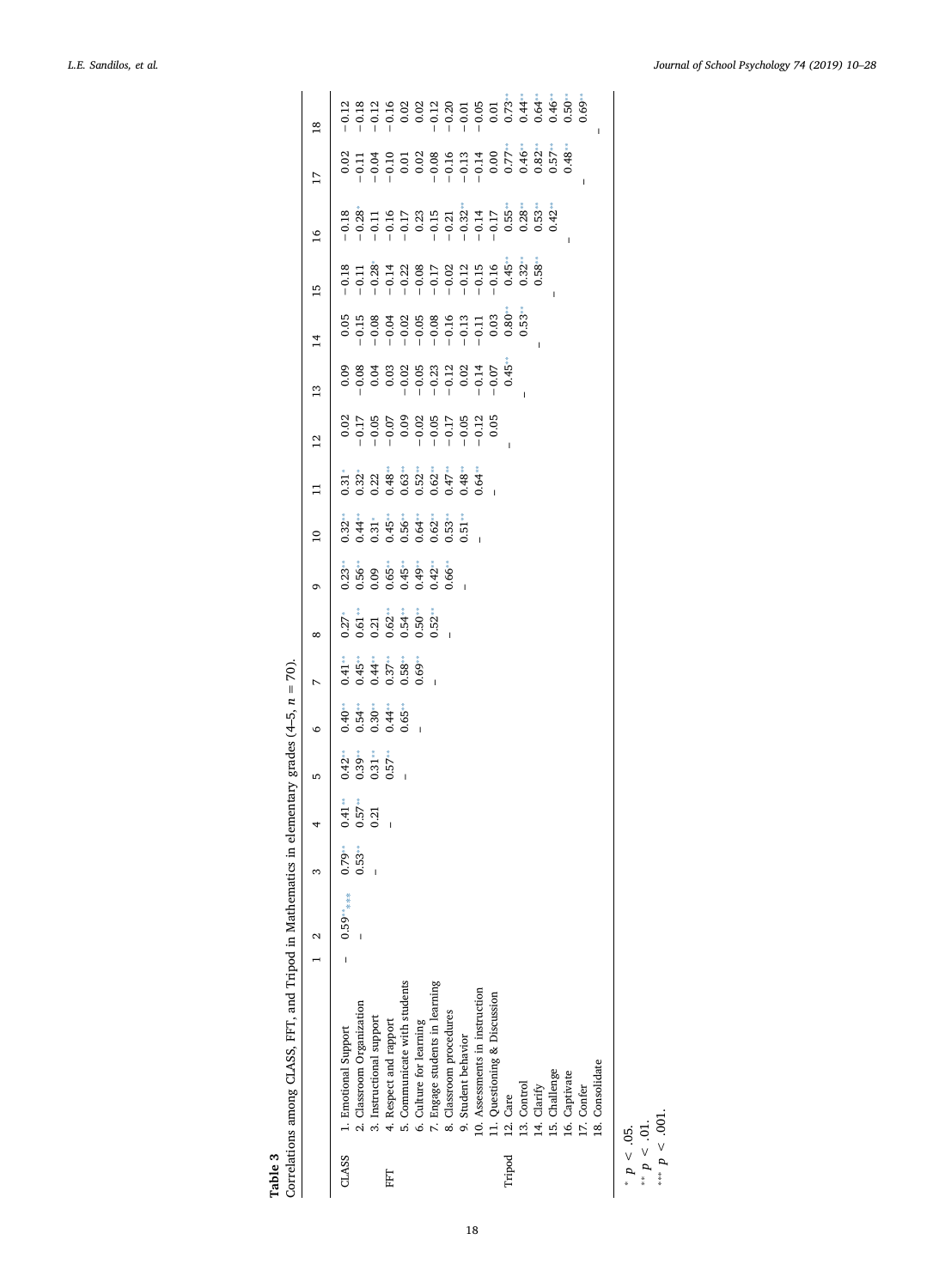<span id="page-10-3"></span><span id="page-10-2"></span><span id="page-10-1"></span><span id="page-10-0"></span>

| Table 4        | Correlations among CLASS, FFT, and Tripod in ELA in elementary grades $(4-5, n = 101)$ . |           |                  |                            |                            |                                      |                                                                      |                                                                    |                                                                                                                                                                                                                                                                                                                                        |                                                                                                                                                                                                                                                                                                                                               |                                                                                        |                 |               |                |    |                 |                 |                                                                                                                                                                                                                                                                                               |
|----------------|------------------------------------------------------------------------------------------|-----------|------------------|----------------------------|----------------------------|--------------------------------------|----------------------------------------------------------------------|--------------------------------------------------------------------|----------------------------------------------------------------------------------------------------------------------------------------------------------------------------------------------------------------------------------------------------------------------------------------------------------------------------------------|-----------------------------------------------------------------------------------------------------------------------------------------------------------------------------------------------------------------------------------------------------------------------------------------------------------------------------------------------|----------------------------------------------------------------------------------------|-----------------|---------------|----------------|----|-----------------|-----------------|-----------------------------------------------------------------------------------------------------------------------------------------------------------------------------------------------------------------------------------------------------------------------------------------------|
|                |                                                                                          | $\sim$    | $\infty$         | 4                          | S                          | $\circ$                              | $\overline{a}$                                                       | ∞                                                                  | ō                                                                                                                                                                                                                                                                                                                                      | $\overline{a}$                                                                                                                                                                                                                                                                                                                                | $\Xi$                                                                                  | $\overline{12}$ | $\frac{3}{2}$ | $\overline{1}$ | 15 | $\overline{16}$ | $\overline{17}$ | ≌                                                                                                                                                                                                                                                                                             |
| CLASS          | 1. Emotional support                                                                     | $0.65***$ |                  |                            |                            |                                      |                                                                      |                                                                    |                                                                                                                                                                                                                                                                                                                                        |                                                                                                                                                                                                                                                                                                                                               |                                                                                        |                 |               |                |    |                 |                 |                                                                                                                                                                                                                                                                                               |
|                | 2. Classroom organization                                                                |           | $0.82$<br>$0.63$ | $0.34$<br>$0.42$<br>$0.27$ | $0.51$<br>$0.55$<br>$0.49$ | $0.49$<br>$0.37$<br>$0.39$<br>$0.60$ | $25.53 + 25.5$<br>$0.47 + 25.5$<br>$0.53 + 25.5$<br>$0.55$<br>$0.55$ | $0.19$<br>$0.43$<br>$0.54$<br>$0.51$<br>$0.31$<br>$0.43$<br>$0.43$ | $\begin{array}{c} 5 \\ 0 \\ 0 \\ 0 \\ 0 \\ \hline \end{array} \begin{array}{c} 1 \\ 1 \\ 0 \\ 0 \\ 0 \\ 0 \\ \hline \end{array} \begin{array}{c} 1 \\ 1 \\ 0 \\ 0 \\ 0 \\ 0 \\ \hline \end{array} \begin{array}{c} 1 \\ 1 \\ 0 \\ 0 \\ 0 \\ 0 \\ \hline \end{array} \begin{array}{c} 1 \\ 1 \\ 0 \\ 0 \\ 0 \\ 0 \\ \hline \end{array}$ | $\frac{1}{10}$<br>$\frac{1}{10}$<br>$\frac{1}{10}$<br>$\frac{1}{10}$<br>$\frac{1}{10}$<br>$\frac{1}{10}$<br>$\frac{1}{10}$<br>$\frac{1}{10}$<br>$\frac{1}{10}$<br>$\frac{1}{10}$<br>$\frac{1}{10}$<br>$\frac{1}{10}$<br>$\frac{1}{10}$<br>$\frac{1}{10}$<br>$\frac{1}{10}$<br>$\frac{1}{10}$<br>$\frac{1}{10}$<br>$\frac{1}{10}$<br>$\frac{1$ | $0.38$<br>$0.38$<br>$0.43$<br>$0.63$<br>$0.63$<br>$0.63$<br>$0.63$<br>$0.63$<br>$0.63$ |                 |               |                |    |                 |                 | $\begin{array}{l} {0\  \  \, 0\  \  \, 0\  \  \, 0\  \  \, 0\  \  \, 0\  \  \, 0\  \  \, 0\  \  \, 0\  \  \, 0\  \  \, 0\  \  \, 0\  \  \, 0\  \  \, 0\  \  \, 0\  \  \, 0\  \  \, 0\  \  \, 0\  \  \, 0\  \  \, 0\  \  \, 0\  \  \, 0\  \  \, 0\  \  \, 0\  \  \, 0\  \  \, 0\  \  \, 0\  \$ |
|                | 3. Instructional support                                                                 |           |                  |                            |                            |                                      |                                                                      |                                                                    |                                                                                                                                                                                                                                                                                                                                        |                                                                                                                                                                                                                                                                                                                                               |                                                                                        |                 |               |                |    |                 |                 |                                                                                                                                                                                                                                                                                               |
| EFT            | 4. Respect and rapport                                                                   |           |                  |                            |                            |                                      |                                                                      |                                                                    |                                                                                                                                                                                                                                                                                                                                        |                                                                                                                                                                                                                                                                                                                                               |                                                                                        |                 |               |                |    |                 |                 |                                                                                                                                                                                                                                                                                               |
|                | 5. Communicate with students                                                             |           |                  |                            |                            |                                      |                                                                      |                                                                    |                                                                                                                                                                                                                                                                                                                                        |                                                                                                                                                                                                                                                                                                                                               |                                                                                        |                 |               |                |    |                 |                 |                                                                                                                                                                                                                                                                                               |
|                | 6. Culture for learning                                                                  |           |                  |                            |                            |                                      |                                                                      |                                                                    |                                                                                                                                                                                                                                                                                                                                        |                                                                                                                                                                                                                                                                                                                                               |                                                                                        |                 |               |                |    |                 |                 |                                                                                                                                                                                                                                                                                               |
|                | 7. Engage students in learning                                                           |           |                  |                            |                            |                                      |                                                                      |                                                                    |                                                                                                                                                                                                                                                                                                                                        |                                                                                                                                                                                                                                                                                                                                               |                                                                                        |                 |               |                |    |                 |                 |                                                                                                                                                                                                                                                                                               |
|                | 8. Classroom procedures                                                                  |           |                  |                            |                            |                                      |                                                                      |                                                                    |                                                                                                                                                                                                                                                                                                                                        |                                                                                                                                                                                                                                                                                                                                               |                                                                                        |                 |               |                |    |                 |                 |                                                                                                                                                                                                                                                                                               |
|                | 9. Student behavior                                                                      |           |                  |                            |                            |                                      |                                                                      |                                                                    |                                                                                                                                                                                                                                                                                                                                        |                                                                                                                                                                                                                                                                                                                                               |                                                                                        |                 |               |                |    |                 |                 |                                                                                                                                                                                                                                                                                               |
|                | 10. Assessments in instruction                                                           |           |                  |                            |                            |                                      |                                                                      |                                                                    |                                                                                                                                                                                                                                                                                                                                        |                                                                                                                                                                                                                                                                                                                                               |                                                                                        |                 |               |                |    |                 |                 |                                                                                                                                                                                                                                                                                               |
|                | 11. Questioning & discussion                                                             |           |                  |                            |                            |                                      |                                                                      |                                                                    |                                                                                                                                                                                                                                                                                                                                        |                                                                                                                                                                                                                                                                                                                                               |                                                                                        |                 |               |                |    |                 |                 |                                                                                                                                                                                                                                                                                               |
| Tripod         | 12. Care                                                                                 |           |                  |                            |                            |                                      |                                                                      |                                                                    |                                                                                                                                                                                                                                                                                                                                        |                                                                                                                                                                                                                                                                                                                                               |                                                                                        |                 |               |                |    |                 |                 |                                                                                                                                                                                                                                                                                               |
|                | 13. Control                                                                              |           |                  |                            |                            |                                      |                                                                      |                                                                    |                                                                                                                                                                                                                                                                                                                                        |                                                                                                                                                                                                                                                                                                                                               |                                                                                        |                 |               |                |    |                 |                 |                                                                                                                                                                                                                                                                                               |
|                |                                                                                          |           |                  |                            |                            |                                      |                                                                      |                                                                    |                                                                                                                                                                                                                                                                                                                                        |                                                                                                                                                                                                                                                                                                                                               |                                                                                        |                 |               |                |    |                 |                 |                                                                                                                                                                                                                                                                                               |
|                | 14. Clarify<br>15. Challenge<br>16. Captivate                                            |           |                  |                            |                            |                                      |                                                                      |                                                                    |                                                                                                                                                                                                                                                                                                                                        |                                                                                                                                                                                                                                                                                                                                               |                                                                                        |                 |               |                |    |                 |                 |                                                                                                                                                                                                                                                                                               |
|                |                                                                                          |           |                  |                            |                            |                                      |                                                                      |                                                                    |                                                                                                                                                                                                                                                                                                                                        |                                                                                                                                                                                                                                                                                                                                               |                                                                                        |                 |               |                |    |                 |                 |                                                                                                                                                                                                                                                                                               |
|                | 17. Confer                                                                               |           |                  |                            |                            |                                      |                                                                      |                                                                    |                                                                                                                                                                                                                                                                                                                                        |                                                                                                                                                                                                                                                                                                                                               |                                                                                        |                 |               |                |    |                 |                 |                                                                                                                                                                                                                                                                                               |
|                | 18. Consolidate                                                                          |           |                  |                            |                            |                                      |                                                                      |                                                                    |                                                                                                                                                                                                                                                                                                                                        |                                                                                                                                                                                                                                                                                                                                               |                                                                                        |                 |               |                |    |                 |                 |                                                                                                                                                                                                                                                                                               |
| $p \le 0.05$ . |                                                                                          |           |                  |                            |                            |                                      |                                                                      |                                                                    |                                                                                                                                                                                                                                                                                                                                        |                                                                                                                                                                                                                                                                                                                                               |                                                                                        |                 |               |                |    |                 |                 |                                                                                                                                                                                                                                                                                               |
| $p < .01$ .    |                                                                                          |           |                  |                            |                            |                                      |                                                                      |                                                                    |                                                                                                                                                                                                                                                                                                                                        |                                                                                                                                                                                                                                                                                                                                               |                                                                                        |                 |               |                |    |                 |                 |                                                                                                                                                                                                                                                                                               |
|                | $p > q$ **                                                                               |           |                  |                            |                            |                                      |                                                                      |                                                                    |                                                                                                                                                                                                                                                                                                                                        |                                                                                                                                                                                                                                                                                                                                               |                                                                                        |                 |               |                |    |                 |                 |                                                                                                                                                                                                                                                                                               |

| ;                                               |
|-------------------------------------------------|
| י<br>יווי דוני                                  |
|                                                 |
|                                                 |
|                                                 |
|                                                 |
| $\frac{1}{2}$ in $\frac{1}{2}$ in alamentary or |
|                                                 |
|                                                 |
|                                                 |
|                                                 |
| $\blacksquare$ and $\blacksquare$ and           |
|                                                 |
|                                                 |
|                                                 |
|                                                 |
|                                                 |
| į                                               |
| Ç                                               |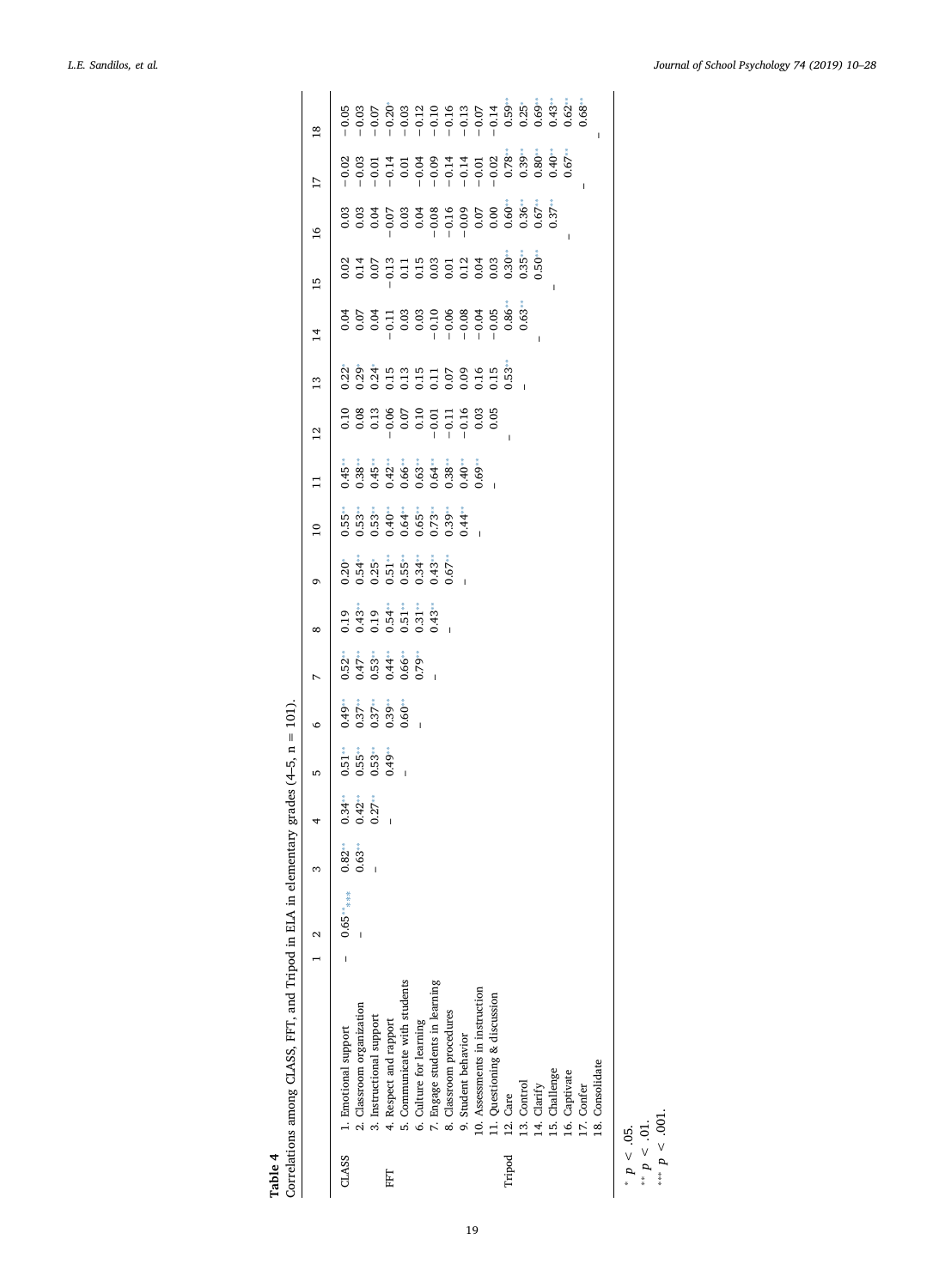<span id="page-11-2"></span><span id="page-11-1"></span><span id="page-11-0"></span>

| Table 5                     | Correlations among CLASS, FFT, and Tripod in Mathematics |   |           |                  |                               |                            |                                                | in Middle School Grades (6-8, $n = 291$ ).***                                                                                                                                                                                                                      |   |                                                                                        |                                                                                        |                                                                                                                                        |                                                                                                  |                                                                                                                                                                                                                                                                                                               |                |                                                                                            |                |                                                                                                                                  |                |
|-----------------------------|----------------------------------------------------------|---|-----------|------------------|-------------------------------|----------------------------|------------------------------------------------|--------------------------------------------------------------------------------------------------------------------------------------------------------------------------------------------------------------------------------------------------------------------|---|----------------------------------------------------------------------------------------|----------------------------------------------------------------------------------------|----------------------------------------------------------------------------------------------------------------------------------------|--------------------------------------------------------------------------------------------------|---------------------------------------------------------------------------------------------------------------------------------------------------------------------------------------------------------------------------------------------------------------------------------------------------------------|----------------|--------------------------------------------------------------------------------------------|----------------|----------------------------------------------------------------------------------------------------------------------------------|----------------|
|                             |                                                          |   |           |                  |                               |                            |                                                |                                                                                                                                                                                                                                                                    |   |                                                                                        |                                                                                        |                                                                                                                                        |                                                                                                  |                                                                                                                                                                                                                                                                                                               |                |                                                                                            |                |                                                                                                                                  |                |
|                             |                                                          |   | $\sim$    | 3                | 4                             | Б                          | G                                              | $\overline{a}$                                                                                                                                                                                                                                                     | ∞ | Ō                                                                                      | $\overline{10}$                                                                        | $\Xi$                                                                                                                                  | $\overline{12}$                                                                                  | $\frac{3}{2}$                                                                                                                                                                                                                                                                                                 | $\overline{4}$ | 15                                                                                         | $\frac{6}{2}$  | $\overline{17}$                                                                                                                  | $\frac{8}{2}$  |
| CLASS                       | 1. Emotional Support                                     | Ī | $0.72***$ |                  |                               |                            |                                                |                                                                                                                                                                                                                                                                    |   |                                                                                        |                                                                                        |                                                                                                                                        |                                                                                                  |                                                                                                                                                                                                                                                                                                               |                | 0.47                                                                                       | $0.40^{\circ}$ | 0.47                                                                                                                             | 0.44           |
|                             | 2. Classroom organization                                |   |           | $0.85$<br>$0.64$ | $0.59$ $-164$ $-0.46$ $-0.46$ | $0.55$<br>$0.51$<br>$0.68$ |                                                |                                                                                                                                                                                                                                                                    |   |                                                                                        |                                                                                        |                                                                                                                                        |                                                                                                  |                                                                                                                                                                                                                                                                                                               |                | 0.43                                                                                       |                | 0.37                                                                                                                             |                |
|                             | 3. Instructional support                                 |   |           |                  |                               |                            |                                                |                                                                                                                                                                                                                                                                    |   |                                                                                        |                                                                                        |                                                                                                                                        |                                                                                                  |                                                                                                                                                                                                                                                                                                               |                |                                                                                            |                |                                                                                                                                  | $0.39^{\circ}$ |
| EFT                         | 4. Respect and rapport                                   |   |           |                  |                               |                            | $0.60$<br>$0.58$<br>$0.51$<br>$0.72$<br>$0.68$ | $0.55 + 1.66 + 1.66 + 1.66 + 1.66 + 1.66 + 1.66 + 1.66 + 1.66 + 1.66 + 1.66 + 1.66 + 1.66 + 1.66 + 1.66 + 1.66 + 1.66 + 1.66 + 1.66 + 1.66 + 1.66 + 1.66 + 1.66 + 1.66 + 1.66 + 1.66 + 1.66 + 1.66 + 1.66 + 1.66 + 1.66 + 1.66 + 1.66 + 1.66 + 1.66 + 1.66 + 1.66$ |   | $0.47$<br>$0.69$<br>$0.38$<br>$0.58$<br>$0.58$<br>$0.58$<br>$0.58$<br>$0.75$<br>$0.75$ | $0.52$<br>$0.43$<br>$0.54$<br>$0.54$<br>$0.65$<br>$0.65$<br>$0.69$<br>$0.43$<br>$0.43$ | $\begin{array}{c} 1.54 \\ 0.48 \\ 0.60 \\ 0.60 \\ 0.60 \\ 0.60 \\ 0.60 \\ 0.60 \\ 0.69 \\ 0.69 \\ 0.69 \\ 0.69 \\ 0.69 \\ \end{array}$ | $0.41$<br>$0.34$<br>$0.34$<br>$0.19$<br>$0.29$<br>$0.39$<br>$0.39$<br>$0.36$<br>$0.36$<br>$0.36$ | $\begin{array}{l} 0.85 \\ 0.94 \\ 0.94 \\ 0.95 \\ 0.97 \\ 0.97 \\ 0.97 \\ 0.97 \\ 0.97 \\ 0.99 \\ 0.99 \\ 0.99 \\ 0.99 \\ 0.99 \\ 0.99 \\ 0.99 \\ 0.99 \\ 0.99 \\ 0.99 \\ 0.99 \\ 0.99 \\ 0.99 \\ 0.99 \\ 0.99 \\ 0.99 \\ 0.99 \\ 0.99 \\ 0.99 \\ 0.99 \\ 0.99 \\ 0.99 \\ 0.99 \\ 0.99 \\ 0.99 \\ 0.99 \\ 0.$ |                | $0.36$<br>$0.36$<br>$0.374$<br>$0.375$<br>$0.374$<br>$0.374$<br>$0.38$<br>$0.62$<br>$0.62$ |                |                                                                                                                                  |                |
|                             | 5. Communicate with students                             |   |           |                  |                               |                            |                                                |                                                                                                                                                                                                                                                                    |   |                                                                                        |                                                                                        |                                                                                                                                        |                                                                                                  |                                                                                                                                                                                                                                                                                                               |                |                                                                                            |                |                                                                                                                                  |                |
|                             | 6. Culture for learning                                  |   |           |                  |                               |                            |                                                |                                                                                                                                                                                                                                                                    |   |                                                                                        |                                                                                        |                                                                                                                                        |                                                                                                  |                                                                                                                                                                                                                                                                                                               |                |                                                                                            |                |                                                                                                                                  |                |
|                             | 7. Engage students in learning                           |   |           |                  |                               |                            |                                                |                                                                                                                                                                                                                                                                    |   |                                                                                        |                                                                                        |                                                                                                                                        |                                                                                                  |                                                                                                                                                                                                                                                                                                               |                |                                                                                            |                |                                                                                                                                  |                |
|                             | 8. Classroom procedures                                  |   |           |                  |                               |                            |                                                |                                                                                                                                                                                                                                                                    |   |                                                                                        |                                                                                        |                                                                                                                                        |                                                                                                  |                                                                                                                                                                                                                                                                                                               |                |                                                                                            |                |                                                                                                                                  |                |
|                             | 9. Student behavior                                      |   |           |                  |                               |                            |                                                |                                                                                                                                                                                                                                                                    |   |                                                                                        |                                                                                        |                                                                                                                                        |                                                                                                  |                                                                                                                                                                                                                                                                                                               |                |                                                                                            |                |                                                                                                                                  |                |
|                             | 10. Assessments in instruction                           |   |           |                  |                               |                            |                                                |                                                                                                                                                                                                                                                                    |   |                                                                                        |                                                                                        |                                                                                                                                        |                                                                                                  |                                                                                                                                                                                                                                                                                                               |                |                                                                                            |                |                                                                                                                                  |                |
|                             | 11. Questioning & discussion                             |   |           |                  |                               |                            |                                                |                                                                                                                                                                                                                                                                    |   |                                                                                        |                                                                                        |                                                                                                                                        | 0.27                                                                                             |                                                                                                                                                                                                                                                                                                               |                |                                                                                            |                |                                                                                                                                  |                |
| Tripod                      | 12. Care                                                 |   |           |                  |                               |                            |                                                |                                                                                                                                                                                                                                                                    |   |                                                                                        |                                                                                        |                                                                                                                                        |                                                                                                  |                                                                                                                                                                                                                                                                                                               |                |                                                                                            |                |                                                                                                                                  |                |
|                             | 13. Control                                              |   |           |                  |                               |                            |                                                |                                                                                                                                                                                                                                                                    |   |                                                                                        |                                                                                        |                                                                                                                                        |                                                                                                  |                                                                                                                                                                                                                                                                                                               |                |                                                                                            |                |                                                                                                                                  |                |
|                             | 14. Clarify                                              |   |           |                  |                               |                            |                                                |                                                                                                                                                                                                                                                                    |   |                                                                                        |                                                                                        |                                                                                                                                        |                                                                                                  |                                                                                                                                                                                                                                                                                                               |                |                                                                                            |                | $30.85$<br>$30.87$<br>$30.87$<br>$30.87$<br>$30.87$<br>$30.87$<br>$30.87$<br>$30.87$<br>$30.89$<br>$30.89$<br>$30.89$<br>$30.89$ |                |
|                             | 15. Challenge                                            |   |           |                  |                               |                            |                                                |                                                                                                                                                                                                                                                                    |   |                                                                                        |                                                                                        |                                                                                                                                        |                                                                                                  |                                                                                                                                                                                                                                                                                                               |                |                                                                                            |                |                                                                                                                                  |                |
|                             | 16. Captivate                                            |   |           |                  |                               |                            |                                                |                                                                                                                                                                                                                                                                    |   |                                                                                        |                                                                                        |                                                                                                                                        |                                                                                                  |                                                                                                                                                                                                                                                                                                               |                |                                                                                            |                |                                                                                                                                  | 0.87           |
|                             | 17. Confer                                               |   |           |                  |                               |                            |                                                |                                                                                                                                                                                                                                                                    |   |                                                                                        |                                                                                        |                                                                                                                                        |                                                                                                  |                                                                                                                                                                                                                                                                                                               |                |                                                                                            |                |                                                                                                                                  | 0.86           |
|                             | 18. Consolidate                                          |   |           |                  |                               |                            |                                                |                                                                                                                                                                                                                                                                    |   |                                                                                        |                                                                                        |                                                                                                                                        |                                                                                                  |                                                                                                                                                                                                                                                                                                               |                |                                                                                            |                |                                                                                                                                  |                |
| p < .01<br>$p \, < \, .05.$ |                                                          |   |           |                  |                               |                            |                                                |                                                                                                                                                                                                                                                                    |   |                                                                                        |                                                                                        |                                                                                                                                        |                                                                                                  |                                                                                                                                                                                                                                                                                                               |                |                                                                                            |                |                                                                                                                                  |                |
|                             | $1001 \geq d$ **                                         |   |           |                  |                               |                            |                                                |                                                                                                                                                                                                                                                                    |   |                                                                                        |                                                                                        |                                                                                                                                        |                                                                                                  |                                                                                                                                                                                                                                                                                                               |                |                                                                                            |                |                                                                                                                                  |                |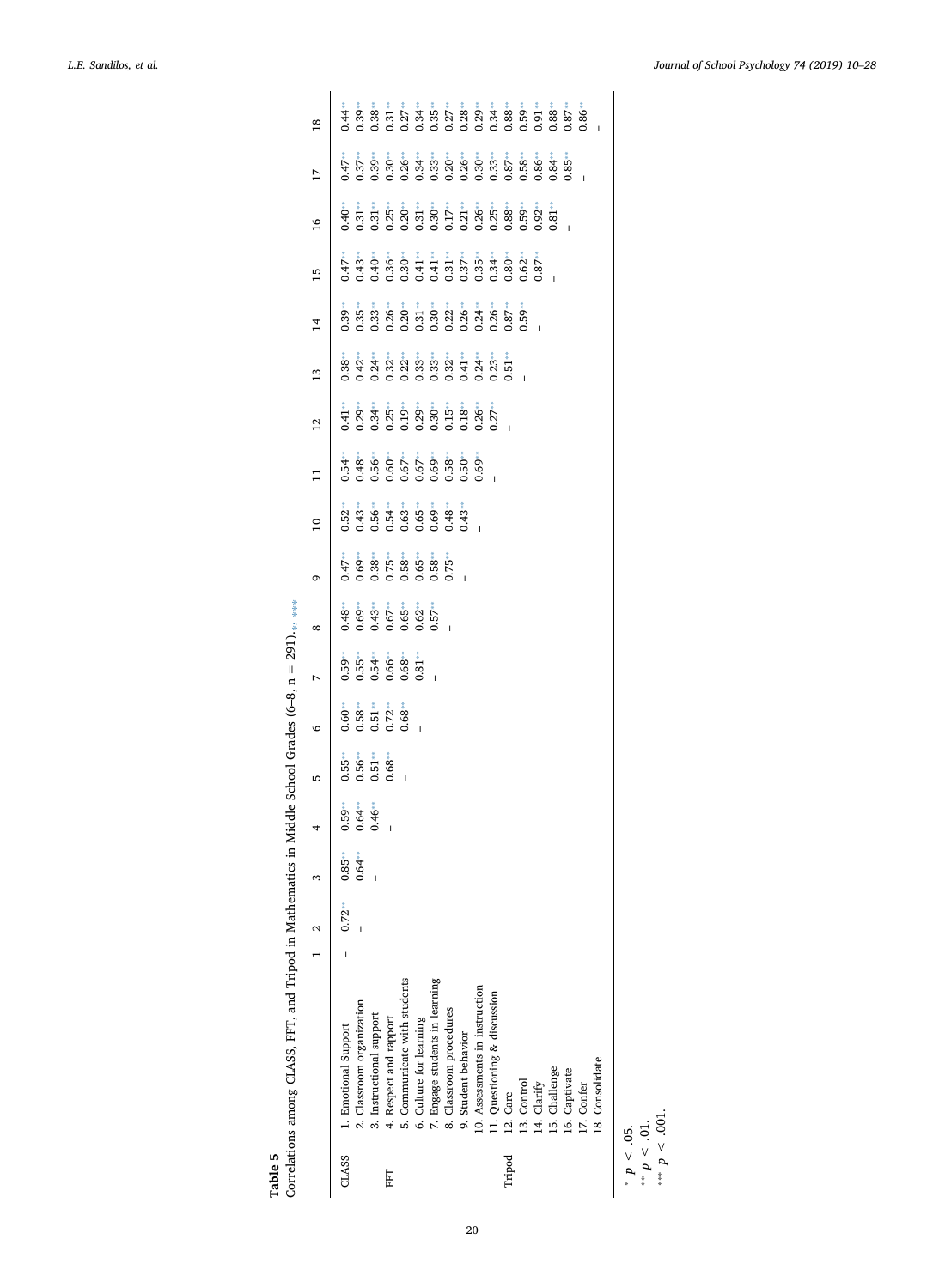<span id="page-12-3"></span><span id="page-12-2"></span><span id="page-12-1"></span><span id="page-12-0"></span>

| Table 6     | Correlations among CLASS, FFT, and Tripod in ELA in middle school grades (6-8, $n = 280$ ). |                |                  |                            |                                                                           |                                                    |                                                          |                                                                    |   |                                                                                                                                                                                                                                                                                                               |       |                 |               |                |                                                                                                                                                                                                                                                                                                                                                                                        |               |                                                                                                                                                                                                                                                                                                                     |                                                                                                                                                                                                                              |
|-------------|---------------------------------------------------------------------------------------------|----------------|------------------|----------------------------|---------------------------------------------------------------------------|----------------------------------------------------|----------------------------------------------------------|--------------------------------------------------------------------|---|---------------------------------------------------------------------------------------------------------------------------------------------------------------------------------------------------------------------------------------------------------------------------------------------------------------|-------|-----------------|---------------|----------------|----------------------------------------------------------------------------------------------------------------------------------------------------------------------------------------------------------------------------------------------------------------------------------------------------------------------------------------------------------------------------------------|---------------|---------------------------------------------------------------------------------------------------------------------------------------------------------------------------------------------------------------------------------------------------------------------------------------------------------------------|------------------------------------------------------------------------------------------------------------------------------------------------------------------------------------------------------------------------------|
|             |                                                                                             | $\overline{a}$ | S                | 4                          | S                                                                         | $\circ$                                            | $\overline{a}$                                           | $\infty$                                                           | G | $\overline{a}$                                                                                                                                                                                                                                                                                                | $\Xi$ | $\overline{12}$ | $\frac{3}{2}$ | $\overline{4}$ | 15                                                                                                                                                                                                                                                                                                                                                                                     | $\frac{6}{2}$ | $\overline{17}$                                                                                                                                                                                                                                                                                                     | $\frac{8}{2}$                                                                                                                                                                                                                |
| CLASS       | 1. Emotional support                                                                        | $0.69***$      | $0.76$<br>$0.70$ |                            |                                                                           |                                                    |                                                          |                                                                    |   |                                                                                                                                                                                                                                                                                                               |       |                 |               |                |                                                                                                                                                                                                                                                                                                                                                                                        |               |                                                                                                                                                                                                                                                                                                                     |                                                                                                                                                                                                                              |
|             | 2. Classroom organization                                                                   |                |                  | $0.60$<br>$0.65$<br>$0.53$ | $\frac{1}{4}$ $\frac{5}{10}$ $\frac{5}{10}$ $\frac{5}{10}$ $\frac{5}{10}$ |                                                    |                                                          |                                                                    |   |                                                                                                                                                                                                                                                                                                               |       |                 |               |                |                                                                                                                                                                                                                                                                                                                                                                                        |               |                                                                                                                                                                                                                                                                                                                     |                                                                                                                                                                                                                              |
|             | 3. Instructional support                                                                    |                |                  |                            |                                                                           |                                                    |                                                          |                                                                    |   |                                                                                                                                                                                                                                                                                                               |       |                 |               |                |                                                                                                                                                                                                                                                                                                                                                                                        |               |                                                                                                                                                                                                                                                                                                                     |                                                                                                                                                                                                                              |
| E           | 4. Respect and rapport                                                                      |                |                  |                            |                                                                           | $0.62$<br>$0.61$<br>$0.55$<br>$0.68$<br>$0.71$ $-$ |                                                          |                                                                    |   |                                                                                                                                                                                                                                                                                                               |       |                 |               |                |                                                                                                                                                                                                                                                                                                                                                                                        |               |                                                                                                                                                                                                                                                                                                                     |                                                                                                                                                                                                                              |
|             | 5. Communicate with students<br>6. Culture for learning                                     |                |                  |                            |                                                                           |                                                    | $0.60$ =<br>$0.59$ =<br>$0.61$ =<br>$0.70$ =<br>$0.78$ = | $0.49$<br>$0.68$<br>$0.51$<br>$0.70$<br>$0.58$<br>$0.62$<br>$0.62$ |   | $\begin{array}{l} 1.55 \\ 1.51 \\ 0.59 \\ 0.69 \\ 0.69 \\ 0.69 \\ 0.69 \\ 0.69 \\ 0.69 \\ 0.61 \\ 0.61 \\ 0.64 \\ 0.64 \\ 0.64 \\ 0.65 \\ 0.65 \\ 0.67 \\ 0.67 \\ 0.67 \\ 0.67 \\ 0.67 \\ 0.67 \\ 0.67 \\ 0.67 \\ 0.67 \\ 0.67 \\ 0.67 \\ 0.67 \\ 0.67 \\ 0.67 \\ 0.67 \\ 0.67 \\ 0.67 \\ 0.67 \\ 0.67 \\ 0.$ |       |                 |               |                | $\frac{2}{3}$<br>$\frac{2}{3}$<br>$\frac{1}{3}$<br>$\frac{1}{3}$<br>$\frac{1}{3}$<br>$\frac{1}{3}$<br>$\frac{1}{3}$<br>$\frac{1}{3}$<br>$\frac{1}{3}$<br>$\frac{1}{3}$<br>$\frac{1}{3}$<br>$\frac{1}{3}$<br>$\frac{1}{3}$<br>$\frac{1}{3}$<br>$\frac{1}{3}$<br>$\frac{1}{3}$<br>$\frac{1}{3}$<br>$\frac{1}{3}$<br>$\frac{1}{3}$<br>$\frac{1}{3}$<br>$\frac{1}{3}$<br>$\frac{1}{3}$<br> |               | $\frac{1}{2}$ $\frac{1}{2}$ $\frac{1}{2}$ $\frac{1}{2}$ $\frac{1}{2}$ $\frac{1}{2}$ $\frac{1}{2}$ $\frac{1}{2}$ $\frac{1}{2}$ $\frac{1}{2}$ $\frac{1}{2}$ $\frac{1}{2}$ $\frac{1}{2}$ $\frac{1}{2}$ $\frac{1}{2}$ $\frac{1}{2}$ $\frac{1}{2}$ $\frac{1}{2}$ $\frac{1}{2}$ $\frac{1}{2}$ $\frac{1}{2}$ $\frac{1}{2}$ | $\begin{array}{l} 0.22^{\ast\ast} \\ 0.16^{\ast\ast} \\ 0.18^{\ast\ast} \\ 0.24^{\ast\ast} \\ 0.13^{\ast\ast} \\ 0.19^{\ast\ast} \\ 0.19^{\ast\ast} \\ 0.19^{\ast\ast} \\ 0.19^{\ast\ast} \\ 0.19^{\ast\ast} \\ \end{array}$ |
|             | 7. Engage students in learning                                                              |                |                  |                            |                                                                           |                                                    |                                                          |                                                                    |   |                                                                                                                                                                                                                                                                                                               |       |                 |               |                |                                                                                                                                                                                                                                                                                                                                                                                        |               |                                                                                                                                                                                                                                                                                                                     |                                                                                                                                                                                                                              |
|             | 8. Classroom procedures                                                                     |                |                  |                            |                                                                           |                                                    |                                                          |                                                                    |   |                                                                                                                                                                                                                                                                                                               |       |                 |               |                |                                                                                                                                                                                                                                                                                                                                                                                        |               |                                                                                                                                                                                                                                                                                                                     |                                                                                                                                                                                                                              |
|             | 9. Student behavior                                                                         |                |                  |                            |                                                                           |                                                    |                                                          |                                                                    |   |                                                                                                                                                                                                                                                                                                               |       |                 |               |                |                                                                                                                                                                                                                                                                                                                                                                                        |               |                                                                                                                                                                                                                                                                                                                     |                                                                                                                                                                                                                              |
|             | 10. Assessments in instruction                                                              |                |                  |                            |                                                                           |                                                    |                                                          |                                                                    |   |                                                                                                                                                                                                                                                                                                               |       |                 |               |                |                                                                                                                                                                                                                                                                                                                                                                                        |               |                                                                                                                                                                                                                                                                                                                     |                                                                                                                                                                                                                              |
|             | 11. Questioning & discussion                                                                |                |                  |                            |                                                                           |                                                    |                                                          |                                                                    |   |                                                                                                                                                                                                                                                                                                               |       |                 |               |                |                                                                                                                                                                                                                                                                                                                                                                                        |               |                                                                                                                                                                                                                                                                                                                     |                                                                                                                                                                                                                              |
| Tripod      | 12. Care                                                                                    |                |                  |                            |                                                                           |                                                    |                                                          |                                                                    |   |                                                                                                                                                                                                                                                                                                               |       |                 |               |                |                                                                                                                                                                                                                                                                                                                                                                                        |               |                                                                                                                                                                                                                                                                                                                     |                                                                                                                                                                                                                              |
|             | 13. Control                                                                                 |                |                  |                            |                                                                           |                                                    |                                                          |                                                                    |   |                                                                                                                                                                                                                                                                                                               |       |                 |               |                |                                                                                                                                                                                                                                                                                                                                                                                        |               |                                                                                                                                                                                                                                                                                                                     |                                                                                                                                                                                                                              |
|             | 14. Clarify<br>15. Challenge                                                                |                |                  |                            |                                                                           |                                                    |                                                          |                                                                    |   |                                                                                                                                                                                                                                                                                                               |       |                 |               |                |                                                                                                                                                                                                                                                                                                                                                                                        |               |                                                                                                                                                                                                                                                                                                                     | $20^{**}$<br>$0.89^{**}$<br>$0.55^{**}$<br>$0.90^{**}$<br>$0.88^{**}$<br>$0.84^{**}$                                                                                                                                         |
|             |                                                                                             |                |                  |                            |                                                                           |                                                    |                                                          |                                                                    |   |                                                                                                                                                                                                                                                                                                               |       |                 |               |                |                                                                                                                                                                                                                                                                                                                                                                                        |               |                                                                                                                                                                                                                                                                                                                     |                                                                                                                                                                                                                              |
|             | 16. Captivate                                                                               |                |                  |                            |                                                                           |                                                    |                                                          |                                                                    |   |                                                                                                                                                                                                                                                                                                               |       |                 |               |                |                                                                                                                                                                                                                                                                                                                                                                                        |               |                                                                                                                                                                                                                                                                                                                     |                                                                                                                                                                                                                              |
|             | 17. Confer                                                                                  |                |                  |                            |                                                                           |                                                    |                                                          |                                                                    |   |                                                                                                                                                                                                                                                                                                               |       |                 |               |                |                                                                                                                                                                                                                                                                                                                                                                                        |               |                                                                                                                                                                                                                                                                                                                     | 0.85                                                                                                                                                                                                                         |
|             | 18. Consolidate                                                                             |                |                  |                            |                                                                           |                                                    |                                                          |                                                                    |   |                                                                                                                                                                                                                                                                                                               |       |                 |               |                |                                                                                                                                                                                                                                                                                                                                                                                        |               |                                                                                                                                                                                                                                                                                                                     |                                                                                                                                                                                                                              |
| $p < .05$ . |                                                                                             |                |                  |                            |                                                                           |                                                    |                                                          |                                                                    |   |                                                                                                                                                                                                                                                                                                               |       |                 |               |                |                                                                                                                                                                                                                                                                                                                                                                                        |               |                                                                                                                                                                                                                                                                                                                     |                                                                                                                                                                                                                              |
| p < .01     |                                                                                             |                |                  |                            |                                                                           |                                                    |                                                          |                                                                    |   |                                                                                                                                                                                                                                                                                                               |       |                 |               |                |                                                                                                                                                                                                                                                                                                                                                                                        |               |                                                                                                                                                                                                                                                                                                                     |                                                                                                                                                                                                                              |
|             | $1001 \approx p \approx 1001$                                                               |                |                  |                            |                                                                           |                                                    |                                                          |                                                                    |   |                                                                                                                                                                                                                                                                                                               |       |                 |               |                |                                                                                                                                                                                                                                                                                                                                                                                        |               |                                                                                                                                                                                                                                                                                                                     |                                                                                                                                                                                                                              |

*L.E. Sandilos, et al. Journal of School Psychology 74 (2019) 10–28*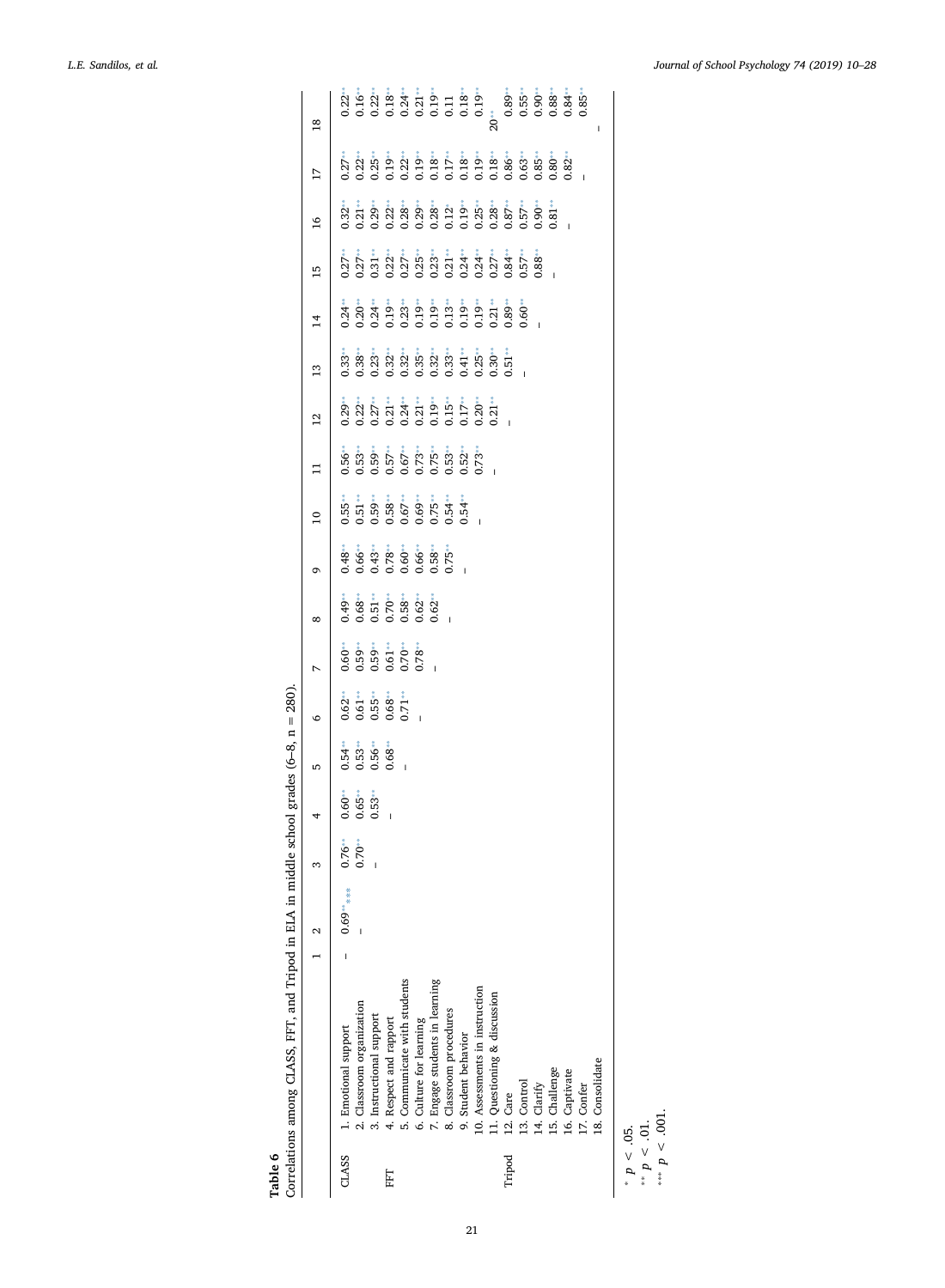#### <span id="page-13-0"></span>**Table 7**

Main effects of Tripod, CLASS, and FFT constructs to predict teachers' value-added scores in Mathematics and ELA across elementary and middle school grades.

| Construct                                 |                           | Elementary VAMs (Mathematics $n = 70$ , ELA $n = 101$ ) |                       |                            |                        | Middle School VAMs (Mathematics $n = 291$ , ELA $n = 280$ ) |                       |                            |
|-------------------------------------------|---------------------------|---------------------------------------------------------|-----------------------|----------------------------|------------------------|-------------------------------------------------------------|-----------------------|----------------------------|
|                                           | Model 1<br>Math<br>(mean) | Model 2 Math<br>(coef. var)                             | Model 1 ELA<br>(mean) | Model 2 ELA<br>(coef. var) | Model 1 Math<br>(mean) | Model 2 Math<br>(coef. var)                                 | Model 1 ELA<br>(mean) | Model 2 ELA<br>(coef. var) |
| Warmth                                    |                           |                                                         |                       |                            |                        |                                                             |                       |                            |
| <sup>1</sup> Emotional support            | 0.10                      | $-0.24$                                                 | $0.15*$               | $-0.20$                    | 0.03                   | $-0.03$                                                     | 0.01                  | $-0.02$                    |
| <sup>2</sup> Environment of respect       | 0.17                      | $-0.13$                                                 | 0.05                  | $-0.14$                    | 0.10                   | $-0.05$                                                     | 0.04                  | $-0.17***$                 |
| & rapport                                 |                           |                                                         |                       |                            |                        |                                                             |                       |                            |
| <sup>3</sup> Care                         | $-1.00$                   | 0.06                                                    | 0.07                  | $-0.14$                    | 0.11                   | $-0.12$                                                     | 0.01                  | $-0.05$                    |
| Classroom management                      |                           |                                                         |                       |                            |                        |                                                             |                       |                            |
| <sup>1</sup> Classroom organization       | $0.19*$                   | $-0.18$                                                 | 0.15                  | $-0.05$                    | 0.10                   | $-0.04$                                                     | 0.06                  | $-0.05$                    |
| <sup>2</sup> Managing student<br>behavior | 0.01                      | $-0.12$                                                 | $0.22**$              | $-0.15$                    | $-0.08$                | $-0.04$                                                     | $0.24**$              | $-0.10$                    |
| <sup>2</sup> Managing procedures          | 0.09                      | $-0.04$                                                 | $-0.15$               | 0.06                       | 0.09                   | 0.00                                                        | $-0.25**$             | 0.11                       |
| <sup>3</sup> Control                      | 0.08                      | $-0.10$                                                 | 0.01                  | $-0.13$                    | $0.26***$              | $-0.21***$                                                  | $-0.01$               | 0.01                       |
| Rigor                                     |                           |                                                         |                       |                            |                        |                                                             |                       |                            |
| <sup>2</sup> Culture for learning         | 0.19                      | $-0.12$                                                 | 0.08                  | $-0.01$                    | 0.10                   | $-0.01$                                                     | $-0.01$               | $-0.02$                    |
| <sup>3</sup> Challenge                    | $-0.06$                   | 0.09                                                    | $0.29**$              | $-0.22$                    | $0.24***$              | $-0.25***$                                                  | 0.12                  | $-0.11$                    |
| Instructional strategies                  |                           |                                                         |                       |                            |                        |                                                             |                       |                            |
| <sup>1</sup> Instructional support        | 0.07                      | $-0.38**$                                               | 0.11                  | $-0.10$                    | $-0.13$                | 0.09                                                        | 0.05                  | $-0.01$                    |
| $2$ Assessments in                        | $-0.07$                   | $-0.28*$                                                | 0.24                  | 0.07                       | 0.04                   | $-0.05$                                                     | 0.01                  | 0.06                       |
| instruction                               |                           |                                                         |                       |                            |                        |                                                             |                       |                            |
| $2$ Questioning &<br>discussion           | $-0.20$                   | $-0.10$                                                 | $-0.07$               | 0.04                       | 0.08                   | 0.01                                                        | $-0.05$               | $-0.09$                    |
| ${}^{2}$ Engage students in<br>learning   | 0.38                      | $-0.11$                                                 | $-0.05$               | $-0.09$                    | 0.04                   | 0.00                                                        | $-0.13$               | 0.03                       |
| <sup>2</sup> Communicate with<br>students | 0.04                      | 0.05                                                    | 0.13                  | $-0.11$                    | 0.09                   | $-0.01$                                                     | 0.16                  | $-0.06$                    |
| <sup>3</sup> Clarify                      | 0.02                      | $-0.17$                                                 | $-0.11$               | 0.07                       | $0.61***$              | $-0.02$                                                     | 0.05                  | 0.04                       |
| <sup>3</sup> Confer                       | $-0.09$                   | 0.09                                                    | 0.22                  | $-0.28$                    | 0.07                   | $-0.07$                                                     | $-0.03$               | 0.01                       |
| <sup>3</sup> Consolidate                  | $-0.01$                   | 0.29                                                    | 0.09                  | $-0.02$                    | $-0.11$                | $-0.10$                                                     | 0.04                  | $-0.16$                    |
| <sup>3</sup> Captivate                    | 0.06                      | $-0.07$                                                 | 0.05                  | $-0.08$                    | $-0.33*$               | $-0.07$                                                     | $-0.05$               | 0.08                       |
|                                           |                           |                                                         |                       |                            |                        |                                                             |                       |                            |

Superscripts indicate the measure associated with each subscale =  $^1$ CLASS,  $^2$ FFT,  $^3$ Tripod. Coef. Var. = Coefficient of Variation. Standardized beta weights are reported in the table. Separate models were run for each of the four overarching constructs (i.e., warmth, classroom management, rigor, and other instructional supports).

<span id="page-13-1"></span> $p < .05$ .

<span id="page-13-3"></span>\*\*  $p$  < .01.

<span id="page-13-2"></span>\*\*\*  $p$  < .001.

### *3.1. Convergence across observation systems and rating scale*

Correlation analyses are reported in [Tables 3-6.](#page-9-3) Across content areas in elementary grades, the FFT and CLASS measures exhibited low to moderate convergent validity as measured through bivariate correlations. The Tripod exhibited divergence from the two observation scales, with many correlations being small in magnitude or negative, particularly for mathematics. For elementary mathematics [\(Table 3\)](#page-9-3), the CLASS and FFT correlations ranged from 0.09 to 0.61. The correlations between the Tripod and the two observation scales ranged widely from −0.32 to 0.23. For elementary ELA [\(Table 4](#page-10-3)), the CLASS and FFT correlations ranged from 0.19 to 0.55. The correlations between the Tripod and the two observation scales ranged widely from −0.20 to 0.29.

Across content areas in middle school grades, the CLASS and FFT exhibited moderate to high-moderate convergent validity. The Tripod demonstrated greater convergent validity with the two observation scales, as compared to elementary grades. For middle school mathematics [\(Table 5\)](#page-11-2), CLASS and FFT were correlated at a range of 0.38 to 0.69. Correlations between the Tripod and the two observation scales ranged from 0.15 to 0.47. Similarly, for middle school ELA [\(Table 6](#page-12-3)), correlations between CLASS and FFT ranged from 0.43 to 0.68. Correlations between the Tripod and the two observation scales ranged from 0.11 to 0.41.

### *3.2. Prediction of VAMs*

Regression findings are reported in [Table 7.](#page-13-0) For each measure (CLASS, FFT, Tripod), Model 1 shows the mean scores of each measure predicting VAM estimates, and Model 2 displays the coefficient of variation predicting VAM estimates. In both types of models, each theoretical grouping was estimated as a separate regression analysis. Across analyses, mean scores tended to be more positively predictive of VAM scores, whereas greater variability in scores tended to demonstrate a negative relation to VAM scores. With regard to specific subscales and dimensions that predicted VAMs, findings were varied across measure type (observation vs. student ratings) and construct (warmth, classroom management, rigor, instructional strategies).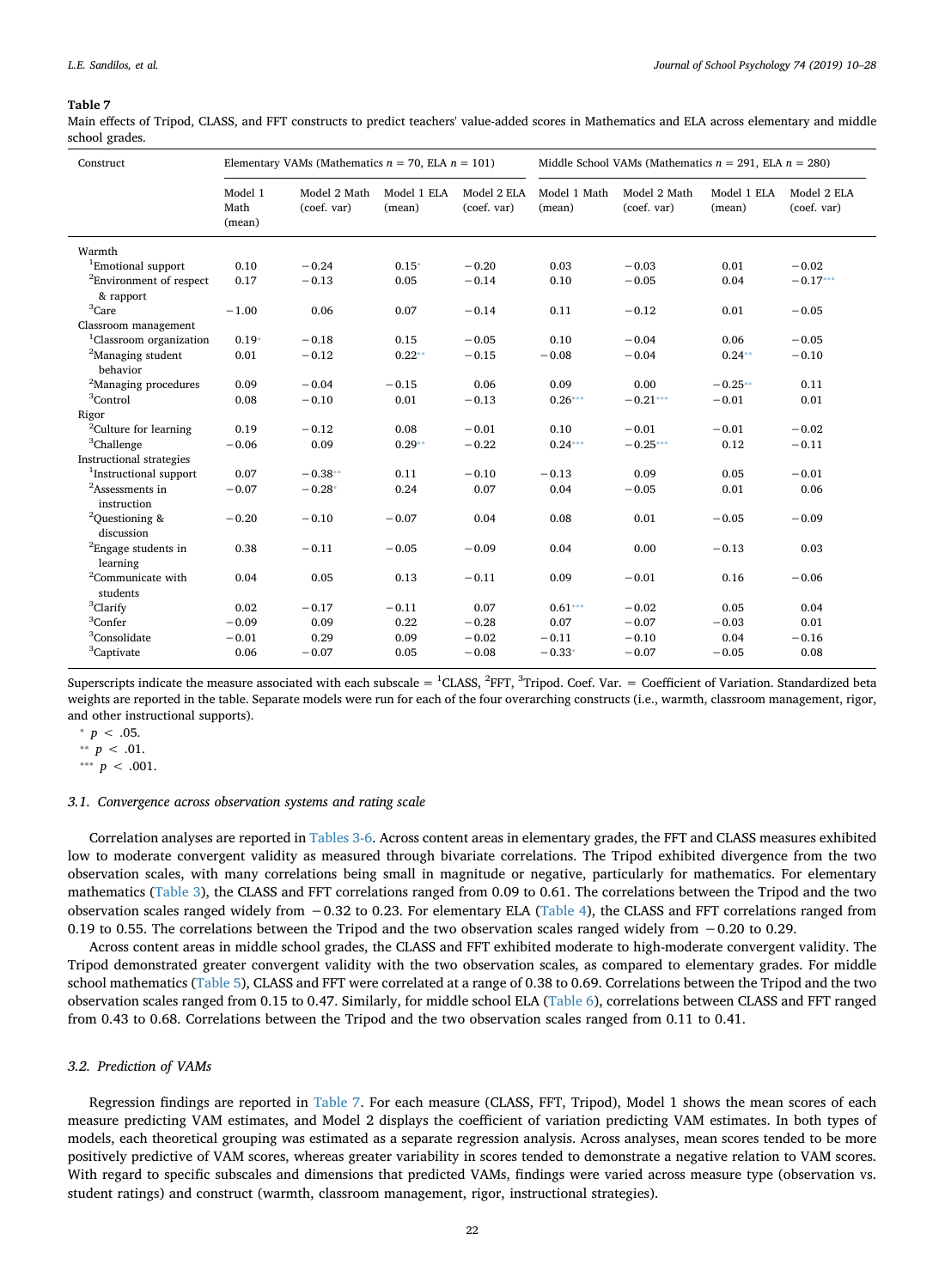In regression models predicting elementary mathematics VAM scores, mean CLASS Classroom Organization ( $B = 0.19$ ,  $p < .05$ ), a measure of teachers' *classroom management*, was positively predictive of VAM scores. In contrast, score variability in FFT Assessments in Instruction (*B* = −0.28, *p* < .05) and CLASS Instructional Support (*B* = −0.38, *p* < .01), both of which assess *instructional strategies,* were negatively predictive of mathematics VAM scores.

In models predicting elementary ELA VAM scores, mean scores on *warmth, rigor,* and *classroom management* exhibited positive predictive power. Specifically, mean scores on CLASS Emotional Support  $(B = 0.15, p < .05)$ , FFT Managing Student Behavior  $(B = 0.22, p < .05)$ , and Tripod Challenge  $(B = 0.29, p < .05)$  were predictive of VAM scores. No constructs were predictive of ELA VAM when examining variation in scores.

In models predicting middle school mathematics scores, mean scores on the Tripod assessing *rigor, classroom management*, and *instructional strategies* were positively predictive of outcomes. Specifically, mean scores on Tripod Control (*B* = 0.26, *p* < .001), Tripod Challenge ( $B = 0.24$ ,  $p < .001$ ), and Tripod Clarify ( $B = 0.61$ ,  $p < .001$ ) were positively predictive of VAM scores. In contrast, a mean score on Tripod Captivate (*B* = −0.33, *p* < .05), a measure of *instructional strategies* was negatively predictive of VAM scores. Score variability in Tripod Control  $(B = 0.21, p < .001)$  and Challenge  $(B = 0.25, p < .001)$  were negatively predictive of mathematics VAM scores.

For models predicting middle school ELA, only FFT measures of *classroom management* and *warmth* were significantly associated to VAM scores. A mean score on FFT Managing Student Behavior (*B* = 0.24, *p* < .01) was positively predictive of VAM scores, but a mean score on FFT Managing Procedures  $(B = -0.25, p < .01)$  was negatively predictive of the outcome. Score variability in FFT Creating an Environment of Respect and Rapport  $(B = -0.17, p < .001)$  was negatively predictive of ELA VAM scores.

#### **4. Discussion**

As school districts increasingly adopt evaluation approaches that use multiple content-neutral measures for assessing teaching effectiveness and informing professional development (e.g., direct training, consultation, coaching), it is crucial to understand the utility of widely used measures of teacher effectiveness across grade levels and content areas. This study examined the convergent validity of three widely used measures of teaching effectiveness, the CLASS, the FFT, and the Tripod, across two developmental levels (i.e., elementary and middle school grades) and content areas (i.e., mathematics and ELA). We also assessed whether mean scores versus variability in scores on assessments of teaching quality predicted gains in student mathematics and ELA test scores via VAM estimates. Overall, findings offer some promising evidence for convergence among measures of teacher effectiveness and score inferences of direct classroom observation and student ratings to student achievement.

In general, convergent validity between study measures was stronger in middle school grades than in elementary grades, a finding that was consistent across both mathematics and ELA. At the elementary level, some evidence of convergent validity was found for the FFT and CLASS observation measures, as evidenced by positive correlations that were low to moderate in strength; however, the majority of correlations between scores on these measures and the Tripod were small or negative. Conversely, at the middle school level correlations between scores on each of these measures were generally stronger in magnitude. These findings appear to support the argument of many researchers in that while seemingly important, student ratings of teacher effectiveness should not be used as the primary source of information when evaluating teacher effectiveness, especially in elementary grades. These concerns are rooted in potential bias and lack of knowledge about what it means to be an effective teacher ([Peterson, Wahlquist, & Bone, 2000;](#page-18-40) [Worrell &](#page-19-3) [Kuterbach, 2001](#page-19-3)). However, student ratings may offer helpful information for teacher self-reflection and possible professional improvement decisions.

Some interesting patterns emerged within regression models examining predictive associations between CLASS, FFT, Tripod and VAM scores. The most consistent trend was evident in the comparison of mean scores versus variability in scores on these measures. In almost all cases, higher score variability was negatively predictive of VAM estimates, whereas, with few exceptions, mean scores were positively predictive of VAMs. Although not directly measured in this study, there are several possible reasons for this discrepancy. Higher score variability may reflect inconsistency in practices on the part of teachers. Whereas a teacher's instructional quality is often viewed by school administrators as a stable construct [\(Cohen & Goldhaber, 2016](#page-17-1)), recent studies highlight that instructional quality can actually vary across time, classroom composition, or lesson format and content (e.g., [Cohen & Goldhaber,](#page-17-39) [2014;](#page-17-39) [Curby et al., 2011](#page-17-40)). Variability in the student ratings may also reflect differential treatment of students in the same classroom by the teacher, whether intentional or unintentional [\(McKown & Weinstein, 2003](#page-18-15)). For example, teachers may form warm and supportive relationships with some students, but have strained relationships with others, or provide more challenging tasks for some based on preconceived expectations for success.

Some predictive patterns associated with specific measures also emerged across developmental levels and content areas. The CLASS measure only exhibited predictive power in the elementary sample, but not in the middle school sample. This is not altogether surprising given that the CLASS framework emerged from research on early childhood [\(Hamre et al., 2007](#page-17-19); [Pianta, La Paro, & Hamre,](#page-18-41) [2008\)](#page-18-41). In current empirical literature, the research base pertaining to CLASS pre-kindergarten and elementary grades is generally stronger than in middle school grades [\(Pianta, Hamre, & Allen, 2012](#page-18-42); [Virtanen et al., 2018\)](#page-18-43). Given the limited research on CLASS in the middle school grades, it is possible that CLASS domains better reflect high-quality instruction during the earlier years of schooling and thus warrant further investigation in later grades.

Conversely, the Tripod demonstrated greater predictive power in the middle school sample. Research on the reliability and validity of student perception surveys in K-12 settings is still emerging, but some findings suggest that student ratings are more stable in secondary grades than in elementary grades [\(Polikoff, 2014\)](#page-18-21). Consequently, the Tripod may have more predictive utility at the middle school level. Some dimensions of the FFT were modestly predictive of VAMs across developmental levels, but the FFT was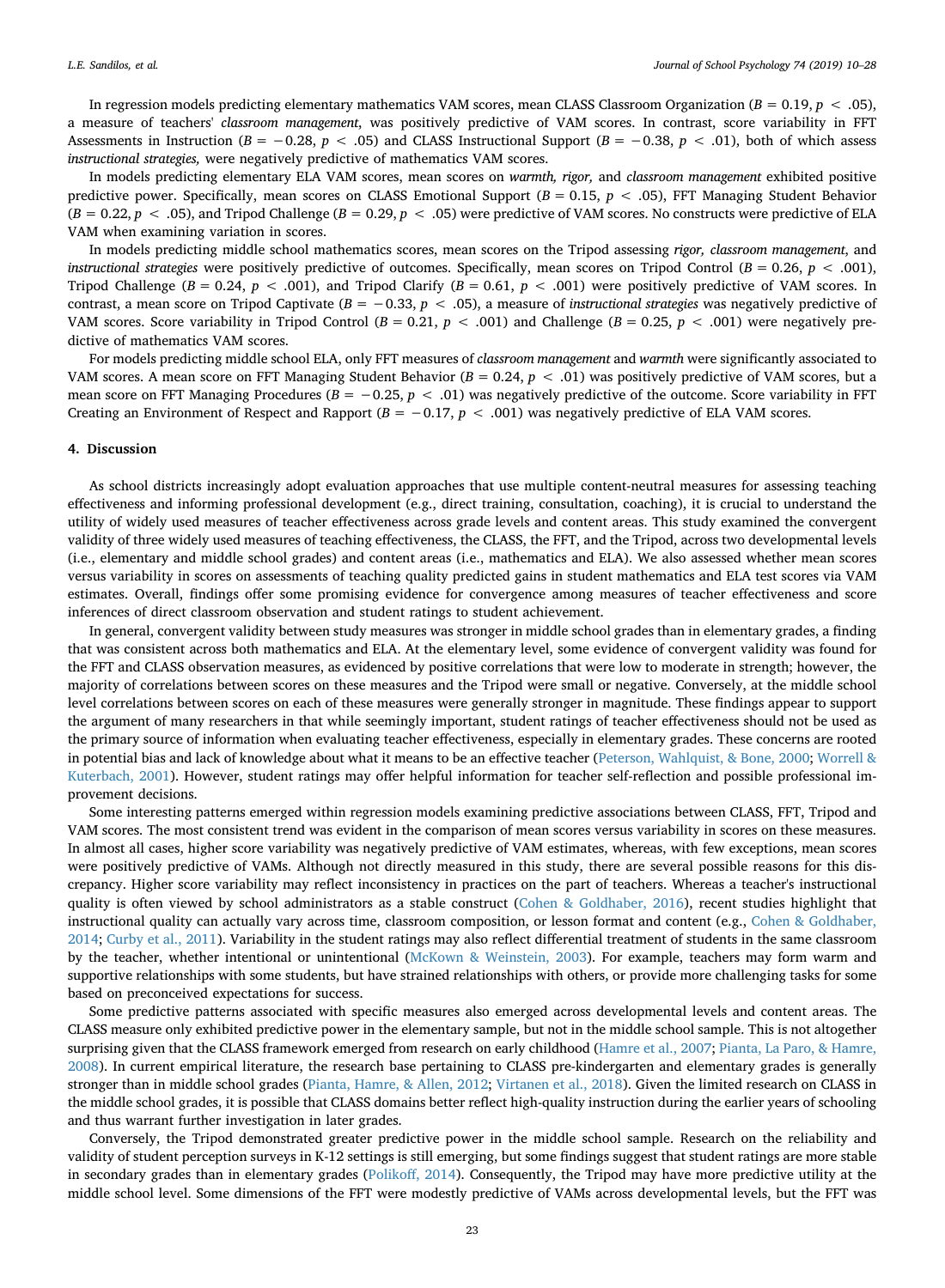most consistently predictive of middle school ELA. The FFT was developed to align with a constructivist approach to teaching, which emphasizes the role of students in developing their own understanding of concepts by interpreting new experiences through the lens of their existing worldviews. The role of teachers, according to a constructivist viewpoint, is to structure learning activities in such a way that students are able to create their own knowledge [\(Windschitl, 2002](#page-19-4)). As such, one possibility for stronger predictive power of FFT in middle school grades is that there may be more opportunities to observe constructivist teaching practices in ELA classrooms with older students. [Polikoff and Porter \(2014\)](#page-18-37) also identified a relation between FFT and ELA outcomes. The authors used MET data to study a subsample of 4th through 8th grade generalist and specialist teachers across all participating districts and found that the interaction between FFT scores and degree of alignment of teachers' instruction with state test content was positively predictive of VAM scores across grade levels in ELA, but not in mathematics. Additionally, within the larger MET Project, both FFT and CLASS were found to demonstrate stronger correlations with ELA-specific observation measures, as compared to mathematics-specific ob-servation tools [\(Kane & Staiger, 2012](#page-18-26)), indicating that there may be more alignment between content-neutral observation measures and measures of ELA instruction as compared to mathematics.

With regard to the theoretical constructs representing teaching effectiveness, in elementary grades, mean scores on measures of *classroom management* positively predicted VAM scores across content areas. In other words, teachers' observed skill at managing student behavior and leading a productive classroom related to their ability to cultivate achievement growth in both ELA and mathematics. The importance of a well-managed classroom for student achievement has been identified in other studies of elementary grades ([Freiberg, Huzinec, & Templeton, 2009](#page-17-41); [Pianta, Hamre, & Allen, 2012](#page-18-42)). *Classroom management* was the only significant construct for elementary mathematics, but there was greater diversity in constructs predicting elementary ELA, with *warmth* and *rigor* also relating to VAM scores. These findings are somewhat aligned with prior literature. The link between classroom management and mathematics also emerged from the 2011 Trends in International Mathematics and Science Study (TIMSS), which identified a strong relation between teacher report of classroom behavioral issues and lower average mathematics achievement [\(Mullis, Martin, Foy, & Arora, 2012](#page-18-44)). Additionally, prior examinations of early childhood and elementary samples have found links between rigor and warmth and ELA outcomes ([Reyes et al., 2012](#page-18-7); [Sandilos, Rimm-Kaufman, et al., 2017\)](#page-18-16).

Interestingly, variability in elementary teachers' *instructional strategies* had a negative relation to VAM scores in mathematics, but not ELA. This finding indicates that greater levels of inconsistency in teachers' use of instructional strategies was associated with less growth in mathematics skill in their classrooms. Indeed, consistency and coherence of instruction have long been considered essential components of content area teaching in mathematics [\(Ball, Lubienski, & Mewborn, 2001](#page-17-42)).

When examining theoretical constructs at the middle school level, several mean scores from the Tripod tapping into *classroom management* (Control), *rigor* (Challenge), and *instructional strategies* (Clarify) were predictive of higher VAM scores in mathematics, with a particularly strong effect for the Clarify subscale. This latter dimension represents a teacher's ability to help students grasp difficult instructional concepts. This instructional strategy may be especially important for mastery of mathematics in the middle school grades, when students are expected to learn increasingly abstract and difficult mathematics content [\(Schielack & Seeley,](#page-18-45) [2010\)](#page-18-45). The unique predictive power of Control and Challenge was consistent with findings from other MET studies [\(Ferguson &](#page-17-16) [Danielson, 2013;](#page-17-16) [Sandilos, Rimm-Kaufman, et al., 2017](#page-18-16)). One unexpected finding was that higher mean scores on the Tripod Captivate dimension were associated with lower VAM scores in mathematics. Captivate represents teacher behaviors that are perceived by students as stimulating rather than boring, including efforts to make instruction interesting and relevant to students. It is possible that instruction perceived as more captivating by students may not necessarily be directly aligned with components of mathematics that are assessed on standardized tests.

For middle school grades, mean scores on FFT Managing Student Behavior were positively predictive of VAM scores, whereas FFT Managing Procedures mean scores were negatively predictive, both of which measure aspects of *classroom management.* The transition from elementary to middle school grades is associated with a number of contextual changes, many of which conflict with the developmental needs of students [\(Eccles et al., 1993](#page-17-43)). One such change, which may help to explain these mixed findings, is an increased emphasis on teacher control and discipline, during a developmental period in which students have an increasing desire for autonomy.

#### *4.1. Limitations and future directions*

The results of this study should be interpreted in light of limitations. First, several factors may limit the generalizability of the findings. Participants in the MET Project sample were not representative of the national population of teachers and students within U.S. schools ([White & Rowan, 2013\)](#page-18-36). The present sample represented only a subset of the specialist teachers that participated in the original MET Project, further limiting the generalizability of these findings. Video recordings were also available for a subsample of generalist elementary teachers, but were not utilized in the present study.

Second, the observation and student survey measures from the MET Project were administered under highly controlled conditions (i.e., randomization of classroom rosters) and by highly trained research assistants; thus, these results may not generalize to teacher evaluation systems as they are typically implemented in state and local school districts. However, the controlled conditions provide some insight into relations among measures when potential sources of error are reduced (Blazer, 2015). Additional research is needed with representative samples in less controlled settings to determine if these results replicate within other teacher evaluation systems as they are currently implemented in practice.

Despite the controlled study conditions, all measures in the MET Project demonstrated some degree of measurement error [\(Ho &](#page-17-44) [Kane, 2013](#page-17-44)). Consequently, in addition to potential inconsistency in teachers' use of quality practices, variability in scores over time may represent error in the measurement tools. Further research exploring sources of variability in scores (e.g., observer vs. teacher)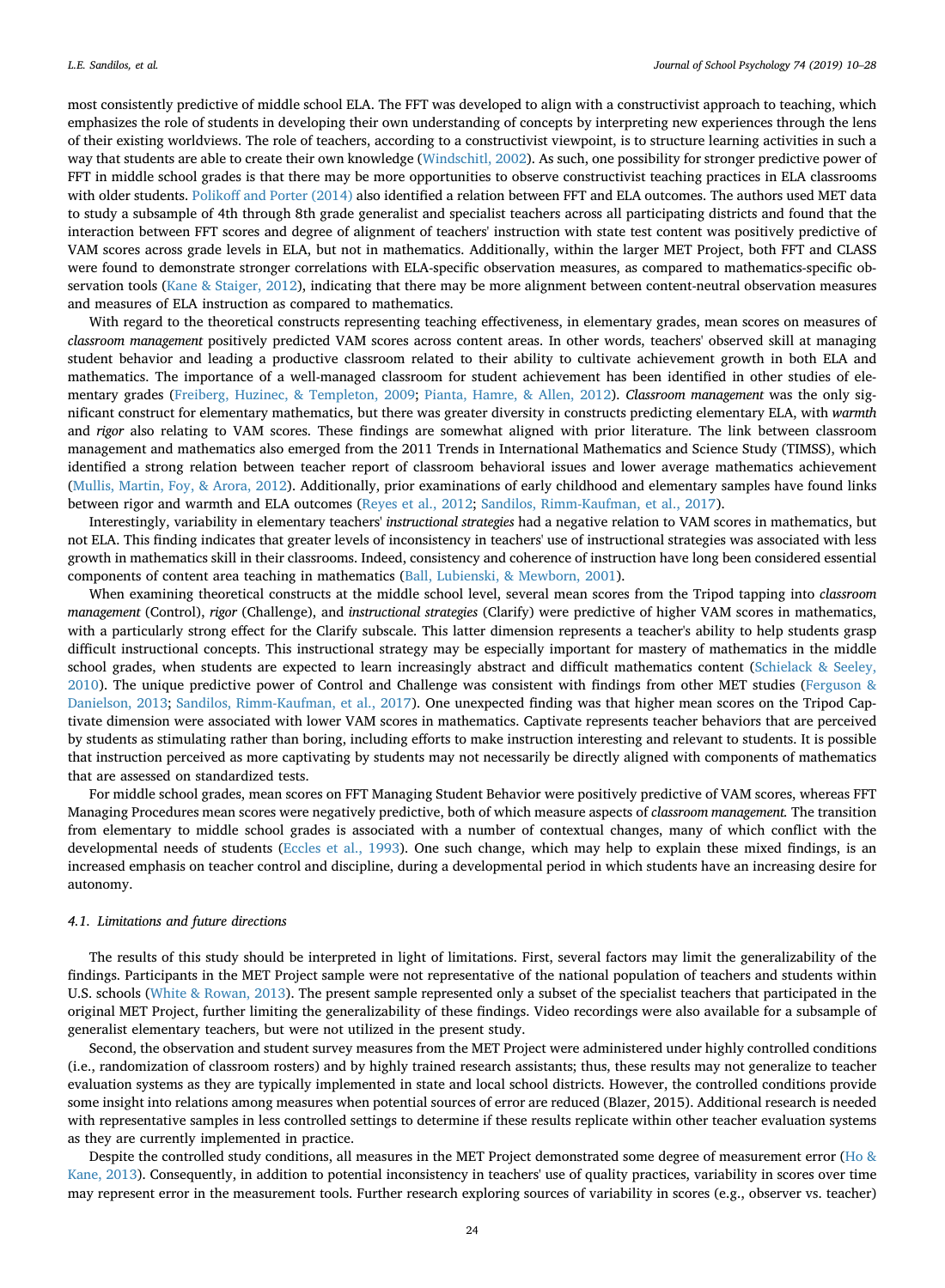would shed light on this issue. Relatedly, there were differences inherent to the measures (i.e., multiple students vs. multiple observations) and study procedures (four FFT scores vs. eight CLASS scores) for the CLASS, FFT, and Tripod that resulted in varying numbers of data points included in the mean scores and coefficient of variation scores computed for each measure. As such, the consistency (or lack thereof) in teachers' scores also may have been influenced by the number of data points available for each measure. Additionally, the amount of time students spent with their assigned teachers remains unknown in this investigation, constituting a possible limitation which warrants further investigation.

An additional limitation reflects the modest psychometric properties of the Tripod. Although the measure is theoretically established [\(Ferguson, 2010](#page-17-12)), several studies of MET data have yielded differing factor structures for the Tripod in the secondary grades (e.g., [Kuhfeld, 2017;](#page-18-46) [Wallace et al., 2016](#page-18-38)) bringing into question the validity of examining seven distinct subscales across developmental levels. However, given that the Tripod student surveys have been administered in their current form to more than a million students over the past 15 years ([Ferguson, 2012\)](#page-17-35), the seven subscales retain practical relevance and warrant further psychometric exploration.

Finally, there are also a number of limitations associated with using VAM scores as a metric for student achievement. A number of statistical and educational experts have cautioned against the use of VAMs, citing limitations to reliability and validity, and their susceptibility to sources of error and bias ([Braun, 2005](#page-17-26)). Nonetheless, in response to federal and state policy initiatives to improve student achievement, school districts are increasingly adopting standards-based evaluation systems that include VAMs ([Steinberg &](#page-18-28) [Donaldson, 2016](#page-18-28)). Continued research is needed to determine the degree to which VAMs, which primarily measure student growth on standardized achievement tests, relate to the constructs reflected in observation and student rating measures as well as to long-term academic outcomes.

#### *4.2. Implications for practice and research*

Using data from the seminal MET Project, this study represents an important contribution in assessing and understanding core aspects of teacher quality (warmth, classroom management, rigor, and instructional strategies) in relation to student achievement. With the passage of ESSA in 2015, which granted significantly more flexibility to states in developing teacher accountability systems, there have been calls to redefine teacher evaluation as a data-driven process that leads to professional growth, rather than a basis on which to determine employment decisions alone [\(Connally & Tooley, 2016\)](#page-17-45). As states move to reconceive teacher evaluation systems, many are starting to employ multiple measures and evaluation methods including classroom observations, student ratings, and VAMs or other standardized measures of student academic growth (e.g., [ETS, Pearson & Measured Progress, 2016\)](#page-17-46). Evaluation systems that integrate multiple measures of instructional process and student educational outcomes have the potential to offer a more balanced and fair approach for determining effectiveness. Moreover, subscale and dimension scores among the three measures in this investigation were not so highly correlated as to indicate redundancy; the measures provide complementary information for educator improvement.

Findings from this study underscore the notion that no singular measure or theoretical construct can fully capture effective teaching across contexts or outcomes ([Kane et al., 2013\)](#page-18-4). It is important for schools to consider limitations of existing measures of teaching effectiveness when determining the extent to which they will use such assessments to make high-stakes decisions [\(Cohen &](#page-17-1) [Goldhaber, 2016](#page-17-1)). Furthermore, the findings highlight the importance of considering score type (i.e., mean scores versus variability of scores) when inferring classroom performance in relation to student achievement. The value of examining variability among scores on measures of teaching effectiveness is important and warrants further investigation. For example, mean scores on student surveys represent aspects of the classroom teaching environment that are assumed to be shared by all students, whereas variability better reflects the experiences of individual students. Given the negative trend between variability and VAMs, gaining a better understanding of sources of variability in observations and ratings of teachers' instructional quality could help school practitioners target areas for professional growth. For example, some sources of variability that can be included in future measurement modeling may include instructional conditions (opportunities to learn, content rigor, task difficulty), as well as classroom- and/or student-related factors (classroom disruption, student academic engagement).

Teachers' warmth, rigor, classroom management skills, and provision of instructional supports to meet student needs are regarded as essential for a positive learning environment for all students (e.g., [Danielson Group, 2013;](#page-17-9) [Hamre et al., 2013](#page-17-10); [Hattie, 2009](#page-17-11); [Marzano, 1998;](#page-18-5) [Ruzek et al., 2016\)](#page-18-6). However, findings from this study suggest that the measurement of these core constructs of teacher quality (i.e., warmth, classroom management, rigor, and instructional strategies) should be considered in light of development level (elementary versus middle schools) and content areas taught. In this study, we found that the CLASS, FFT and Tripod offer a synthesis of these core assets of effective teaching and yield some evidence of validity in relation to student mathematics and ELA performance in elementary and middle school. It is our hope that this investigation serves as a springboard for continued studies examining convergence across methods of teacher assessment.

#### **References**

<span id="page-16-2"></span>[Allen, J., Gregory, A., Mikami, A., Lun, J., Hamre, B., & Pianta, R. \(2013\). Observations of effective teacher–student interactions in secondary school classrooms:](http://refhub.elsevier.com/S0022-4405(19)30029-9/rf0005) [Predicting student achievement with the classroom assessment scoring Secondary.](http://refhub.elsevier.com/S0022-4405(19)30029-9/rf0005) *School Psychology Review, 42*, 76.

<span id="page-16-1"></span>[Allen, J. P., Pianta, R. C., Gregory, A., Mikami, A. Y., & Lun, J. \(2011\). An interaction-based approach to enhancing secondary school instruction and student](http://refhub.elsevier.com/S0022-4405(19)30029-9/rf0010) [achievement.](http://refhub.elsevier.com/S0022-4405(19)30029-9/rf0010) *Science, 333*, 1034–1037.

<span id="page-16-0"></span>[Allington, R. L. \(2002\). What I've learned about effective reading instruction: From a decade of studying exemplary elementary classroom teachers.](http://refhub.elsevier.com/S0022-4405(19)30029-9/rf0015) *Phi Delta Kappan, 83*[, 740–747.](http://refhub.elsevier.com/S0022-4405(19)30029-9/rf0015)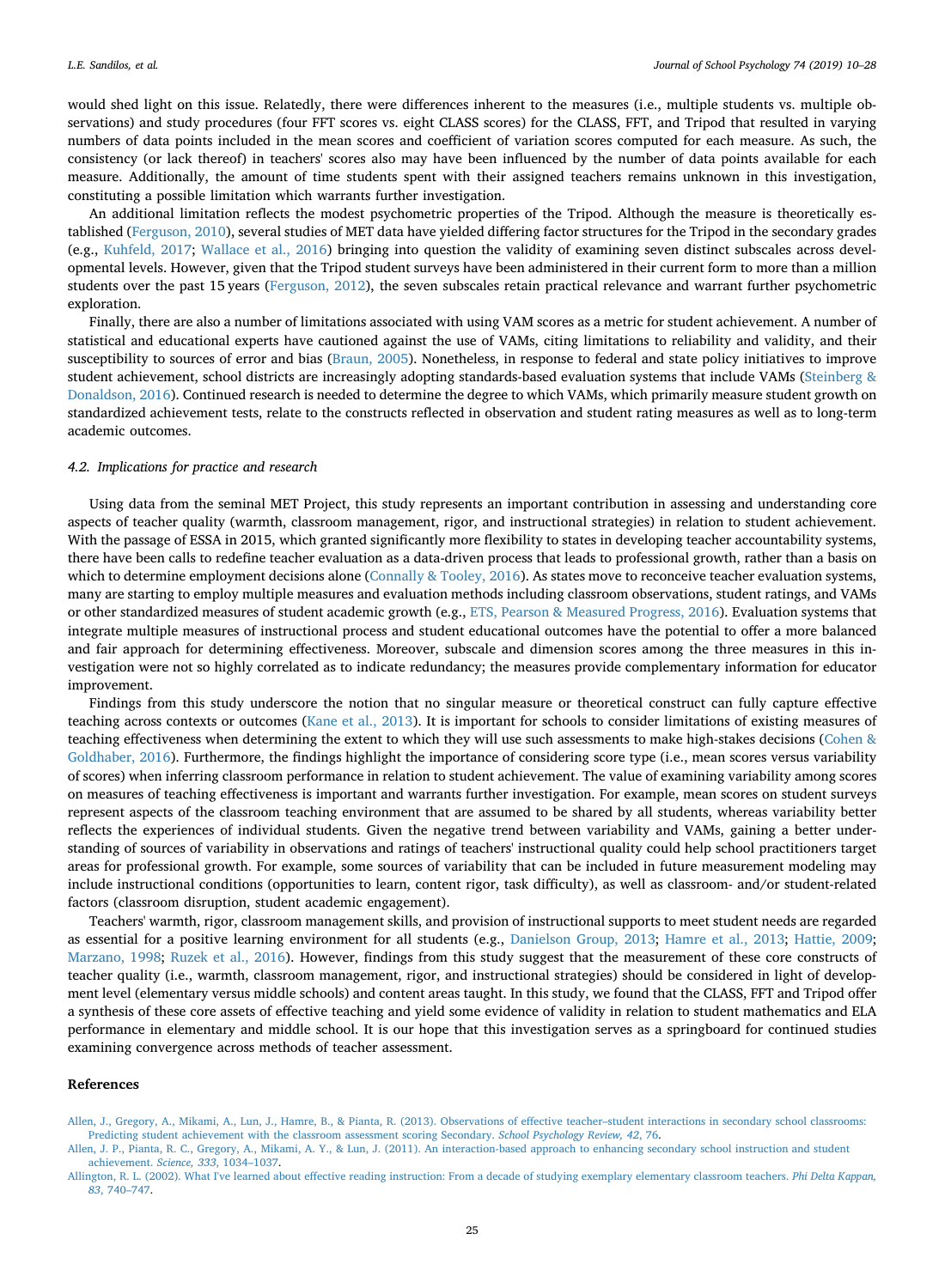<span id="page-17-42"></span>[Ball, D. L., Lubienski, S. T., & Mewborn, D. S. \(2001\). Research on teaching mathematics: The unsolved problem of teachers' mathematical knowledge.](http://refhub.elsevier.com/S0022-4405(19)30029-9/rf0020) *Handbook of research on teaching*. *Vol. 4*. *[Handbook of research on teaching](http://refhub.elsevier.com/S0022-4405(19)30029-9/rf0020)* (pp. 433–456).

<span id="page-17-7"></span>[Bedeian, A. G., & Mossholder, K. W. \(2000\). On the use of coefficient of variation as a measure of diversity.](http://refhub.elsevier.com/S0022-4405(19)30029-9/rf0025) *Organizational Research Methods, 3*, 285–297.

<span id="page-17-8"></span>[Bill and Melinda Gates Foundation \(2009-2011\).](http://refhub.elsevier.com/S0022-4405(19)30029-9/rf0030) *The measures of effective teaching (MET) project*.

<span id="page-17-5"></span>[Blazar, D. \(2015\). Effective teaching in elementary mathematics: Identifying classroom practices that support student achievement.](http://refhub.elsevier.com/S0022-4405(19)30029-9/rf0035) *Economics of Education Review, 48*, [16–29](http://refhub.elsevier.com/S0022-4405(19)30029-9/rf0035).

<span id="page-17-26"></span>Braun, H. I. (2005). *[Using student progress to evaluate teachers: A primer on value-added models.](http://refhub.elsevier.com/S0022-4405(19)30029-9/rf0040)* Princeton, NJ: Educational Testing Service.

<span id="page-17-22"></span>[Brock, L. L., Nishida, T. K., Chiong, C., Grimm, K. J., & Rimm-Kaufman, S. E. \(2008\). Children's perceptions of the classroom environment and social and academic](http://refhub.elsevier.com/S0022-4405(19)30029-9/rf0045) [performance: A longitudinal analysis of the contribution of the Responsive Classroom approach.](http://refhub.elsevier.com/S0022-4405(19)30029-9/rf0045) *Journal of School Psychology, 46*, 129–149.

<span id="page-17-33"></span>[Brophy, J. \(2006\). Observational research on generic aspects of classroom teaching. In P. A. Alexander, & P. H. Winne \(Eds.\).](http://refhub.elsevier.com/S0022-4405(19)30029-9/rf0050) *Handbook of educational psychology* (pp. [755–780\). Mahwah, NJ: Erlbaum.](http://refhub.elsevier.com/S0022-4405(19)30029-9/rf0050)

- <span id="page-17-0"></span>Chetty, R., Friedman, J. N., & Rockoff, J. E. (2011). *[The long-term impacts of teachers: Teacher value-added and student outcomes in adulthood](http://refhub.elsevier.com/S0022-4405(19)30029-9/rf0055)* (No. w17699)National [Bureau of Economic Research.](http://refhub.elsevier.com/S0022-4405(19)30029-9/rf0055)
- <span id="page-17-27"></span>[Cleary, T. J., & Chen, P. P. \(2009\). Self-regulation, motivation, and math achievement in middle school: Variations across grade level and math context.](http://refhub.elsevier.com/S0022-4405(19)30029-9/rf0060) *Journal of [School Psychology, 47](http://refhub.elsevier.com/S0022-4405(19)30029-9/rf0060)*, 291–314.

<span id="page-17-31"></span>[Cohen, D. K., Raudenbush, S. W., & Ball, D. L. \(2003\). Resources, instruction, and research.](http://refhub.elsevier.com/S0022-4405(19)30029-9/rf0065) *Educational Evaluation and Policy Analysis, 25*, 119–142.

- <span id="page-17-39"></span>[Cohen, J., & Goldhaber, D. \(2014\). Observations on evaluating teacher performance. In J. A. Grissom, & P. Youngs \(Eds.\).](http://refhub.elsevier.com/S0022-4405(19)30029-9/rf0070) *Improving teacher evaluation measures: Making the most of multiple measures*[. New York, NY: Teachers College Press.](http://refhub.elsevier.com/S0022-4405(19)30029-9/rf0070)
- <span id="page-17-2"></span><span id="page-17-1"></span>[Cohen, J., & Goldhaber, D. \(2016\). Building a more complete understanding of teacher evaluation using classroom observations.](http://refhub.elsevier.com/S0022-4405(19)30029-9/rf0075) *Educational Researcher, 45*, 378–387. [Cohen, J., Ruzek, E., & Sandilos, L. \(2018\). Does teaching quality cross subjects? Exploring consistency in elementary teacher practice across subjects.](http://refhub.elsevier.com/S0022-4405(19)30029-9/rf0080) *AERA Open, 4*, [1–16.](http://refhub.elsevier.com/S0022-4405(19)30029-9/rf0080)
- <span id="page-17-45"></span>Connally, K., & Tooley, M. (2016). Beyond ratings: Re-envisioning state teacher evaluation systems as tools for professional growth. New Americ[ahttps://static.](https://static.newamerica.org/attachments/12744-beyond-ratings%203/NA_BeyondRatingsPaper.deba47a82ff04af2833cebdbeed0c3ab.pdf) [newamerica.org/attachments/12744-beyond-ratings 3/NA\\_BeyondRatingsPaper.deba47a82ff04af2833cebdbeed0c3ab.pdf](https://static.newamerica.org/attachments/12744-beyond-ratings%203/NA_BeyondRatingsPaper.deba47a82ff04af2833cebdbeed0c3ab.pdf).
- <span id="page-17-32"></span>[Curby, T. W., Grimm, K. J., & Pianta, R. C. \(2010\). Stability and change in early childhood classroom interactions during the first two hours of a day.](http://refhub.elsevier.com/S0022-4405(19)30029-9/rf2005) *Early Childhood [Research Quarterly, 25](http://refhub.elsevier.com/S0022-4405(19)30029-9/rf2005)*, 373–384.
- <span id="page-17-40"></span>[Curby, T. W., Stuhlman, M., Grimm, K., Mashburn, A., Chomat-Mooney, L., Downer, J., ... Pianta, R. C. \(2011\). Within-day variability in the quality of classroom](http://refhub.elsevier.com/S0022-4405(19)30029-9/rf0090) [interactions during third and fifth grade: Implications for children's experiences and conducting classroom observations.](http://refhub.elsevier.com/S0022-4405(19)30029-9/rf0090) *The Elementary School Journal, 112*, [16–37](http://refhub.elsevier.com/S0022-4405(19)30029-9/rf0090).
- <span id="page-17-18"></span><span id="page-17-9"></span>Danielson, C. (2007). *Enhancing professional practice: A framework for teaching* [\(2nd ed.\). Alexandria, VA: Association for Supervision and Curriculum Development](http://refhub.elsevier.com/S0022-4405(19)30029-9/rf0095). Danielson Group (2013). Framework for teaching evaluation instrument. Retrieved from <http://www.danielsongroup.org/theframeteach.htm>.
- <span id="page-17-37"></span>[Darling-Hammond, L. \(2000\). Teacher quality and student achievement.](http://refhub.elsevier.com/S0022-4405(19)30029-9/rf0105) *Education Policy Analysis Archives, 8*, 1.
- <span id="page-17-20"></span>[Downer, J. T., Sabol, T., & Hamre, B. K. \(2010\). Teacher-child interactions in the classroom: Toward a theory of within- and cross-domain links to children's](http://refhub.elsevier.com/S0022-4405(19)30029-9/rf0110) developmental outcomes. *[Early Education and Development, 21](http://refhub.elsevier.com/S0022-4405(19)30029-9/rf0110)*, 699–723.
- <span id="page-17-17"></span>[Downer, J. T., Stuhlman, M., Schweig, J., Martínez, J. F., & Ruzek, E. \(2014\). Measuring effective teacher-student interactions from a student perspective: A multi-level](http://refhub.elsevier.com/S0022-4405(19)30029-9/rf0115) analysis. *[Journal of Early Adolescence, 35](http://refhub.elsevier.com/S0022-4405(19)30029-9/rf0115)*, 722–758.
- <span id="page-17-13"></span>[Dudek, C. M., Reddy, L. A., & Lekwa, A. \(2018\). Measuring teacher practices to inform student achievement in high poverty schools: A predictive validity study.](http://refhub.elsevier.com/S0022-4405(19)30029-9/rf0120) *[Contemporary School Psychology,](http://refhub.elsevier.com/S0022-4405(19)30029-9/rf0120)* 1–14.
- <span id="page-17-28"></span>[Eccles, J. S., Lord, S. E., Roeser, R. W., Barber, B. L., et al. \(1997\). The association of school transitions in early adolescence with developmental trajectories through](http://refhub.elsevier.com/S0022-4405(19)30029-9/rf0125) [high school. In J. Schulenberg, J. L. Maggs, & K. Hurrelmann \(Eds.\).](http://refhub.elsevier.com/S0022-4405(19)30029-9/rf0125) *Health risks and developmental transitions during adolescence* (pp. 283–320). New York, NY, US: [Cambridge University Press](http://refhub.elsevier.com/S0022-4405(19)30029-9/rf0125).
- <span id="page-17-43"></span>[Eccles, J. S., Midgley, C., Wigfield, A., Buchanan, C. M., Reuman, D., Flanagan, C., & Mac Iver, D. \(1993\). Development during adolescence: The impact of stage](http://refhub.elsevier.com/S0022-4405(19)30029-9/rf0130)[environment fit on young adolescents' experiences in schools and in families.](http://refhub.elsevier.com/S0022-4405(19)30029-9/rf0130) *American Psychologist, 48*, 90.

<span id="page-17-4"></span>ESSA (2015). *Every Student Succeeds Act of 2015.* [\(Pub. L. No. 114–95 § 114 Stat. 1177 \(2015–2016\)\).](http://refhub.elsevier.com/S0022-4405(19)30029-9/rf0135)

- <span id="page-17-46"></span>ETS, Pearson, & Measured Progress (2016). *[PARCC: Final technical report for 2015 administration.](http://refhub.elsevier.com/S0022-4405(19)30029-9/rf0140)* Princeton, NJ: Author.
- <span id="page-17-36"></span>[Faul, F., Erdfelder, E., Buchner, A., & Lang, A. G. \(2009\). Statistical power analyses using G\\*Power 3.1: Tests for correlation and regression analyses.](http://refhub.elsevier.com/S0022-4405(19)30029-9/rf0145) *Behavior Research Methods, 41*[, 1149–1160](http://refhub.elsevier.com/S0022-4405(19)30029-9/rf0145).
- <span id="page-17-16"></span>[Ferguson, R., & Danielson, C. \(2013\). How framework for teaching and tripod 7Cs evidence distinguish key components of effective teaching. In T. J. Kane, K. A. Kerr,](http://refhub.elsevier.com/S0022-4405(19)30029-9/rf0150) & R. C. Pianta (Eds.). *[Designing teacher evaluation systems](http://refhub.elsevier.com/S0022-4405(19)30029-9/rf0150)*. San Francisco, CA: Jossey-Bass.
- <span id="page-17-23"></span>Ferguson, R. F. (2008). *The tripod project framework.* [Cambridge, MA: Harvard University](http://refhub.elsevier.com/S0022-4405(19)30029-9/rf0155).
- <span id="page-17-12"></span>Ferguson, R. F. (2010, October). *Student perceptions of teaching effectiveness. (discussion brief).* [National Center for Teacher Effectiveness and the Achievement Gap](http://refhub.elsevier.com/S0022-4405(19)30029-9/rf0160) [Initiative, Harvard University.](http://refhub.elsevier.com/S0022-4405(19)30029-9/rf0160)
- <span id="page-17-35"></span>[Ferguson, R. F. \(2012\). Can student surveys measure teaching quality?](http://refhub.elsevier.com/S0022-4405(19)30029-9/rf0165) *Phi Delta Kappan, 94*, 24–28.
- <span id="page-17-41"></span>[Freiberg, H. J., Huzinec, C. A., & Templeton, S. M. \(2009\). Classroom management—A pathway to student achievement: A study of fourteen inner-city elementary](http://refhub.elsevier.com/S0022-4405(19)30029-9/rf0170) schools. *[The Elementary School Journal, 110](http://refhub.elsevier.com/S0022-4405(19)30029-9/rf0170)*, 63–80.
- <span id="page-17-29"></span>[Gentry, M., & Springer, P. M. \(2002\). Secondary student perceptions of their class activities regarding meaningfulness, challenge, choice, and appeal: An initial](http://refhub.elsevier.com/S0022-4405(19)30029-9/rf0175) validation study. *[Journal of Secondary Gifted Education, 13](http://refhub.elsevier.com/S0022-4405(19)30029-9/rf0175)*, 192–204.
- <span id="page-17-14"></span>[Goddard, R. D., Sweetland, S. R., & Hoy, W. \(2000\). Academic emphasis of urban elementary schools and student achievement in reading and mathematics: A](http://refhub.elsevier.com/S0022-4405(19)30029-9/rf0180) multilevel analysis. *[Educational Administration Quarterly, 36](http://refhub.elsevier.com/S0022-4405(19)30029-9/rf0180)*, 682–702.
- <span id="page-17-21"></span>[Hafen, C. A., Hamre, B. K., Allen, J. P., Bell, C. A., Gitomer, D. H., & Pianta, R. C. \(2015\). Teaching through interactions in secondary school classrooms: Revisiting the](http://refhub.elsevier.com/S0022-4405(19)30029-9/rf0185) [factor structure and practical application of the Classroom Assessment Scoring System–Secondary.](http://refhub.elsevier.com/S0022-4405(19)30029-9/rf0185) *The Journal of Early Adolescence, 35*, 651–680.
- <span id="page-17-10"></span>[Hamre, B. K., Pianta, R. C., Downer, J. T., DeCoster, J., Mashburn, A. J., Jones, S. M., & Brackett, M. A. \(2013\). Teaching through interactions: Testing a developmental](http://refhub.elsevier.com/S0022-4405(19)30029-9/rf0190) [framework of teacher effectiveness in over 4,000 classrooms.](http://refhub.elsevier.com/S0022-4405(19)30029-9/rf0190) *The Elementary School Journal, 113*, 461–487.
- <span id="page-17-19"></span>Hamre, B. K., Pianta, R. C., Mashburn, A. J., & Downer, J. T. (2007). Building a science of classrooms: Application of the CLASS framework in over 4,000 early childhood and elementary classrooms. New York: Foundation for Child Development. Retrieved from [http://fcd-us.org/resources/building-science-classrooms](http://fcd-us.org/resources/building-science-classrooms-application-class-framework-over-4000-us-early-childhood-and-e?destination=resources%2Fsearch%3Ftopic%3D0%26authors%3DHamre%26keywords%3D)[application-class-framework-over-4000-us-early-childhood-and-e?destination=resources%2Fsearch%3Ftopic%3D0%26authors%3DHamre%26keywords%3D.](http://fcd-us.org/resources/building-science-classrooms-application-class-framework-over-4000-us-early-childhood-and-e?destination=resources%2Fsearch%3Ftopic%3D0%26authors%3DHamre%26keywords%3D) Hattie, J. (2009). *[Visible learning: A synthesis of meta-analyses relating to achievement.](http://refhub.elsevier.com/S0022-4405(19)30029-9/rf0200)* New York, NY: Routledge.
- <span id="page-17-38"></span><span id="page-17-11"></span>[Hennessy, S., Rojas-Drummond, S., Higham, R., Márquez, A. M., Maine, F., Ríos, R. M., & Barrera, M. J. \(2016\). Developing a coding scheme for analyzing classroom](http://refhub.elsevier.com/S0022-4405(19)30029-9/rf0205) dialogue across educational contexts. *[Learning, Culture and Social Interaction, 9](http://refhub.elsevier.com/S0022-4405(19)30029-9/rf0205)*, 16–44.
- <span id="page-17-3"></span>Heyburn, S., Lewis, J., & Ritter, G. (2010). *[Compensation reform and design preferences of Teacher Incentive Fund grantees.](http://refhub.elsevier.com/S0022-4405(19)30029-9/rf0210)* RAND Corporation.

<span id="page-17-24"></span>[Hill, H. \(2009\). Evaluating value-added models: A validity argument approach.](http://refhub.elsevier.com/S0022-4405(19)30029-9/rf0215) *Journal of Policy Analysis and Management, 28*, 700–709.

<span id="page-17-34"></span>[Hill, H. C., Charalambous, C. Y., & Kraft, M. A. \(2012\). When rater reliability is not enough: Teacher observation systems and a case for the generalizability study.](http://refhub.elsevier.com/S0022-4405(19)30029-9/rf0220) *[Educational Researcher, 41](http://refhub.elsevier.com/S0022-4405(19)30029-9/rf0220)*, 56–64.

- <span id="page-17-30"></span>[Hill, H. C., & Grossman, P. \(2013\). Learning from teacher observations: Challenges and opportunities posed by new teacher evaluation systems.](http://refhub.elsevier.com/S0022-4405(19)30029-9/rf0225) *Harvard Educational [Review, 83](http://refhub.elsevier.com/S0022-4405(19)30029-9/rf0225)*, 371–384.
- <span id="page-17-6"></span>[Hill, H. C., Kapitula, L., & Umland, K. \(2011\). A validity argument approach to evaluating teacher value-added scores.](http://refhub.elsevier.com/S0022-4405(19)30029-9/rf0230) *American Educational Research Journal, 48*, [794–831.](http://refhub.elsevier.com/S0022-4405(19)30029-9/rf0230)
- <span id="page-17-44"></span>Ho, A. D., & Kane, T. J. (2013). *[The reliability of classroom observations by school personnel. MET project.](http://refhub.elsevier.com/S0022-4405(19)30029-9/rf0235)* Bill & Melinda Gates Foundation.

<span id="page-17-25"></span>[Jackson, C. K. \(2018\). What do test scores miss? The importance of teacher effects on non–test score outcomes.](http://refhub.elsevier.com/S0022-4405(19)30029-9/rf2000) *Journal of Political Economy, 126*, 2072–2107.

<span id="page-17-15"></span>[Kamil, M. L., Borman, G. D., Dole, J., Kral, C. C., Salinger, T., & Torgesen, J. \(2008\). Improving adolescent literacy: Effective classroom and intervention practices.](http://refhub.elsevier.com/S0022-4405(19)30029-9/rf0245) *IES*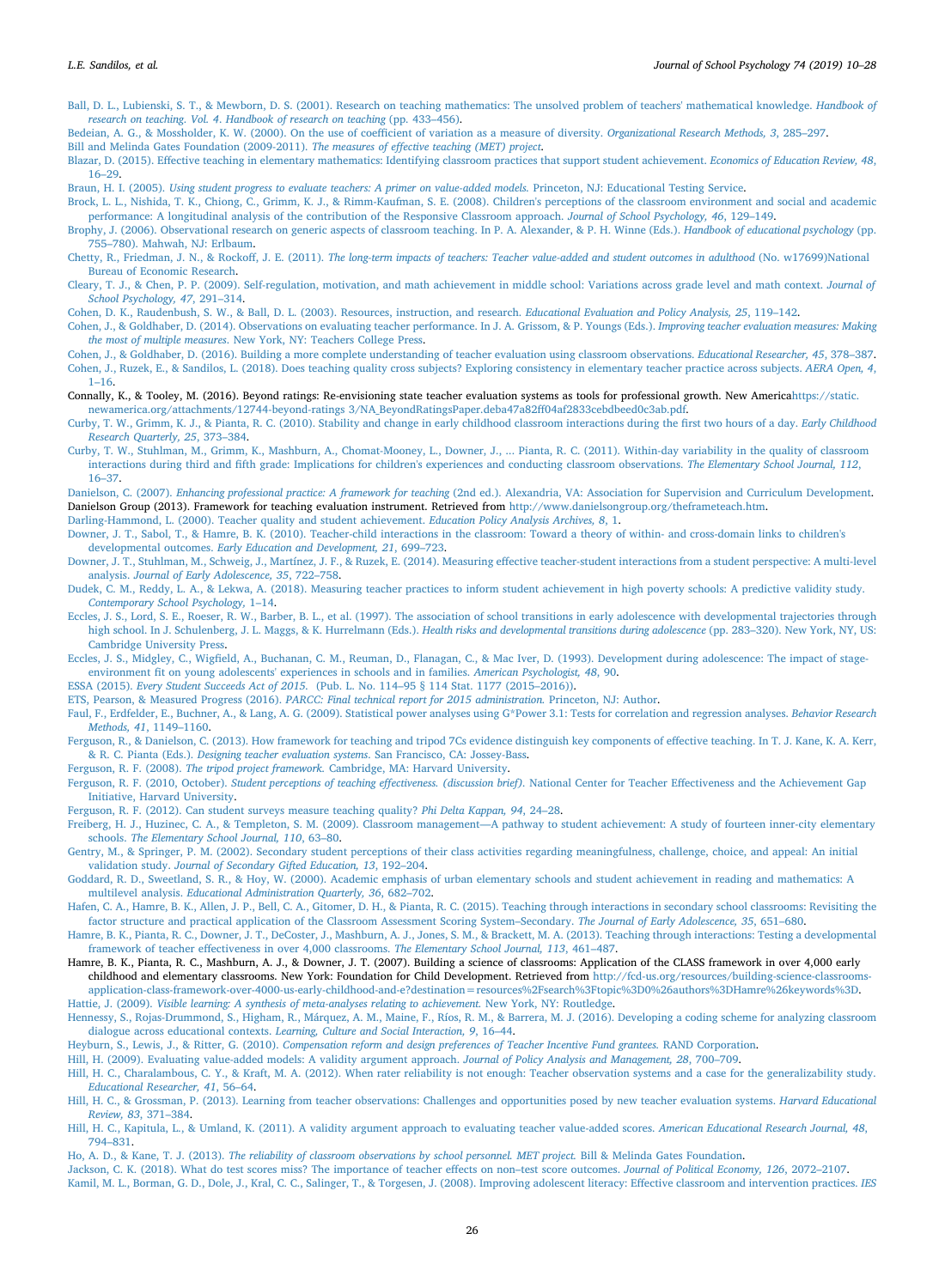*Practice Guide. NCEE 2008–4027*[. National Center for Education Evaluation and Regional Assistance](http://refhub.elsevier.com/S0022-4405(19)30029-9/rf0245).

<span id="page-18-4"></span>Kane, T. J., McCaffrey, D. F., Miller, T., & Staiger, D. O. (2013). Have we identified effective teachers? Validating measures of effective teaching using random assignment. Retrieved from Bill & Melinda Gates Foundatio[nhttps://www.rand.org/pubs/external\\_publications/EP50156.html.](https://www.rand.org/pubs/external_publications/EP50156.html)

<span id="page-18-26"></span><span id="page-18-24"></span>Kane, T. J., & Staiger, D. O. (2012). Gathering feedback for teachers: Combining high-quality observations with student surveys and achievement gains. Retrieved from Policy and practice brief prepared for the Bill and Melinda Gates Foundation[http://metproject.org/downloads/MET\\_Gathering\\_Feedback\\_Practioner\\_Brief.pdf](http://metproject.org/downloads/MET_Gathering_Feedback_Practioner_Brief.pdf). [Kane, T. J., Taylor, E. S., Tyler, J. H., & Wooten, A. L. \(2011\). Identifying effective classroom practices using student achievement data.](http://refhub.elsevier.com/S0022-4405(19)30029-9/rf0260) *Journal of Human Resources, 46*, [587–613.](http://refhub.elsevier.com/S0022-4405(19)30029-9/rf0260)

<span id="page-18-17"></span>[Kazemi, E., & Stipek, D. \(2009\). Promoting conceptual thinking in four upper-elementary mathematics classrooms.](http://refhub.elsevier.com/S0022-4405(19)30029-9/rf0265) *Journal of Education, 189*, 123–137.

<span id="page-18-46"></span>[Kuhfeld, M. \(2017\). When students grade their teachers: A validity analysis of the tripod student survey.](http://refhub.elsevier.com/S0022-4405(19)30029-9/rf0275) *Educational Assessment, 22*, 253–274.

<span id="page-18-12"></span>[Lee, J. \(2012\). The effects of the teacher-student relationship and academic press on student engagement and academic performance.](http://refhub.elsevier.com/S0022-4405(19)30029-9/rf0280) *International Journal of [Educational Research, 53](http://refhub.elsevier.com/S0022-4405(19)30029-9/rf0280)*, 330–340.

<span id="page-18-13"></span>[Lee, V., & Smith, J. B. \(1999\). Social support and achievement for young adolescents in Chicago: The role of school academic press.](http://refhub.elsevier.com/S0022-4405(19)30029-9/rf0285) *American Education Research [Journal, 36](http://refhub.elsevier.com/S0022-4405(19)30029-9/rf0285)*, 907–945.

<span id="page-18-34"></span>[Mantzicopoulos, P., French, B. F., Patrick, H., Watson, J. S., & Ahn, I. \(2018\). The stability of kindergarten teachers' effectiveness: A generalizability study comparing](http://refhub.elsevier.com/S0022-4405(19)30029-9/rf0290) [the framework for teaching and the classroom assessment scoring system.](http://refhub.elsevier.com/S0022-4405(19)30029-9/rf0290) *Educational Assessment, 23*, 24–46.

<span id="page-18-5"></span>Marzano, R. J. (1998). *[A theory-based meta-analysis of research on instruction.](http://refhub.elsevier.com/S0022-4405(19)30029-9/rf0295)* (Retrieved from ERIC database. (ED427087).

<span id="page-18-15"></span>[McKown, C., & Weinstein, R. \(2003\). The development and consequences of stereotype consciousness in middle childhood.](http://refhub.elsevier.com/S0022-4405(19)30029-9/rf0300) *Child Development, 74*, 498–515.

<span id="page-18-44"></span><span id="page-18-29"></span>[Midgley, C., & Edelin, K. C. \(1998\). Middle school reform and early adolescent well-being: The good news and the bad.](http://refhub.elsevier.com/S0022-4405(19)30029-9/rf0305) *Educational Psychologist, 33* (195–106). Mullis, I. V., Martin, M. O., Foy, P., & Arora, A. (2012). TIMSS 2011 international results in mathematics. Retrieved from International Association for the Evaluation of Educational Achievemen[thttps://eric.ed.gov/?id=ED544554](https://eric.ed.gov/?id=ED544554).

<span id="page-18-9"></span>National Research Council (2004). Engaging schools: Fostering high school students' motivation to learn. Retrieved from [http://www.nap.edu/catalog.php?record\\_](http://www.nap.edu/catalog.php?record_id=10421)  $id = 10421$ .

<span id="page-18-3"></span>[Newton, X. A., Darling-Hammond, L., Haertel, E., & Thomas, E. \(2010\). Value-added modeling of teacher effectiveness: An exploration of stability across models and](http://refhub.elsevier.com/S0022-4405(19)30029-9/rf2010) contexts. *[Education Policy Analysis Archives, 18](http://refhub.elsevier.com/S0022-4405(19)30029-9/rf2010)*, 1–27.

<span id="page-18-27"></span>[Paige, M. \(2012\). Using VAM in high-stakes employment decisions.](http://refhub.elsevier.com/S0022-4405(19)30029-9/rf0320) *Phi Delta Kappan, 94*, 29–32.

<span id="page-18-33"></span>[Patrick, H., & Mantzicopoulos, P. \(2016\). Is effective teaching stable?](http://refhub.elsevier.com/S0022-4405(19)30029-9/rf2015) *The Journal of Experimental Education, 84*, 23–47.

<span id="page-18-40"></span>[Peterson, K. D., Wahlquist, C., & Bone, K. \(2000\). Student surveys for school teacher evaluation.](http://refhub.elsevier.com/S0022-4405(19)30029-9/rf0325) *Journal of Personnel Evaluation in Education, 14*, 135–153.

<span id="page-18-1"></span>Pianta, R. C. (1999). *Enhancing relationships between children and teachers.* [Washington, DC: American Psychological Association](http://refhub.elsevier.com/S0022-4405(19)30029-9/rf0330).

<span id="page-18-10"></span>[Pianta, R. C., & Hamre, B. K. \(2009\). Conceptualization, measurement, and improvement of classroom processes: Standardized observation can leverage capacity.](http://refhub.elsevier.com/S0022-4405(19)30029-9/rf0335) *[Educational Researcher, 38](http://refhub.elsevier.com/S0022-4405(19)30029-9/rf0335)*, 109–119.

<span id="page-18-42"></span>[Pianta, R. C., Hamre, B. K., & Allen, J. P. \(2012\). Teacher-student relationships and engagement: Conceptualizing, measuring, and improving the capacity of classroom](http://refhub.elsevier.com/S0022-4405(19)30029-9/rf0340) [interactions. In S. Christenson, A. Reschly, & C. Wylie \(Eds.\).](http://refhub.elsevier.com/S0022-4405(19)30029-9/rf0340) *Handbook of research on student engagement*. Boston, MA: Springer.

<span id="page-18-41"></span><span id="page-18-22"></span>Pianta, R. C., Hamre, B. K., & Mintz, S. (2012). Upper elementary and secondary CLASS technical manual. Retrieved from [cdn2.hubspot.net/hubfs/336169](http://cdn2.hubspot.net/hubfs/336169). [Pianta, R. C., La Paro, K. M., & Hamre, B. K. \(2008\).](http://refhub.elsevier.com/S0022-4405(19)30029-9/rf0350) *Classroom assessment scoring system manual, K-3.* Baltimore: Brookes Publishing Co.

<span id="page-18-21"></span>[Polikoff, M. S. \(2014\). The stability of observational and student survey measures of teaching effectiveness.](http://refhub.elsevier.com/S0022-4405(19)30029-9/rf0355) *The American Journal of Education, 121*, 183–212.

<span id="page-18-37"></span>[Polikoff, M. S., & Porter, A. C. \(2014\). Instructional alignment as a measure of teaching quality.](http://refhub.elsevier.com/S0022-4405(19)30029-9/rf0360) *Educational Evaluation and Policy Analysis, 36*, 399–416.

<span id="page-18-11"></span>[Ponitz, C. C., Rimm-Kaufman, S. E., Grimm, K. J., & Curby, T. W. \(2009\). Kindergarten classroom quality, behavioral engagement, and reading achievement.](http://refhub.elsevier.com/S0022-4405(19)30029-9/rf0365) *School [Psychology Review, 38](http://refhub.elsevier.com/S0022-4405(19)30029-9/rf0365)*, 102.

<span id="page-18-32"></span>[Praetorius, A. K., Pauli, C., Reusser, K., Rakoczy, K., & Klieme, E. \(2014\). One lesson is all you need? Stability of instructional quality across lessons.](http://refhub.elsevier.com/S0022-4405(19)30029-9/rf0370) *Learning and [Instruction, 31](http://refhub.elsevier.com/S0022-4405(19)30029-9/rf0370)*, 2–12.

<span id="page-18-18"></span>[Reddy, L. A., Glover, T., Kurz, A., & Elliott, S. N. \(2019\). Assessing the effectiveness and interactions of instructional coaches: Initial psychometric evidence for the](http://refhub.elsevier.com/S0022-4405(19)30029-9/rf0375) [instructional coaching assessments–teacher forms.](http://refhub.elsevier.com/S0022-4405(19)30029-9/rf0375) *Assessment for Effective Intervention, 44*, 104–119.

<span id="page-18-35"></span>[Reddy, L. A., Kettler, R. J., & Kurz, A. \(2015\). School-wide educator evaluation for improving school capacity and student achievement in high-poverty schools: Year 1](http://refhub.elsevier.com/S0022-4405(19)30029-9/rf0380) of the school system improvement project. *[Journal of Educational and Psychological Consultation, 25](http://refhub.elsevier.com/S0022-4405(19)30029-9/rf0380)*, 90–108.

<span id="page-18-7"></span>Reyes, M. R., Brackett, M. A., Rivers, S. E., White, M., & Salovey, P. (2012). Classroom emotional climate, student engagement, and academic achievement. *Journal of Educational Psychology, 104*(3), 700–712. [https://doi.org/10.1037/a0027268.](https://doi.org/10.1037/a0027268)

<span id="page-18-8"></span>[Rimm-Kaufman, S. E., & Chiu, Y. J. \(2007\). Promoting social and academic competence in the classroom.](http://refhub.elsevier.com/S0022-4405(19)30029-9/rf0390) *Psychology in the Schools, 44*, 397–413.

<span id="page-18-30"></span>[Rimm-Kaufman, S. E., & Pianta, R. C. \(2000\). An ecological perspective on the transition to kindergarten: A theoretical framework to guide empirical research.](http://refhub.elsevier.com/S0022-4405(19)30029-9/rf0395) *Journal [of Applied Developmental Psychology, 21](http://refhub.elsevier.com/S0022-4405(19)30029-9/rf0395)*, 491–511.

<span id="page-18-39"></span>[Rimm-Kaufman, S. E., Storm, M. D., Sawyer, B. E., Pianta, R. C., & LaParo, K. M. \(2006\). The Teacher Belief Q-Sort: A measure of teachers' priorities in relation to](http://refhub.elsevier.com/S0022-4405(19)30029-9/rf0400) [disciplinary practices, teaching practices, and beliefs about children.](http://refhub.elsevier.com/S0022-4405(19)30029-9/rf0400) *Journal of School Psychology, 44*, 141–165.

<span id="page-18-14"></span>[Rubie-Davies, C. M. \(2007\). Classroom interactions: Exploring the practices or high- and low-expectation teachers.](http://refhub.elsevier.com/S0022-4405(19)30029-9/rf0405) *British Journal of Educational Psychology, 77*, [289–306.](http://refhub.elsevier.com/S0022-4405(19)30029-9/rf0405)

<span id="page-18-6"></span>[Ruzek, E. A., Hafen, C. A., Allen, J. P., Gregory, A., Mikami, A. Y., & Pianta, R. C. \(2016\). How teacher emotional support motivates students: The mediating roles of](http://refhub.elsevier.com/S0022-4405(19)30029-9/rf0410) [perceived peer relatedness, autonomy support, and competence.](http://refhub.elsevier.com/S0022-4405(19)30029-9/rf0410) *Learning and Instruction, 42*, 95–103.

<span id="page-18-16"></span>[Sandilos, L. E., Rimm-Kaufman, S. E., & Cohen, J. J. \(2017\). Warmth and demand: The relation between students' perceptions of the classroom environment and](http://refhub.elsevier.com/S0022-4405(19)30029-9/rf0415) achievement growth. *[Child Development, 88](http://refhub.elsevier.com/S0022-4405(19)30029-9/rf0415)*, 1321–1337.

<span id="page-18-23"></span>Sandilos, L. E., Wollersheim Shervey, S., DiPerna, J. C., Lei, P., & Cheng, W. (2017). Structural validity of CLASS K-3 in primary grades: Testing alternative models. *[School Psychology Quarterly, 32](http://refhub.elsevier.com/S0022-4405(19)30029-9/rf0420)*, 226.

<span id="page-18-25"></span>[Sartain, L., Stoelinga, S. R., & Brown, E. R. \(2011\). Rethinking teacher evaluation in Chicago: Lessons learned from classroom observations.](http://refhub.elsevier.com/S0022-4405(19)30029-9/rf0425) *Principal-teacher conferences, and district implementation. Research report* [\(pp. 60637\). 1313 East 60th Street, Chicago, IL: Consortium on Chicago School Research](http://refhub.elsevier.com/S0022-4405(19)30029-9/rf0425).

<span id="page-18-45"></span>[Schielack, J., & Seeley, C. L. \(2010\). Transitions from elementary to middle school math.](http://refhub.elsevier.com/S0022-4405(19)30029-9/rf0430) *Teaching Children Mathematics, 16*, 358–362.

<span id="page-18-31"></span>[Schunk, D. H., & Miller, S. D. \(2002\). Self-efficacy and adolescents' motivation.](http://refhub.elsevier.com/S0022-4405(19)30029-9/rf0435) *Academic Motivation of Adolescents, 2*, 29–52.

<span id="page-18-28"></span>[Steinberg, M. P., & Donaldson, M. L. \(2016\). The new educational accountability: Understanding the landscape of teacher evaluation in the post-NCLB era.](http://refhub.elsevier.com/S0022-4405(19)30029-9/rf0440) *Education [Finance and Policy, 11](http://refhub.elsevier.com/S0022-4405(19)30029-9/rf0440)*, 340–359.

<span id="page-18-19"></span>Stronge, J. H. (2008). *[Qualities of effective teachers](http://refhub.elsevier.com/S0022-4405(19)30029-9/rf0445)* (3rd ed.). Alexandria, VA: ASCD.

<span id="page-18-0"></span>[Stronge, J. H., Ward, T. J., & Grant, L. W. \(2011\). What makes good teachers good? A cross-case analysis of the connection between teacher effectiveness and student](http://refhub.elsevier.com/S0022-4405(19)30029-9/rf0450) achievement. *[Journal of Teacher Education, 62](http://refhub.elsevier.com/S0022-4405(19)30029-9/rf0450)*, 339–355.

<span id="page-18-20"></span>Tyler, J. H. (2011). Designing high quality evaluation systems for high school teachers: Challenges and potential solutions. Retrieved from Center for American Progress[https://www.americanprogress.org/issues/education-k-12/reports/2011/11/29/10614/designing-high-quality-evaluation-systems-for-high-school](https://www.americanprogress.org/issues/education-k-12/reports/2011/11/29/10614/designing-high-quality-evaluation-systems-for-high-school-teachers/)[teachers/](https://www.americanprogress.org/issues/education-k-12/reports/2011/11/29/10614/designing-high-quality-evaluation-systems-for-high-school-teachers/).

<span id="page-18-2"></span>U.S. Department of Education (2009, November). Race to the top executive summary. Retrieved from [https://www2.ed.gov/programs/racetothetop/executive](https://www2.ed.gov/programs/racetothetop/executive-summary.pdf)[summary.pdf](https://www2.ed.gov/programs/racetothetop/executive-summary.pdf).

<span id="page-18-43"></span>[Virtanen, T. E., Pakarinen, E., Lerkkanen, M. K., Poikkeus, A. M., Siekkinen, M., & Nurmi, J. E. \(2018\). A validation study of classroom assessment scoring sys](http://refhub.elsevier.com/S0022-4405(19)30029-9/rf0465)[tem–secondary in the Finnish school context.](http://refhub.elsevier.com/S0022-4405(19)30029-9/rf0465) *The Journal of Early Adolescence, 38*(6), 849–880.

<span id="page-18-38"></span>[Wallace, T. L., Kelcey, B., & Ruzek, E. \(2016\). What can student perception surveys tell us about teaching? Empirically testing the underlying structure of the tripod](http://refhub.elsevier.com/S0022-4405(19)30029-9/rf0470) student perception survey. *[American Educational Research Journal, 53](http://refhub.elsevier.com/S0022-4405(19)30029-9/rf0470)*, 1834–1868.

<span id="page-18-36"></span>White, M., & Rowan, B. (2013). *User guide to measures of effective teaching longitudinal database.* [Ann Arbor, MI: Inter-University Consortium for Political and Social](http://refhub.elsevier.com/S0022-4405(19)30029-9/rf0475) [Research, The University of Michigan](http://refhub.elsevier.com/S0022-4405(19)30029-9/rf0475).